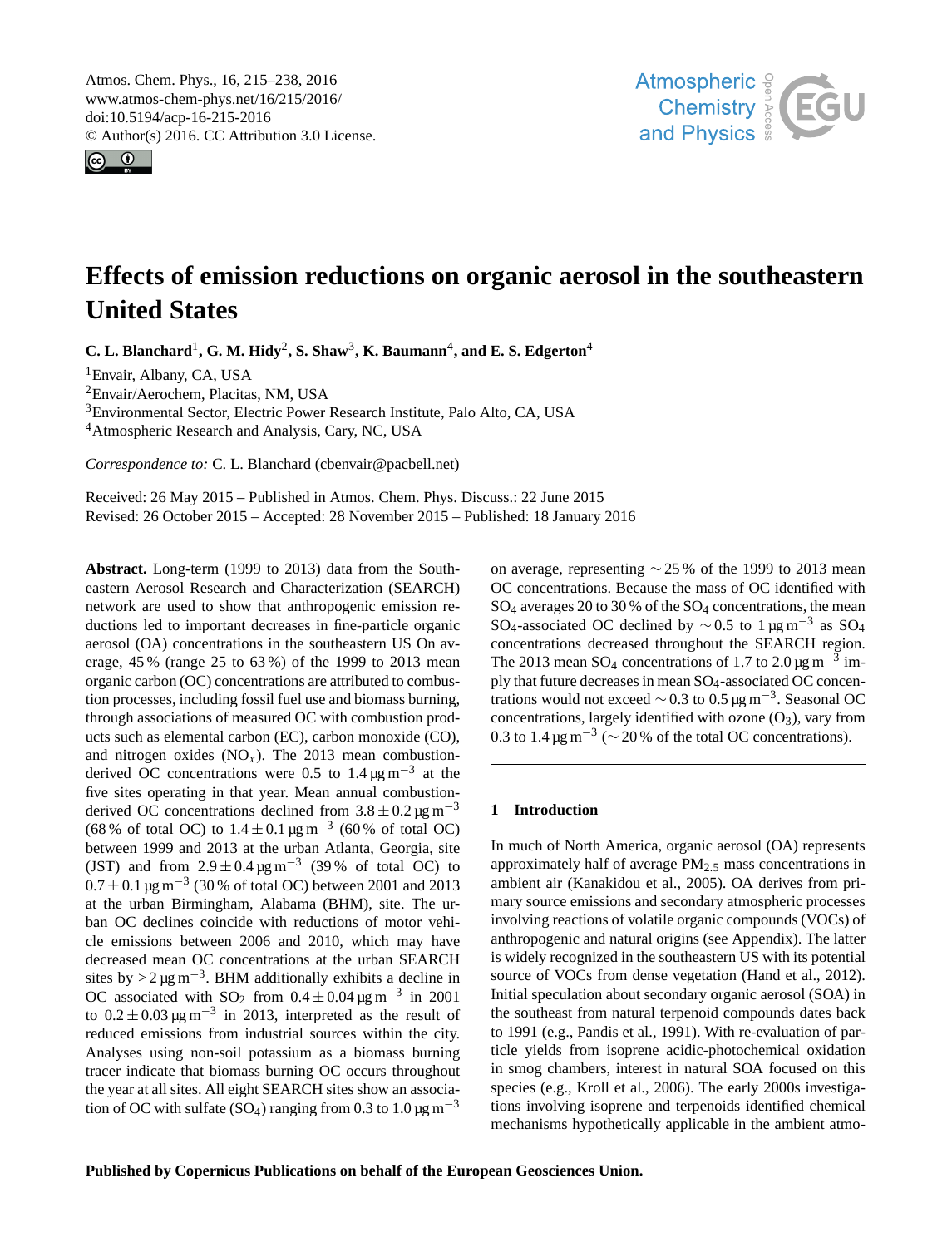sphere as well as tracers for reaction products (e.g. Hallquist et al., 2009). These hypotheses included accounting for the effect of acidity and photochemical linkages with the gas and condensed phases; a part of this chemistry involves the interactions with inorganic acids in the atmosphere – sulfur and nitrogen oxides,  $SO_2$  and nitrogen oxides  $(NO_x)$ . More recently, field studies have adopted measurements from aerosol mass spectrometry combined with gas chromatograph and mass spectroscopy to track indicator species for SOA components, including species associated with isoprene–sulfur oxides or nitrogen oxides photochemistry (e.g., Gao et al., 2006; Surratt et al., 2007; Hatch et al., 2011a, b; Budisulistiorini et al., 2013; Liao et al., 2015; Lin et al., 2013, 2014; Hu et al., 2015; Kim et al., 2015; Xu et al., 2015a, b).

In parallel with advances in organic aerosol chemistry, workers explored different indirect means of estimating SOA from VOC sources. In Atlanta, Lim and Turpin (2002) used the carbon tracer method to calculate summertime SOA concentrations from collected filter samples. In the southeast, Zheng et al. (2002, 2006) used chemical tracers extracted from filters to identify primary OA, noting that an incomplete mass balance could be SOA. Kleindienst et al. (2007, 2010) and Lewandowski et al. (2013) used chemical tracers to estimate SOA from isoprene and terpenes. The carbon tracer method was expanded for natural species using carbon isotopes (e.g., Lewis et al., 2004; Tanner et al., 2004; Zheng et al., 2006; Ding et al., 2008). The empirical approaches were explored further by Yu et al. (2007) and Blanchard et al. (2008). Identification of water-soluble carbon as an SOA indicator also has been used (e.g. Weber et al., 2007). The various evolving methods have provided operationally defined OA as indicated schematically in Fig. S1 in the Supplement.

The characterization of SOA in the southeast is complicated by OA from open burning of vegetation (e.g., Zhang et al., 2010; Hu et al., 2015). Like other combustion sources, wildfires and prescribed burning appear to be important components of OA and SOA (e.g., Zhang et al., 2010; Hidy et al., 2014; Washenfelder et al., 2015). OA composition in the southeastern US provides indications of emission source origins, but results have not been consistent across studies (Table S1). SOA particularly is known to be a complex description of emissions, followed by evaporation, condensation, and chemical interactions during species aging in the atmosphere.

The ambiguities in accounting for OA sources and the chemistry of SOA helped motivate a major suite of field experiments during the summer of 2013: the Southern Oxidant and Aerosol Study (SOAS; [http://soas2013.rutgers.edu/\)](http://soas2013.rutgers.edu/) and associated campaigns that comprised the Southeast Atmosphere Study (SAS; [https://www.eol.ucar.edu/field\\_projects/](https://www.eol.ucar.edu/field_projects/sas) [sas\)](https://www.eol.ucar.edu/field_projects/sas). Ground-level measurements were located at rural sites, with many studies situated at a Southeastern Aerosol Research and Characterization (SEARCH) network monitoring location outside Brent, near Centreville, Alabama (CTR) (e.g., Hu et al., 2015; Isaacman-VanWertz et al., 2015; Nguyen et al., 2015; Washenfelder et al., 2015; Xu et al., 2015a, b), a site estimated to be regionally representative (Hidy et al., 2014).

CTR and other SEARCH sites offer a long-term record of trace-gas and particle observations (Hidy et al., 2014) that provide insight into the effects of anthropogenic emission reductions on organic aerosol trends in the southeastern US The SEARCH record complements the 6-week-long SAS and SOAS investigations of key atmospheric processes and chemical reactions. Specific questions relevant to SOAS and SAS goals that can be addressed using the SEARCH data include

- 1. What fraction of measured organic carbon (OC) was emitted by combustion processes, such as motor vehicle exhaust and biomass burning? How has this fraction responded to emission reductions?
- 2. Over a long period of record, can the fractions of OA directly emitted in the condensed phase (primary organic aerosol, POA) and of SOA formed in the atmosphere via reactions of gaseous or condensed-phase precursors be quantified or constrained based on diurnal, seasonal, and annual variations of OC, elemental (or black) carbon (EC), ozone  $(O_3)$ , sulfate (SO<sub>4</sub>), and other aerometric measurements? How have inferred SOA concentrations responded to emission reductions?
- 3. Do the long-term gas and particle measurements indicate how much biogenic SOA is present on daily, seasonal, or annual timescales? How has SOA of biogenic origins been affected by anthropogenic emission reductions?

This paper describes analyses of aerometric data from CTR and the other SEARCH sites that address these questions. We apply five complementary data analysis methods that provide insight into the sources of aerosol carbon in the southeast relying on the long-term SEARCH database. Because uncertainties and differences among previous studies have been challenging to resolve due to inconsistent or ambiguous definitions and terminology used to describe carbon measurements, an appendix defines terminology and identifies unresolved questions. We adopt in part the concepts of aerosol evolution from initial emission to multiscale ambient conditions postulated by Robinson et al. (2007), noting accompanying uncertainties (e.g., Murphy and Pandis, 2010).

# **2 Methods**

The data for this study of aerosol carbon derive primarily from long-term SEARCH measurements obtained from up to eight operating sites, comprising four urban–rural or urban– suburban pairs, between 1999 and 2013 (e.g., Hansen et al., 2003; Hidy et al., 2014; Atmospheric Research and Analysis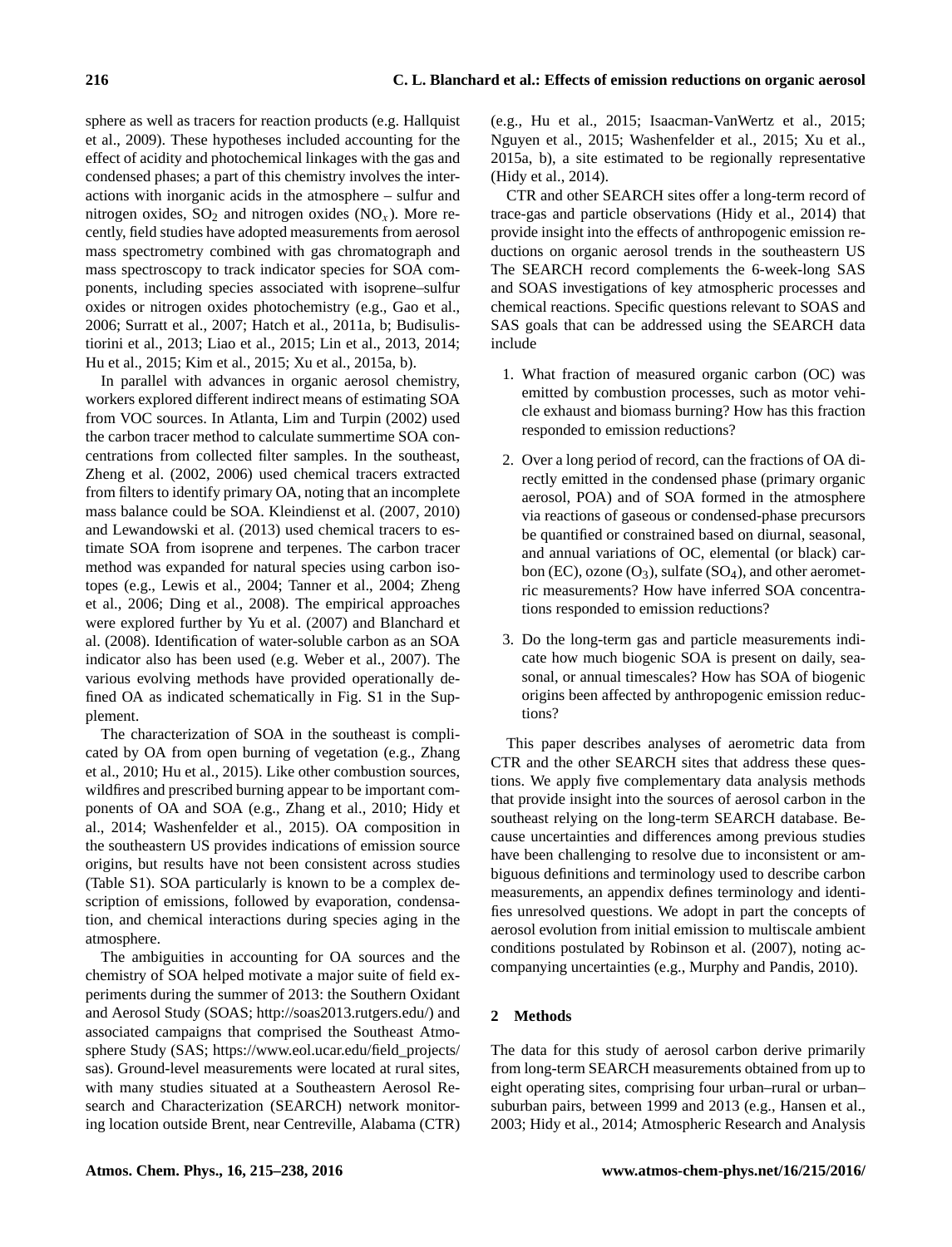(ARA), 2014). The data set includes particle mass concentrations and composition, gases, and meteorological parameters (ARA, 2014) as previously described in Hansen et al. (2003) and Edgerton et al. (2005, 2006). Special data from ancillary experiments in the SEARCH network supplement the longterm data. We also use emission data derived from the EPA National Emission Inventory (NEI), augmented as described in Blanchard et al. (2013) and Hidy et al. (2014).

Multiple empirical methods are employed to understand OA sources and SOA formation in the southeastern US, utilizing the SEARCH data to obtain a multi-year and multiseason interpretation. The methods are (1) comparison of observations with augmented NEI emission estimates (Hidy et al., 2014) and receptor model predictions based on the NEI, (2) comparison and correlation of measured OC with EC concentrations and use of the OC/ EC ratios as indicators of combustion-related emissions and SOA formation, (3) computation of organic mass  $(OM) / OC$  ratios utilizing  $PM<sub>2.5</sub>$ mass and sums of species concentrations as evidence for the presence of oxidized OA, (4) estimation of biomass burning contributions to measured EC and OC using biomass burning tracers, and (5) application of receptor modeling (principal component analysis, PCA, supplemented with comparisons to positive matrix factorization, PMF) to identify and quantify atmospheric processes affecting OA concentrations. Computational details are described within the results and discussion section and in the Supplement.

# **3 Results and discussion**

# **3.1 Emission sources and the relation of ambient to emission trends**

This section incorporates previously published analyses by reference, extends them through 2013, and integrates findings. Results related to emission changes are compared with those obtained using other approaches in Sect. 3.6 (Synthesis).

Southeastern emissions in 2013 are shown by source category in Table S2; comparison with 2008 emissions reported in Blanchard et al. (2013) indicates reductions since 2008. Statistically significant ( $p < 0.001$ ) relationships were found between mean annual  $PM_{2.5}$  EC and OC concentrations at SEARCH sites and  $PM_{2.5}$  EC and OC emissions between 1999 and 2013 (Hidy et al., 2014). Ambient EC trends were significantly related to both mobile source and total EC emissions, whereas ambient OC trends were significantly related to mobile source OC emissions but not to total OC emissions (Hidy et al., 2014).  $PM_{2.5}$  EC emissions in the southeastern US declined by approximately half between 1996 and 2013 due to reductions of on-road and non-road motor vehicle emissions (Hidy et al., 2014). Corresponding declines occurred in on-road and non-road motor vehicle  $PM_{2.5}$  OC emissions, but total PM<sub>2.5</sub> OC emissions showed little trend due to the dominance of relatively constant biomass burning emissions (Hidy et al., 2014). Mobile source OC emissions represent less than 10 % of OC emissions in the southeast (Blanchard et al., 2013; Hidy et al., 2014) and only 4 % as of 2013 (Table S2), with biomass burning accounting for  $\sim$  75 % of OC emissions in emission inventories.

Using a receptor modeling approach, Blanchard et al. (2013) showed that  $PM_{2.5}$  EC emissions generally account for reported mean annual EC concentrations and trends in the SEARCH network (Fig. S2). Although the receptor model overpredicted EC concentrations at the Jefferson Street (JST) site in Atlanta, Georgia, and underpredicted EC concentrations at other sites, the EC trends predicted by the model from the inventory agreed with observed EC trends. Larger observed ambient EC decreases at SEARCH sites coincided with an EC emission decline occurring between 2005 and 2013 that resulted from new Environmental Protection Agency (EPA) standards for diesel engines and fuels (effective in 2007 for on-road vehicles, in mid-2010 for non-road mobile sources, and in mid-2012 for rail and marine sources) (Hidy et al., 2014). Mobile sources account for over 50 % of EC emissions in the southeast prior to 2007 (Blanchard et al., 2013) and decline to ∼ 40 % by 2013 (Table S2), so ambient EC concentrations are expected to decrease with declining mobile source EC emissions.

Contrasting with results for EC (as well as carbon monoxide (CO),  $NO_x$ , and  $SO_x$ ), greater differences between receptor model-predicted OC and measured OC trends were observed (Fig. S3). These differences occurred even when comparing model predictions to the fraction of measured OC that was not associated with  $O_3$  and  $SO_4$  (inventory OC emissions do not represent SOA deriving from biogenic emissions of isoprene and other gases). Ambient OC trends were more pronounced than trends predicted by the model from the inventory (Fig. S3). However, the receptor model reproduces observed OC trends more readily for sites where the mobile source contribution is greatest (Fig. S3). Receptor-modeling studies have consistently identified mobile source contributions to ambient  $PM_{2.5}$  mass concentrations in Atlanta and Birmingham (e.g., Zheng et al., 2002; 2006; Baumann et al., 2008; Lee et al., 2009); a recent analysis indicated that mobile sources contributed 0.8 to 2.8  $\mu$ g m<sup>-3</sup> to 2006–2010 PM<sub>2.5</sub> mass concentrations (between 6–7 and 19–21 % of PM2.<sup>5</sup> mass) in Atlanta and Birmingham (Watson et al., 2015). Measured ambient concentrations of non-polar  $PM_{2.5}$ OC species associated with motor vehicles, such as hopanes and steranes, declined substantially (> 50 %) at Birmingham, Alabama (BHM) and JST between 2006 and 2010, linking mobile source emission reductions during those years with observed decreases in urban OC concentrations (Blanchard et al., 2014a). As noted in the Appendix, emitted OC is not conservative, but is affected by evaporation and possibly recondensation as secondary species, or by augmentation by SOA derived from gas-phase emissions. A possible explanation for the observed OC trends is that diesel SOA concentra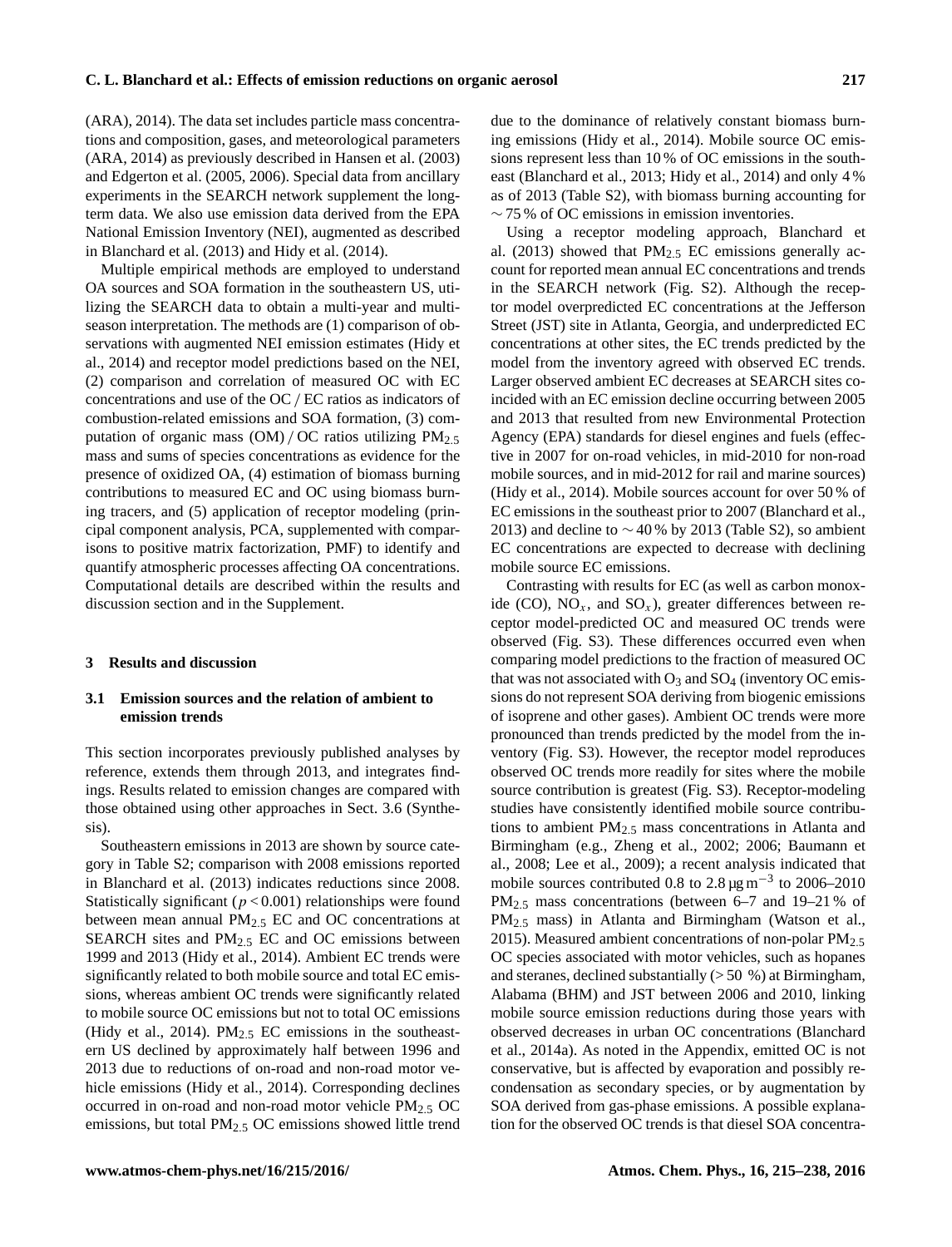tions (which were not incorporated in the receptor model predictions) were greater prior to adoption of new diesel emission regulations beginning in 2007. In addition, changes in gasoline-engine SOA concentrations may have occurred. Reductions of  $SO<sub>2</sub>$  emissions are also thought to have changed SO4-associated SOA concentrations over time (Xu et al., 2015a, b), but the chemical mass balance (CMB) model is set up to predict OC that is not associated with  $O_3$  and  $SO_4$ (Blanchard et al., 2013).

Trends in mobile source VOC emissions paralleled trends in mobile source PM2.<sup>5</sup> OC and EC emissions (Hidy et al., 2014; Blanchard et al., 2013). Similar to OC emissions, mobile source VOC emissions in the southeastern US declined by approximately half between 1996 and 2013 due to reductions of on-road and non-road motor vehicle emissions (Hidy et al., 2014), but total VOC emissions showed little trend due to dominance by relatively constant VOC emissions from vegetation and soils (Table S2).

In summary, emission trends partially explain observed ambient EC and OC trends. For OC, the link between inventory emissions and ambient concentrations is less definitive than is the case for links between reductions of EC, CO,  $NO<sub>x</sub>$ , and  $SO<sub>2</sub>$  emissions and observed trends in ambient EC, CO,  $NO_y$ ,  $SO_2$ , and  $PM_{2.5}$   $SO_4$  concentrations (Hidy et al., 2014).

## **3.2 Ambient EC and OC concentrations and trends**

Trends and spatial variations are evident for mean annual and seasonal EC and OC concentrations (Table 1 and Fig. 1). Mean EC concentrations were 2.0 to 3.5 times greater at JST than at CTR, thereby indicating two- to threefold greater influence of combustion sources within Atlanta compared to rural CTR because EC is a tracer of combustion (Appendix). Mean OC concentrations were 1.0 to 1.8 times greater at JST than at CTR, indicating urban sources of OC possibly superimposed on a relatively high regional baseline. The ratio of JST EC to CTR EC declined from 2.8 : 1 to 2.1 : 1 between the first and third 5-year periods, while the JST OC to CTR OC ratio decreased from 1.5 : 1 to 1.2 : 1 between the first and third 5-year periods. Since the ratio of JST EC/ CTR EC declined by 25 % and the ratio of JST OC / CTR OC declined by 20 %, the decreases are comparable but the difference is consistent with a greater mobile source influence at JST than at CTR. Both EC and OC concentrations exhibit decreasing trends at all SEARCH sites (Hidy et al., 2014), particularly after 2007 but with a possible rise between 2009 and 2011 (Fig. 1). Higher mean monthly concentrations in 2011 were followed by further decline in 2012 and 2013 (Fig. 1). Whereas long-term ambient EC and OC trends are predicted by EC and OC mobile source emission reductions (Sect. 3.1), changes between 2008 and 2013 are predicted from the emission inventory for EC (Fig. S2) but not for OC (Fig. S3).

No season consistently exhibits the highest mean EC and OC concentrations but the CTR mean OC concentrations



**Figure 1.** Seasonal mean EC and OC concentrations at CTR and JST. All correlations among the four time series are statistically significant ( $p < 0.05$ ): CTR EC and OC,  $r = 0.68$  (95 % CI 0.52–0.80); JST EC and OC,  $r = 0.87$  (95% CI 0.79–0.92); CTR EC and JST EC,  $r = 0.76$  (95 % CI 0.62–0.85); CTR OC and JST OC,  $r = 0.68$ (95 % CI 0.51–0.79).

and OC / EC ratios are highest during summer, interpreted as the influence of aging and SOA formation during warmer months. In contrast, JST mean OC and EC concentrations tend to be higher during autumn and winter (Table 1). In 2013, the ratios of OC to total carbon  $(TC = EC + OC)$  in daily-average filter samples were greatest at CTR during the SOAS campaign (Fig. S4). This result suggests that rates of SOA formation at CTR during SOAS exceed SOA formation rates at other sites in the region and at other times of the year. The differences between JST and CTR mean summer OC concentrations decline from 1.1  $\mu$ g m<sup>-3</sup> in 1999–2003 to less than 0.1  $\mu$ g m<sup>-3</sup> in 2009–2013, interpreted as reductions of urban OC concentrations toward a regional baseline level (Table 1).

Mean OC / EC ratios are higher at CTR than at JST, again consistent with regional-scale aging of ambient aerosol and a relatively greater influence of SOA at CTR. The period mean OC/ EC ratios at JST range from 2.3 : 1 to 4.0 : 1, suggesting variable contributions from multiple sources. For comparison, typical OC/EC ratios are  $\sim$  1 in freshly emitted motor vehicle emissions (Chow et al., 2004), with important differences among vehicle types (McDonald et al., 2015), ∼ 5 : 1– 20 : 1 in near-source biomass burning plumes (Andreae et al., 1996; Andreae and Merlet, 2001; Hobbs et al., 1996; Lee et al., 2005), and potentially much greater than unity as oxidation and SOA formation proceed (Robinson et al., 2007).

Temporal trends in ambient EC and OC correlated within individual sites and across the SEARCH domain (e.g., CTR and JST, Fig. 1), indicating regional coherence of trends and seasonal variations for both EC and OC. The strong correlation of EC and OC at all SEARCH sites, averaging times (annual, seasonal, monthly, daily), and seasons (Table S3, Fig. S5) indicates that combustion processes are a major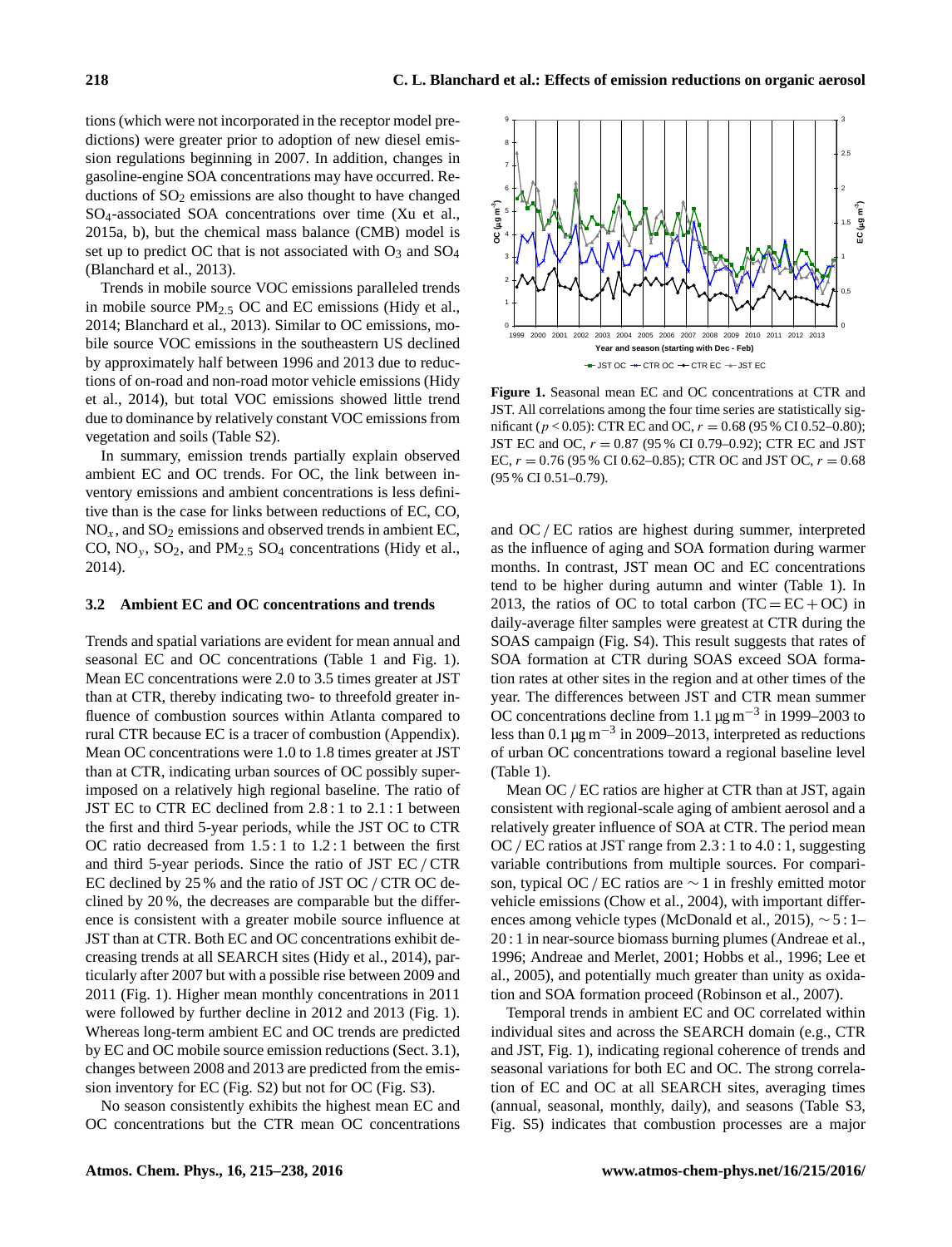#### **C. L. Blanchard et al.: Effects of emission reductions on organic aerosol 219**

| Period <sup>b</sup> | <b>CTR EC</b>     | CTR OC            | CTR OC / EC | <b>JST EC</b>     | JST OC            | JST OC / EC |
|---------------------|-------------------|-------------------|-------------|-------------------|-------------------|-------------|
| 1999–2003 W         | $0.490 \pm 0.025$ | $2.615 \pm 0.154$ | 5.34        | $1.725 \pm 0.068$ | $4.801 \pm 0.153$ | 2.78        |
| 1999–2003 Sp        | $0.607 \pm 0.030$ | $3.411 \pm 0.154$ | 5.62        | $1.410 \pm 0.037$ | $4.465 \pm 0.096$ | 3.17        |
| 1999-2003 Su        | $0.537 \pm 0.020$ | $3.541 \pm 0.100$ | 6.59        | $1.439 \pm 0.035$ | $4.664 \pm 0.090$ | 3.24        |
| $1999 - 2003$ A     | $0.684 \pm 0.026$ | $3.814 \pm 0.145$ | 5.58        | $1.808 \pm 0.060$ | $5.264 \pm 0.150$ | 2.91        |
| 2004-2008 W         | $0.538 \pm 0.036$ | $2.348 \pm 0.167$ | 4.37        | $1.319 \pm 0.050$ | $4.099 \pm 0.125$ | 3.11        |
| $2004 - 2008$ Sp    | $0.556 \pm 0.029$ | $3.269 \pm 0.199$ | 5.88        | $1.173 \pm 0.034$ | $4.283 \pm 0.135$ | 3.65        |
| 2004–2008 Su        | $0.528 \pm 0.030$ | $3.267 \pm 0.151$ | 6.19        | $1.292 \pm 0.032$ | $4.114 \pm 0.077$ | 3.19        |
| $2004 - 2008$ A     | $0.551 \pm 0.024$ | $2.850 \pm 0.120$ | 5.17        | $1.375 \pm 0.049$ | $3.852 \pm 0.093$ | 2.30        |
| 2009-2013 W         | $0.402 \pm 0.027$ | $2.066 \pm 0.136$ | 5.14        | $0.859 \pm 0.060$ | $2.828 \pm 0.155$ | 3.29        |
| $2009 - 2013$ Sp    | $0.354 \pm 0.018$ | $2.243 \pm 0.117$ | 6.34        | $0.699 \pm 0.039$ | $2.774 \pm 0.128$ | 3.97        |
| 2009–2013 Su        | $0.357 \pm 0.017$ | $2.818 \pm 0.112$ | 7.89        | $0.723 \pm 0.024$ | $2.870 \pm 0.095$ | 3.97        |
| $2009 - 2013$ A     | $0.437 \pm 0.024$ | $2.579 \pm 0.105$ | 6.31        | $0.926 \pm 0.042$ | $2.934 \pm 0.110$ | 3.05        |
|                     |                   |                   |             |                   |                   |             |

Table 1. In total, 5-year seasonal mean EC and OC concentrations at CTR and JST with mean OC / EC<sup>a</sup>.

a Uncertainties are 1 standard error of the means. OC/EC is computed as ratios of means. Propagation of errors yields 1 standard error of OC/EC ranging from 0.30 to 0.49 for CTR (mean 0.41) and 0.10 to 0.29 for JST (mean 0.16). <sup>b</sup> W is December, January, February; Sp is March, April, May; Su is June, July, August; A is September, October, November.

source of OC. However, significant correlations of  $SO_4$  with both EC and OC during summer suggest the influence of SO<sup>4</sup> on SOA formation in summer, consistent with results from SOAS (Xu et al., 2015a, b; Budisulistiorini et al., 2015).  $OC$  correlates with both  $EC$  and  $SO<sub>4</sub>$ , but for different reasons. Consequently, EC and SO<sub>4</sub> also correlate, but not as strongly and not as consistently across timescales. In summary, the EC and OC measurements indicate influence of multiple emission sources or atmospheric processes affecting all SEARCH sites, though differently at urban and rural locations.

# **3.3 OM** / **OC ratios**

More oxygenated OA has higher ratios of OM/OC, so OM / OC potentially serves as an indicator of atmospheric aging (Turpin and Lim, 2001). A low value (e.g., OM / OC  $\sim$  1.4 to 1.6) suggests little aging (i.e., POA is a large fraction of OA), whereas a high value (e.g.,  $>2$ ) suggests more aging (SOA is a large fraction of OA). For comparison, OM / OC ratios are 1.2 for pentane (and higher molecular weight alkanes), 1.1 for isoprene, and 2.0 for isoprene epoxydiol (IEPOX) (a gas-phase intermediate of isoprene oxidation, yielding SOA). The average motor vehicle OM / OC ratio is  $\sim$  1.2 to 1.4 (Landis et al., 2007) while biomass burning OM / OC averages ∼ 1.4 to 1.8 (Reid et al., 2005).

We estimate the OM / OC ratio for the urban and rural SEARCH sites using a mass balance computation based on particle composition. The sum of species concentrations, including estimated particle-bound water (PBW) at laboratory temperature and relative humidity (RH), is

Sum of species = 
$$
f_1 \times SO_4 + f_2 \times NO_3 + f_3 \times NH_4
$$
  
+ EC + OC + MMO + Na + Cl (1)

(inorganic species concentrations are from ion measurements). PBW at laboratory RH of < 38 % is represented by the coefficients  $f_1$  (1.28),  $f_2$  (1.15), and  $f_3$  (1.25) (Tombach, 2004, as derived from Tang, 1996). The coefficient  $f_1$  is an average of the coefficients for  $NH_4HSO_4$  (1.27) and  $(NH_4)_2SO_4$  (1.29),  $f_2$  is the coefficient for  $NH_4NO_3$ , and  $f_3$  is a weighted average reflecting higher SO<sub>4</sub> than NO<sub>3</sub> concentrations. MMO is the sum of the concentrations of six crustal elements (Al, Ca, Fe, K, Si, Ti) (X-ray fluorescence (XRF) spectroscopy measurements), expressed as oxides (Hansen et al., 2003). This estimate of crustal mass is likely conservative, since it does not include Mg or Mn and the assumed Ca mass (as CaO) would be less than the mass of  $CaCO<sub>3</sub>$  (if present). The carbon components, metals, and chloride are not adjusted for retained water at laboratory temperature and humidity. This creates a potential for uncertainty in the calculation, especially in the case of OC. Atmospheric OC is known to be hygroscopic at elevated humidity, but experimental data suggest that water retention is minimal at  $<$  38 % RH for laboratory filter analysis (e.g., Malm et al., 2005; Taylor et al., 2011). Measurements made during SOAS indicate that organic-associated water was less than  $\sim$  25 % of total particle water in mid-day ambient samples when ambient RH was less than  $\sim$  50 % (Guo et al., 2015). We estimate an OC PBW uncertainty in Eq.  $(1)$  by assuming that OC PBW is 10% of OC ( $f_{\text{OC}} = 1.1$ ), which would increase the calculated sum of species by 3 % and decrease the OM / OC (calculated below) by 0.1 units on average.

The difference between  $PM_{2.5}$  mass and the sum of species concentrations is denoted as non-measured (NM) mass:

NM mass =  $PM_{2.5}$  mass – Sum of species. (2)

An upper bound for OM is calculated as  $OM^* = OC + NM$ mass, which assumes that all NM mass is associated with OA. Any mass that is missing from the computed sum of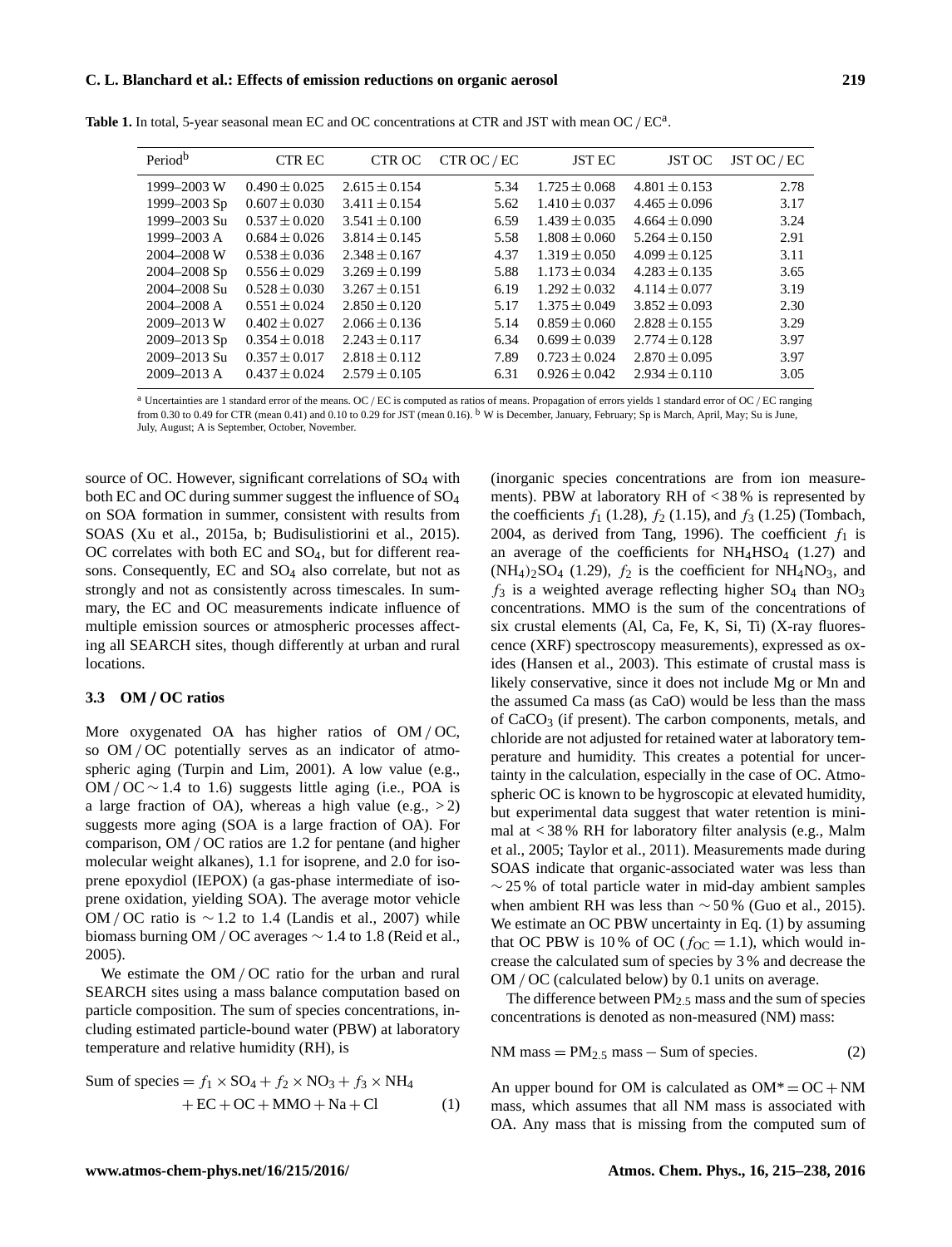species would bias NM mass high, thereby also causing OM\* to be higher than the true OM. Similarly, underestimation of PBW would bias NM mass and OM\* high. We estimate the combined effect of missing species and PBW to result in possible overestimation of  $OM^*$  / OC by up to 0.2 units on average. An opposing bias potentially arises in Eq. (2), because the FRM sampler that is used by SEARCH to provide the PM2.<sup>5</sup> mass measurement is known to lose volatile species (e.g., inorganic particle  $NO<sub>3</sub>$ ). We recalculated Eq. (1) by replacing the measured  $NO<sub>3</sub>$  and Cl concentrations (which are the sum of a Teflon front filter and a nylon backup filter located in the SEARCH PCM sampler) with the Teflon filter concentrations. The effect was to reduce the calculated sum of species, which then increased the calculated OM\* / OC by 0.2 units on average. Therefore, we estimate the uncertainty in the calculated OM\* / OC ratios as  $\pm 0.2$  units. If no PBW is associated with inorganic species  $(SO<sub>4</sub>, NO<sub>3</sub>)$ , NH<sub>4</sub>), Eq. (1) would underestimate OM<sup>\*</sup> / OC by 0.5 units on average. However, inorganic PBW is expected even at RH < 38 %, so this potential bias appears less plausible than the documented bias in FRM  $PM_{2.5}$  mass concentrations.

At all SEARCH sites, NM mass concentrations averaged 1.5 to 1.9 μg m<sup>-3</sup> (interquartile range  $\sim$  0.5 to  $\sim$  2.5 μg m<sup>-3</sup> at all except (rural) Yorkville, Georgia (YRK)) during the most recent 5-year period (2009 to 2013; Na and Cl ions were not measured prior to 2008) (Fig. S6). Daily NM mass correlated with daily OC to varying degrees:  $r^2$  was 0.2–0.3 at BHM, Gulfport, Mississippi (GFP), (rural) Oak Grove, Mississippi (OAK), and 0.4–0.5 at CTR, JST, YRK, (suburban) Outlying Landing Field, Pensacola, Florida (OLF), and Pensacola, Florida (PNS). The average OM\* / OC varied by site from 1.5 (BHM) to 2.0 (YRK) (Fig. 2) ( $\Delta$ OM\* / $\Delta$ OC regression slopes of 1.6 to 1.9 without intercept terms, Fig. S7), which suggests a regionally characteristic but spatially and temporally variable mix of less-oxidized and more-oxidized OA. The consistency of the mean values in the range of 1.5 to 2.0  $(\pm 0.2)$  indicates that relatively fresh emissions contribute a major portion of OA at both urban and rural sites with variations in the degree of oxidation or SOA mass. However, higher OM\* / OC and OM\* / EC occur in the warmest months (Fig. 2), consistent with seasonal SOA formation and the seasonal variations discussed above. Our mean OM\* / OC is lower than reported in SOAS research – for example, mean CTR OM / OC of 2.16 from aerosol mass spectroscopy (AMS) measurements (Xu et al., 2015a). For identical sampling periods, our spring 2012 mean OM\* / OC was 1.34 at JST and 1.80 at YRK, which is lower than mean OM / OC of 1.93 at JST and 1.98 at YRK reported by Xu et al. (2015b). Our winter 2012–2013 mean OM\* / OC was 1.51 at JST and 1.56 at YRK, which is higher than mean OM / OC of 1.40 at JST and 1.31 at YRK reported by Xu et al. (2015b). Comparisons are discussed further in Sect. 3.5.3.

**Figure 2.** Statistical distributions of the ratio OM\* / OC computed for daily-average measurements at SEARCH sites, 2009–2013. The distributions show the 10th, 25th, 50th, 75th, and 90th percentiles. OM\* is the sum of measured OC and the computed difference of PM<sub>2.5</sub> mass minus the sum of measured species concentrations.

## **3.4 Biomass burning**

Emission inventories indicate that biomass burning, including prescribed burns, wildfires, agricultural burns, and domestic heating, is the largest source of  $PM<sub>2.5</sub>$  OC emissions in the southeast on an annual-average basis (Hidy et al., 2014). Prescribed burns are the largest source of biomass burning OC emissions, again on an annual basis (Hidy et al., 2014). In the southeast, prescribed burns are employed to manage roughly 4 million hectares (ha) (∼ 10 million acres) of land every year, primarily between January and April; wildfires may occur year-round but are more frequent in warmer months (Wade et al., 2000; Haines et al., 2001). Nearby (e.g.,  $\sim 10 \text{ km}$ ) biomass burning plumes are sometimes evident in CTR hourly data and substantially affect observed concentrations of EC, OA, CO,  $NO<sub>v</sub>$ ,  $NH<sub>3</sub>$ , and  $O<sub>3</sub>$ (Fig. S8). However, the cumulative effect of widespread and potentially wide-ranging biomass burning on long-term ambient OA concentrations is more difficult to determine. The available data record does not include organic biomass burning tracers, such as levoglucosan, except during special studies such as the 6-week SOAS campaign. Alternatively, nonsoil potassium (K) has been used as an indicator of biomass combustion in previous studies (Calloway et al., 1989; Lewis et al., 1988; Lewis, 1996; Pachon et al., 2010, 2013) and can be determined from K measurements reported in the longterm SEARCH data. Using a single tracer species to identify

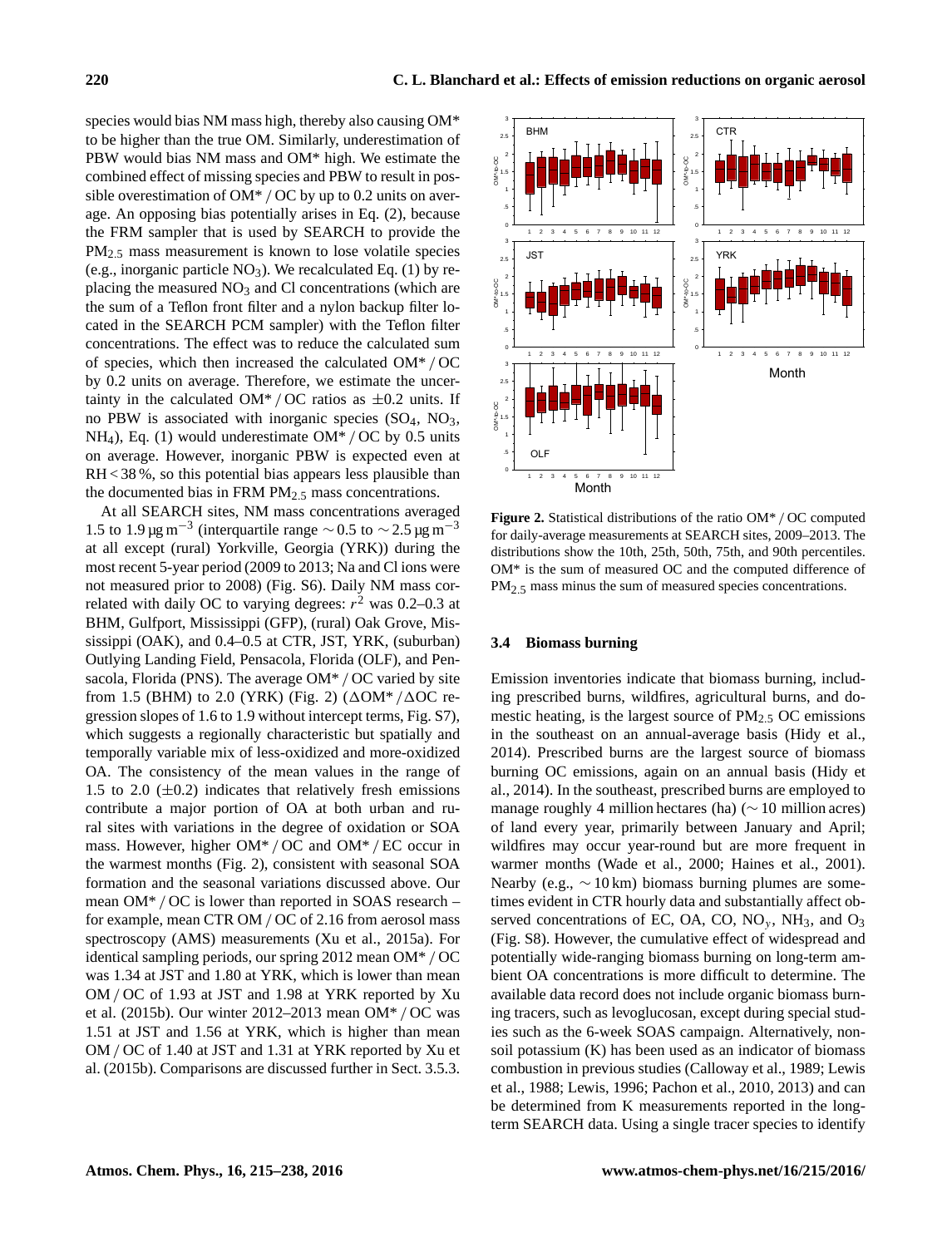and quantify biomass burning contributions to ambient OA is subject to important uncertainties, and potassium is an imperfect tracer of biomass burning. Zhang et al. (2010), for example, showed that water-soluble K and levoglucosan correlate in winter (when more biomass burning occurs in the southeastern US) but not in summer. However, levoglucosan and its associated AMS markers may persist in the atmosphere for less than a day (May et al., 2012; Bougiatioti et al., 2014). Instability of organic marker species could lead to differences in AMS biomass burning OA compared with estimates made using K as a tracer.

Non-soil K ( $nsK$ ) is estimated from coarse PM ( $PM_{coarse}$ ) or PM<sub>crs</sub>, PM between 2.5 and 10  $\mu$ m) and PM<sub>2.5</sub> XRF measurements of K and Si following the K tracer approach of Pachon et al. (2013). Briefly, the method regresses measured K against species X concentrations:  $K = \alpha + \beta \times X$  (where X derives primarily from crustal material). Si measurements are used to represent the crustal species, X, because Si concentrations are routinely well above the limits of detection and the correlations of Si with Al and other known crustal elements indicate few or no interfering sources of Si. The correlations of PM<sub>coarse</sub> XRF K and Si are very strong, with consistent values of the slope  $\beta = \Delta K / \Delta S$ i of 0.10 to 0.13 and  $r^2 \sim 0.8$  at all sites (Figs. S9–S11). These slopes therefore define the expected ratio of K / Si in crustal material in the region. The ratios are lower than, but consistent with, a value of  $0.15 \pm 0.01$  reported for data from Phoenix, AZ (Lewis et al., 2003). In contrast to  $PM_{crs}$ ,  $PM_{2.5}$  measurements exhibit large excesses of K over the expected  $K / Si$  ratios, indicating the presence of one or more non-crustal sources of  $PM_{2.5}$  K (Figs. S9 to S11). For each plot, fine-particle K vs. Si forms one branch that falls on the line defined by coarse-particle K vs. Si, indicating similar relationships between K and Si within fine and coarse fractions of crustal PM. High fineparticle K concentrations also occur at lower-than-average fine Si concentrations. We apply the slopes  $\beta$  to compute  $nsK = K - \beta^*Si$  from PM<sub>2.5</sub> data (Fig. S9). The agreement between computed nsK and measured water-soluble K (K ion, KI; measured beginning 2008) supports the interpretation of non-soil K as an indicator of biomass burning K (Kbb) (which is water soluble) at rural inland sites such as CTR (Fig. S9). Although computed Kbb exceeds measured K ion concentrations by  $\sim$  0.02–0.03 µg m<sup>-3</sup> on average, the difference may relate to the differing resolutions and sensitivities of the XRF and ion measurements (Fig. S9). Later analyses (Sect. 3.5.2) link CTR Kbb with species (including CO and EC) deriving from combustion. Possibly, both K ion and computed nsK could also have a marine origin at some coastal sites (e.g., OLF) or an industrial process origin at some urban sites (e.g., BHM). Detailed review of computed nsK indicated that all nsK >  $0.4 \,\mathrm{\mu g\,m}^{-3}$  occurred on or 1 day after the 4 July and 1 January US holidays, and only at urban sites (Fig. S11). This result appears to indicate fireworks as a source of nsK on such occasions. Other than samples from 1 and 2 January and from 4 and 5 July, we identify nsK as biomass burning K (Kbb), recognizing some uncertainty in this identification for BHM and coastal sites. Since nsK can be computed from the XRF measurements of K and Si for the full SEARCH record (1999 to 2013), whereas K ion measurements commenced in 2008, we use nsK as our biomass burning tracer. After exclusion of obvious high-K events (holiday fireworks), our identification of nsK as an indicator of biomass burning (Kbb) could introduce a bias toward overestimation in the calculation of OCbb, discussed below, if other sources of water-soluble K are important.

The ratio of TC to Kbb (TCbb / Kbb) in biomass burning is known to vary widely among fire types (e.g., wildfires differ from prescribed burns) and among fire stages (e.g., temperature, or flaming vs. smoldering). The variability of emissions among and within fires implies that biomass burning tracers are more useful for estimating average impacts than for quantifying burn contributions during individual events. We use a single average scaling factor based on consideration of emissions information (Hidy et al., 2014), which we check using the correlation of modern C with non-soil K (Fig. S12). Inventory annual-average TCbb / Kbb for fires is in the range 28 : 1–36 : 1 (Blanchard et al., 2013). For fires (prescribed burns, wildfire, agricultural field burns) plus area sources (largely open burning from agricultural, construction, and yard waste), the 2013 ratio of TCbb / Kbb is  $\sim$  23:1 (Table S2). The ratio varies among emission source profiles from lower values of 5:1 and 7:1 (solid waste combustion and agricultural burning, respectively) to an intermediate value of 19 : 1 (wildfire) and higher values of 43.5 : 1 (slash burning) and 61 : 1 (residential wood combustion) (EPA, [http://www.](http://www.epa.gov/ttn/chief/software/speciate/) [epa.gov/ttn/chief/software/speciate/;](http://www.epa.gov/ttn/chief/software/speciate/) Reff et al., 2009). Our assumed fixed scaling factor of 32 for TCbb / Kbb is similar to carbon-isotope data from CTR winter samples (Fig. S12, CTR regression slope  $\Delta \text{TC}_{\text{modern}}/\Delta \text{Kbb} = 43$ ), when prescribed burns are more common and SOA formation rates are lower. The higher slope of  $\Delta \text{TC}_{\text{modern}}/\Delta \text{Kbb} = 71 : 1$  at JST could reflect a different type of biomass burning (e.g., residential wood combustion), while the lesser correlation of modern TC with non-soil K (assumed to represent Kbb) at BHM and higher slope at PNS potentially reflect source variability or the confounding influence of industrial (BHM) or marine (PNS) sources of non-soil K. The mean ratio of wood-burning OC concentrations determined by Kleindienst et al. (2010) using organic tracers (20 samples, collected in May and August 2005, paired by site and date) to Kbb concentrations is 20 : 1 (varying by site from 16 : 1 at BHM and CTR to  $18:1$  at PNS and  $29:1$  at JST). This result agrees with the inventory TCbb / Kbb of ∼ 23 : 1 averaged across fires and area sources (Table S2) assuming that the corresponding ratio of wood-burning TC / Kbb is  $\sim$  10 % higher than wood-burning OC/Kbb. Since prescribed burns and residential wood combustion (higher TCbb / Kbb) generally occur during winter months, whereas wildfires, agricultural field burns, and waste burning (lower TCbb / Kbb) may occur during warmer months, our assumed fixed scal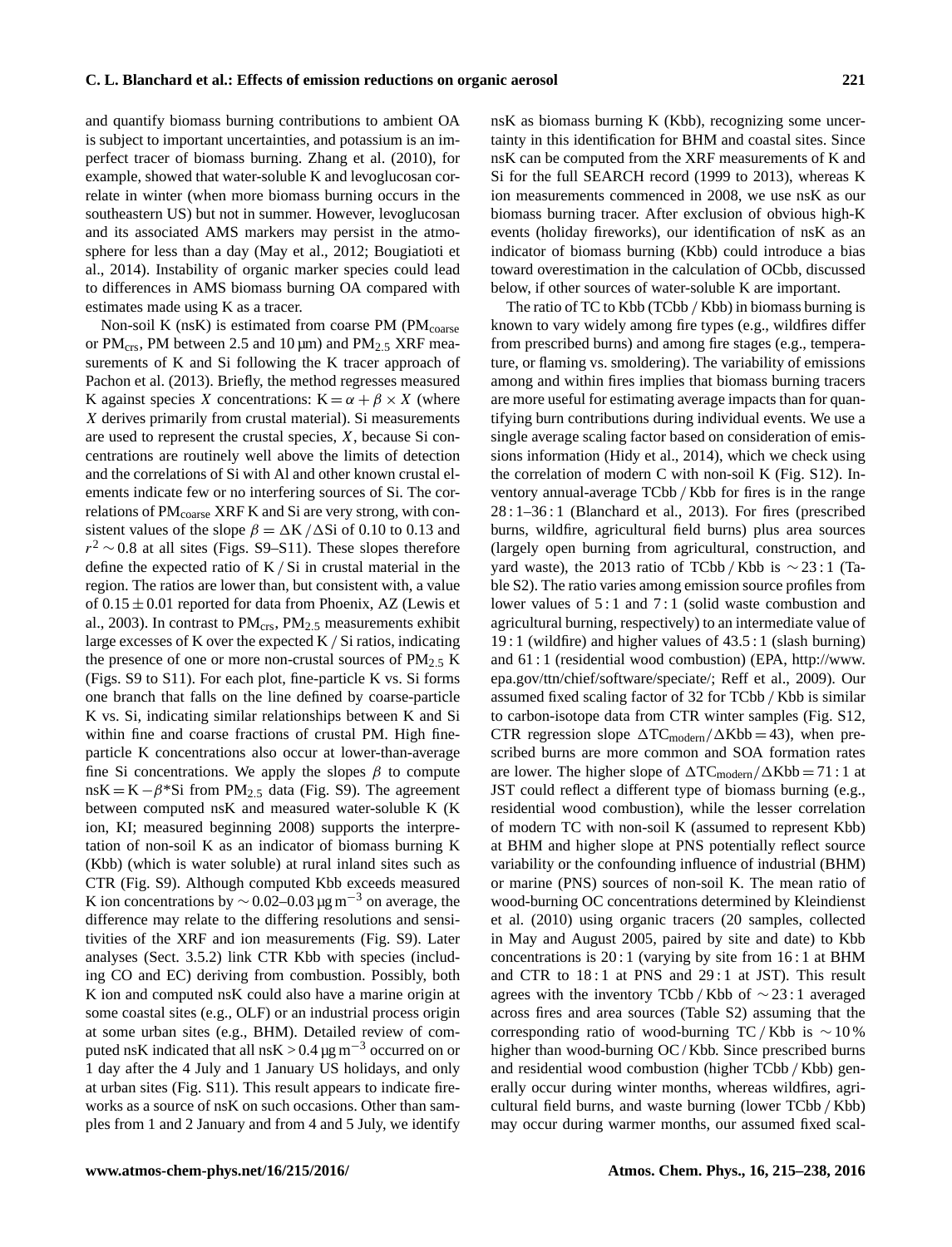ing factor of 32 : 1 for TCbb / Kbb likely fails to capture some of the seasonal variability in TCbb. A higher scaling ratio (e.g.,  $\Delta TCbb / \Delta Kb = 32$  rather than 20) would yield higher computed TCbb and therefore higher OCbb. Based on  $\Delta$ OC / $\Delta$ EC in actual biomass burning events observed at SEARCH sites (Fig. S8), we compute  $OCbb = 0.9 \times TCbb$ (the ratio OCbb / TCbb could be higher in some burn events). Considering the range among SEARCH sites of winter  $\Delta \text{TC}_{\text{modern}}/\Delta \text{Kbb}$  (22 : 1 to 82 : 1, Fig. S12), the variability of TCbb / Kbb among source types, and the possibility that Kbb could be overestimated if there are sources other than biomass burning that contribute to nsK, we estimate the uncertainty range for OCbb as  $-50\%$  to  $+100\%$  (factor of 2) subject to the constraint that OCbb < OC.

CTR monthly average concentrations indicate a downward trend in OC but not in computed OCbb, so that OCbb has become a larger fraction of OC at CTR since 2007 (Fig. 3). The absence of trend in computed OCbb reflects the absence of trend in measured K and computed nsK. OCbb tends to be higher in winter months, when prescribed burns are more common and residential heating needs are greatest, but OCbb is present during all seasons (Fig. 3) and at all SEARCH sites (Fig. S13). Retene, a tracer of coniferous wood combustion, is evident at the sites where it was measured (urban BHM and JST) with a pronounced seasonal cycle (Fig. S14). This seasonality could indicate that the summer OCbb has been overestimated, or it could indicate that retene loss rates are greater during warmer months. Retene emissions from prescribed burning in the southeast are highly variable and depend largely on the amount of softwood present in the fuel. Since historical fire suppression has led to the accumulation of significant amounts of hardwood in a thick mid-story of pine-dominated forests (e.g. Provencher et al., 2001; Varner et al., 2005), retene is not considered a unique indicator for prescribed burning emissions in the southeast.

The analysis of K measurements from the SEARCH data reinforces the conclusion that biomass burning is an important component of combustion-related OA in the SEARCH domain, at all sites and in all seasons. The contribution is especially important for regional-scale OA, as suggested by the CTR data. Uncertainties in the estimation procedure and scaling factors imply that our computed CTR mean OCbb (1.6  $\mu$ g m<sup>-3</sup>, 1999–2013 average) could be up to twice as high as the true mean OCbb concentration. If so, actual mean 1999–2013 OCbb would be  $0.8 \,\mathrm{\upmu g\,m^{-3}}$ , which is higher than AMS mean biomass burning OA (10%, or  $\sim$  0.25 µg m<sup>-3</sup> OC) at CTR during the 6-week SOAS period (Xu et al., 2015a, b). Although the majority of brown carbon aerosol mass during SOAS is attributed to biomass burning rather than to SOA, biomass burning did not contribute the majority of OA (Washenfelder et al., 2015). As previously noted, more biomass burning occurs in the southeastern US during cooler months than during mid-summer (Zhang et al., 2010), so the SOAS campaign is expected to show less biomass burning than during other months. Reported AMS



**Figure 3.** Monthly average measured OC (solid blue line) and computed biomass burning OCbb (solid green line with surrounding shaded area indicating estimated uncertainty) at CTR. Trends in OC (dashed blue line) are statistically significant ( $p < 0.05$ ); trends in OCbb (dashed green line) are not statistically significant.

mean biomass burning OA concentrations were higher at JST ( $\sim$  0.5 µg m<sup>-3</sup> OC during May and December 2012) and at YRK ( $\sim$  0.6 µg m<sup>-3</sup> OC during December 2012 and January 2013) (Xu et al., 2015a, b). Due to the loss of organic tracers on a timescale of about a day or less, the biomass burning OA that is estimated using AMS is thought to yield an estimate of relatively fresh burning as compared to aged regional burning levels (Xu et al., 2015a, b). Estimates of a regional pool of more aged biomass burning OA are not available. If the reported AMS biomass burning OA concentrations are, e.g.,  $\sim 50\%$  lower than the sum of fresh and aged biomass burning OA, the resulting sum (1  $\mu$ g m<sup>-3</sup> OC) would fall within our OCbb uncertainty range. The lack of long-term trend in OCbb (Fig. 3) occurs regardless of scaling uncertainties (assuming constant scaling of OCbb to Kbb), because no trend exists in either K or Kbb concentrations.

#### **3.5 Principal component analysis**

Important insight into the origins of ambient aerosol can be obtained with multivariate statistical methods, such as PCA, which is a well-established method for PM source apportionment (Dattner and Hopke, 1982). PCA generates mathematically independent groupings of measurements based on the correlations among the measured variables (classically, the groups are geometrically orthogonal to one another). The number of groups reproduces as large a fraction of the total variance of a data set as possible subject to optimization criteria, typically explaining ∼ 75 to 80 % of the variance of, e.g., ∼ 20 to 25 air pollutant species concentrations with ∼ 5 to 10 groups, also known as factors or components. Although PCA factors may be identifiable with emission sources in some applications, factors fundamentally represent correlations among species and potentially reflect a variety of aero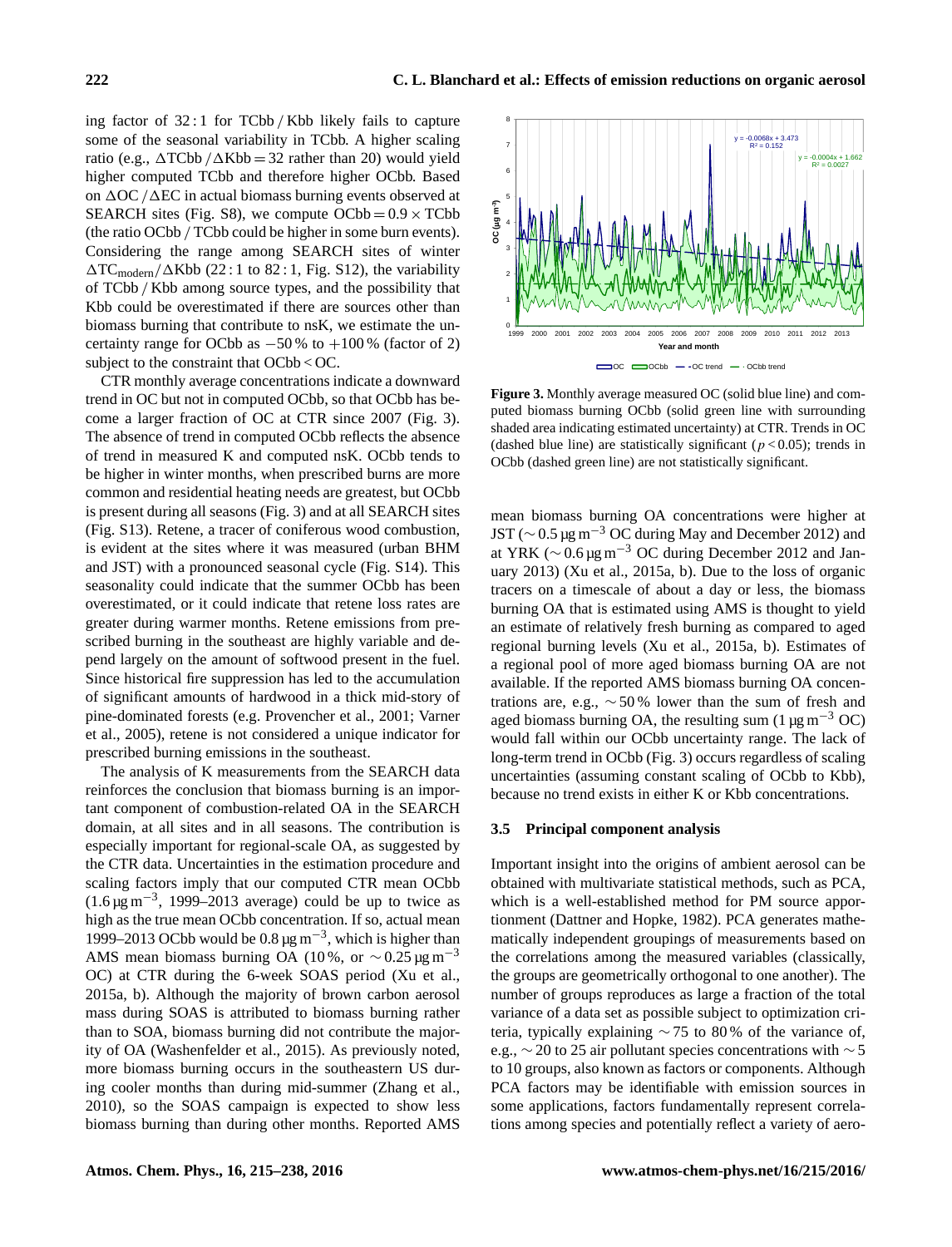metric processes (e.g., secondary species formation, meteorological effects). In our application, we interpret PCA factors as associations among species that are indicative of variations in the chemical environment, and refer to such species associations as components for brevity. A related methodology, PMF (EPA, 2014), differs in part from PCA in that PMF constrains factors to positive values. This constraint is physically realistic if PCA factors are interpreted as unique emission source contributions. The negative values permitted by PCA are in fact meaningful and informative if, in addition to emissions, factors represent a larger suite of physical and chemical processes (e.g., deposition; chemical loss processes; contrasts between inland versus marine air mass transport) as well as species origins.

## **3.5.1 Application**

We report two main versions of PCA, with additional versions used for sensitivity tests and auxiliary information. PCA1 is applied to measurements made at SEARCH sites from 2008 through 2013. The 23 gas and  $PM_{2.5}$  measurements comprise daily-average concentrations of  $PM_{2.5}$  EC and OC (thermal–optical reflectance, TOR), daily averages of gases NH<sup>3</sup> (measured continuously or at 24-hour resolution) and continuous  $NO_x$  and  $NO_z$ , secondary species (daily peak 8 h  $O_3$ , plus  $PM_{2.5}$  SO<sub>4</sub>, NH<sub>4</sub>, and NO<sub>3</sub>), and PM<sub>2.5</sub> crustal elements (XRF measurements of Al, Si, and Fe), species associated with salts  $(PM<sub>2.5</sub> Na, Cl, Mg, and Ca)$ ions), and trace metals ( $PM_{2.5}$  Zn, Cu). Both daily averages and daily 1-hour maxima of gases (CO and  $SO<sub>2</sub>$ ) are included to match the temporal resolution of the other daily data while also potentially capturing shorter-duration plumes. Watersoluble  $PM_{2.5}$  K (K ion) is included as a potential indicator of biomass combustion. Because some species used in PCA1 were not measured throughout the 15-year SEARCH program, PCA2 is carried out to interpret long-term OC trends from 1999 through 2013. PCA2 excludes measurements that commenced in 2008 (water-soluble Ca, Mg, K, Na, and Cl). XRF Ca and nsK are used instead of water-soluble Ca and K, respectively. Without Na and Cl in PCA2, salt is not detectable, as will be discussed.  $NH<sub>3</sub>$  is excluded from PCA2, since those measurements began in 2004. Daily-average  $O_3$ is included in PCA2 to complement daily peak  $8 h O_3$ .

The sensitivity of our results to the choice of statistical method is examined by comparing PCA1 and PCA2 and by using additional PCA and PMF applications. As described in Sect. 3.5.3, the range of results obtained from PCA1, PCA2, other PCAs, and PMF is used to estimate uncertainty. The additional PCA applications are carried out by using special data, different suites of measurements, or different measurement periods. Non-methane organic compound (NMOC) measurements made every day at JST from 1999 through 2008 are incorporated to generate PCA3 as a modification of PCA2 (no ions and only XRF elements, and shorter time period). Alternate versions of PCA2 are carried out for 2004–

2013 CTR data to see if factor loadings are robust and relatively insensitive to the choice of seasonal indicators (PCA4 and PCA5). The EPA PMF model (version 5; EPA, 2014) was applied to the same CTR and JST measurements used in PCA2. PMF requires estimates of measurement uncertainty, which may be species-specific or even sample-specific. Two sets of uncertainty estimates were employed: uniform (10 % of species concentrations) (PMF1), and species-specific (incorporating detection limits and species uncertainties of 5 to 25 % of measured concentrations) (PMF2).

For PCA applications, the daily OC concentrations at each site are apportioned using daily PCA factor scores. The OC apportionment is carried out by multiple regression of daily OC concentrations against daily factor scores, retaining those that are statistically significant ( $p < 0.05$ ). Since the PCA components are orthogonal, the regression coefficients are more stable than would be the case for multiple regression against various tracer species, which are typically intercorrelated. The PMF model generates source contributions internally.

#### **3.5.2 PCA Components**

PCA1 and PCA2 reveal consistent sets of species associations, resulting in 6–8 principal components at each SEARCH site (Table 2). For clarity, we designate the components as (1) combustion, (2) crustal, (3) seasonal, (4)  $SO<sub>2</sub>$ ,  $(5)$   $SO_4$ ,  $(6)$  metals,  $(7)$  salt, and  $(8)$  other. These names are used as descriptors, rather than as designated emission sources. Component characteristics are discussed below. The full orthogonal solutions are shown in the Supplement (Tables S4 to S11). The values in Tables S4 to S11 are the coefficients of the linear combinations of standardized species concentrations (daily concentration less mean divided by standard deviation); each tabled value is also the correlation  $(r)$ between a given species and a particular component. High  $(\sim 1)$  or low  $(\sim -1)$  values indicate high correlation or anticorrelation, respectively; both are meaningful. A value near zero indicates little or no correlation, so values in the range of ∼ −0.5 to 0.5 represent associations ranging from moderate anti-correlation  $(-0.5)$  to zero correlation to moderate correlation (0.5).

The OC apportionments indicate statistically significant relationships between OC and four to seven PCA components (Tables S12 and S13). Mean contributions of each statistically significant component to daily OC at each site using both PCA1 and PCA2 are summarized in Table 3; these contributions are expressed as percentages of total OC in Table S14. PCA1 and PCA2 each indicate that OC is associated with multiple components at all sites. Except at YRK and OLF (PCA2 only), the overall OC associations are strongest for the combustion component (Tables S4 to S11).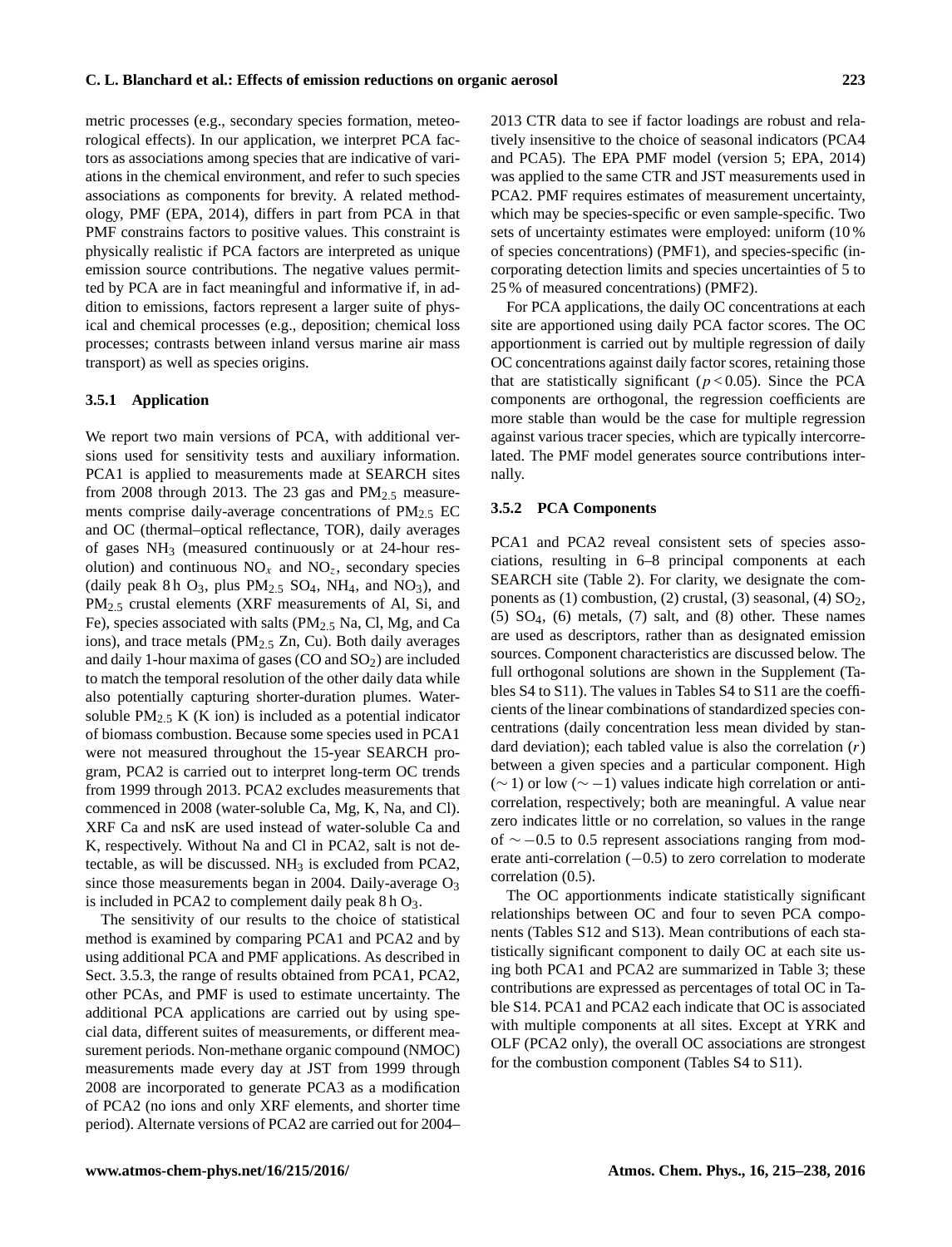**Table 2.** Species associated with each PCA factor (component). Component names are keyed to the species. Three species are listed in decreasing order of association for associations of 0.6 or greater (or  $-0.6$  or smaller). Negative values indicate anti-correlation.  $CO<sup>x</sup>$  and  $SO_2^x$  are 1 h daily maximum CO and  $SO_2$ , respectively.  $O_3^x$  is 8 h daily maximum  $O_3$ . PCA1, 2008–2013; PCA2, 1999–2013. N is number of days.

| <b>PCA</b> | Site       | N    | Combustion                                 | Crustal    | Seasonal                                                     | SO <sub>2</sub>                     | $SO_4$                    | Metals                            | Salt       | Other           |
|------------|------------|------|--------------------------------------------|------------|--------------------------------------------------------------|-------------------------------------|---------------------------|-----------------------------------|------------|-----------------|
|            | <b>BHM</b> | 364  | CO, NO <sub>x</sub> , OC                   | Al, Si     | NO <sub>3</sub>                                              | $SO_2^x$ , $SO_2$                   | $NH_4$ , $SO_4$           | Zn, Cu, Fe                        | K          | NO <sub>7</sub> |
|            | <b>CTR</b> | 383  | EC, OC, CO                                 | Si, Fe, Al | NH <sub>3</sub>                                              | $SO_2, SO_2^x$                      | $SO_4$ , NH <sub>4</sub>  | Cu, Zn                            | Na, Cl, Mg |                 |
|            | <b>GFP</b> | 100  | CO, CO <sup>x</sup> , NO <sub>x</sub>      | Si, Fe, Al | $O_2^x$ , NH <sub>3</sub>                                    | $SO_2, SO_2^x$                      | $NH_4$ , $SO_4$           |                                   | Cl, Na, Mg | Ca              |
|            | <b>JST</b> | 516  | CO, NO <sub>x</sub> , EC                   | Si, Al, Fe | $O_3^x$ , NH <sub>3</sub> , -NO <sub>3</sub>                 | $SO_2^x$ , $SO_2$                   | $NH_4$ , $SO_4$           |                                   | K, Cl, Mg  | Na              |
|            | OAK        | 100  | $COx$ , CO                                 | Fe, Al, Si | $NH_3$ , $O_2^x$                                             | $SO_2^x$ , $SO_2$                   | $SO_4$ , NH <sub>4</sub>  | $NO_x$ , Cu, NO <sub>z</sub> , Zn | Na, Cl, Mg |                 |
|            | OLF        | 327  | $NOx$ , CO, EC                             | Si, Al, Fe | $NH_3$ , $O_3^x$                                             | $SO_2, SO_2^x$                      | $SO_4$ , NH <sub>4</sub>  | Cu                                | Na, Mg, Cl |                 |
|            | <b>PNS</b> | 44   | CO, NO <sub>x</sub> , EC                   | Si, Al, Fe | $O_2^x$                                                      | $SO_2, SO_2^x$                      | $NH_4$ , $SO_4$           |                                   | Na, Mg, Cl |                 |
|            | <b>YRK</b> | 426  | $NOx$ , $NO3$ , CO                         | Si, Fe, Al | $O_2^x$ , OC, EC                                             | $SO_2^x$ , $SO_2$                   | $SO_4$ , NH <sub>4</sub>  | Cu                                | Na, Cl, Mg | Zn              |
| 2          | <b>BHM</b> | 1513 | CO, $CO^x$ , $NO_x$                        | Al, Si     | $O_3, O_3^x, -NO_3$                                          | $SO_2^x$ , $SO_2$                   | $NH_4$ , $SO_4$           | Zn, Cu, Fe                        |            |                 |
| 2          | <b>CTR</b> | 1258 | OC, EC, $COx$                              | Si, Fe, Al | $O_2^x$ , $O_3$                                              | $SO_2$ , NO <sub>x</sub> , $SO_2^x$ | $SO_4$ , NH <sub>4</sub>  | Cu                                |            |                 |
| 2          | GFP        | 376  | $COx$ , CO, NO <sub>x</sub>                | Si, Fe, Al | $O_3, O_3^x$                                                 | $SO_2^x$ , $SO_2$                   | $NH_4$ , $SO_4$           | Cu, Zn                            |            |                 |
| 2          | <b>JST</b> | 2593 | CO, CO <sup>x</sup> , NO <sub>x</sub>      | Si, Al, Fe | $NO_3, -O_2^x, -O_3$                                         | $SO_2^x$ , $SO_2$                   | $NH_4$ , $SO_4$ , $O_3^x$ | Cu                                |            |                 |
| 2          | OAK        | 707  | $COx$ , CO, EC                             | Si, Fe, Al | $O_3, O_3^x$                                                 | $SO_2^x$ , $SO_2$                   | $SO_4$ , NH <sub>4</sub>  | Cu, Zn                            |            |                 |
| 2          | OLF        | 948  | $COx$ , CO, NO <sub>x</sub>                | Si, Fe, Al | $O_3, O_2^x$                                                 | $SO_2^x$ , $SO_2$                   | $NH_4$ , $SO_4$ , $NO_z$  | Zn, Cu                            |            |                 |
| 2          | <b>PNS</b> | 445  | EC, CO, $NOx$                              | Si, Al, Fe | $O_3^x$ , $O_3$ , $SO_4$ , NH <sub>4</sub>                   | $SO_2^x$ , $SO_2$                   |                           | Cu                                |            | NO <sub>z</sub> |
| 2          | YRK        | 1435 | $CO^x$ , NO <sub>x</sub> , NO <sub>3</sub> | Si, Fe, Al | $O_3^x$ , SO <sub>4</sub> , O <sub>3</sub> , NH <sub>4</sub> | $SO_2^x$ , $SO_2$                   |                           | Cu                                |            | Zn              |

**Table 3.** Mean OC concentrations associated with components identified by PCA1 (2008–2013) and PCA2 (1999–2013). NS is not statistically significant, n/a is not applicable (component not present in PCA). Units are  $\mu$ g m<sup>-3</sup>. Standard errors of the means ranged from 0.003 to 0.09 μg m<sup>-3</sup> (up to 0.25 μg m<sup>-3</sup> for PNS PCA1).

| <b>PCA</b> | Site       | $\boldsymbol{N}$ | Combustion | Crustal   | Seasonal          | SO <sub>2</sub> | $SO_4$            | Metals    | Salt      | Other |
|------------|------------|------------------|------------|-----------|-------------------|-----------------|-------------------|-----------|-----------|-------|
| 1          | <b>BHM</b> | 364              | 1.36       | 0.09      | 0.40              | 0.35            | 0.45              | 0.15      | 0.14      | 0.10  |
| 1          | <b>CTR</b> | 383              | 1.28       | 0.26      | 0.56              | <b>NS</b>       | 0.33              | <b>NS</b> | <b>NS</b> | n/a   |
| 1          | <b>GFP</b> | 100              | 0.95       | <b>NS</b> | 0.45              | 0.15            | 0.25              | <b>NS</b> | $-0.41$   | 0.62  |
| 1          | JST        | 516              | 1.09       | 0.16      | 0.49              | 0.07            | 0.27              | n/a       | 0.64      | 0.11  |
| 1          | <b>OAK</b> | 100              | 0.40       | <b>NS</b> | 0.50              | 0.37            | 0.53              | 0.32      | $-0.27$   | n/a   |
| 1          | OLF        | 327              | 0.74       | $-0.08a$  | 0.52              | 0.16            | 0.27              | <b>NS</b> | $-0.09a$  | n/a   |
| 1          | <b>PNS</b> | 44               | 1.95       | <b>NS</b> | 0.33              | <b>NS</b>       | 0.56              | n/a       | $-0.63$   | n/a   |
| 1          | <b>YRK</b> | 426              | 0.14       | 0.14      | 1.09              | <b>NS</b>       | 0.26              | 0.16      | 0.15      | 0.47  |
| 2          | <b>BHM</b> | 1513             | 1.60       | 0.19      | 0.47              | 0.38            | 0.57              | 0.48      | n/a       | n/a   |
| 2          | <b>CTR</b> | 1258             | 1.50       | 0.12      | 0.69              | <b>NS</b>       | 0.66              | <b>NS</b> | n/a       | n/a   |
| 2          | <b>GFP</b> | 376              | 0.72       | 0.14      | 0.37              | 0.21            | 0.50              | 0.25      | n/a       | n/a   |
| 2          | JST        | 2593             | 2.58       | 0.32      | 0.06 <sup>b</sup> | <b>NS</b>       | 1.01 <sup>b</sup> | 0.13      | n/a       | n/a   |
| 2          | <b>OAK</b> | 707              | 1.50       | <b>NS</b> | 0.47              | <b>NS</b>       | 0.59              | <b>NS</b> | n/a       | n/a   |
| 2          | OLF        | 948              | 0.81       | $-0.06a$  | 0.25              | 0.09            | 1.02              | 0.20      | n/a       | n/a   |
| 2          | <b>PNS</b> | 445              | 1.55       | <b>NS</b> | 0.45 <sup>c</sup> | 0.17            | n/a               | <b>NS</b> | n/a       | 0.36  |
| 2          | <b>YRK</b> | 1435             | 0.76       | 0.20      | 1.40 <sup>c</sup> | 0.05            | n/a               | 0.39      | n/a       | 0.29  |

<sup>a</sup> OLF PCA1 and PCA2 crustal and PCA1 salt OC mean concentrations are negative due to inverse associations of OC with crustal and salt components at OLF (Tables S7 and S12). <sup>b</sup> JST PCA2 seasonal OC is associated with NO<sub>3</sub>; JST PCA2 SO<sub>4</sub> component includes OC associated with O<sub>3</sub> (Table 2). <sup>c</sup> PNS and YRK PCA2 seasonal components include OC associated with SO<sub>4</sub> (Table 2).

The PMF source profiles varied depending on the choice of uncertainty inputs, but yielded average OC apportionments that were qualitatively comparable to PCA2 (Fig. S15). The PMF crustal OC and SO<sub>4</sub>-associated OC concentrations were comparable to PCA (Fig. S16). However, PMF source profiles combined CO and  $O_3$ , whereas PCA tended to separate  $O_3$  from CO, leading to differences in the apportionment of OC to combustion and seasonal components (Fig. S16). Differences between PCA and PMF occur in part because the PCA seasonal component generally comprised contrasts (e.g., positive  $O_3$ , negative inorganic particulate  $NO<sub>3</sub>$ ) whereas PMF forced positive solutions. In these applications, PCA predicted high OC concentrations more accurately than PMF did (Fig. S17).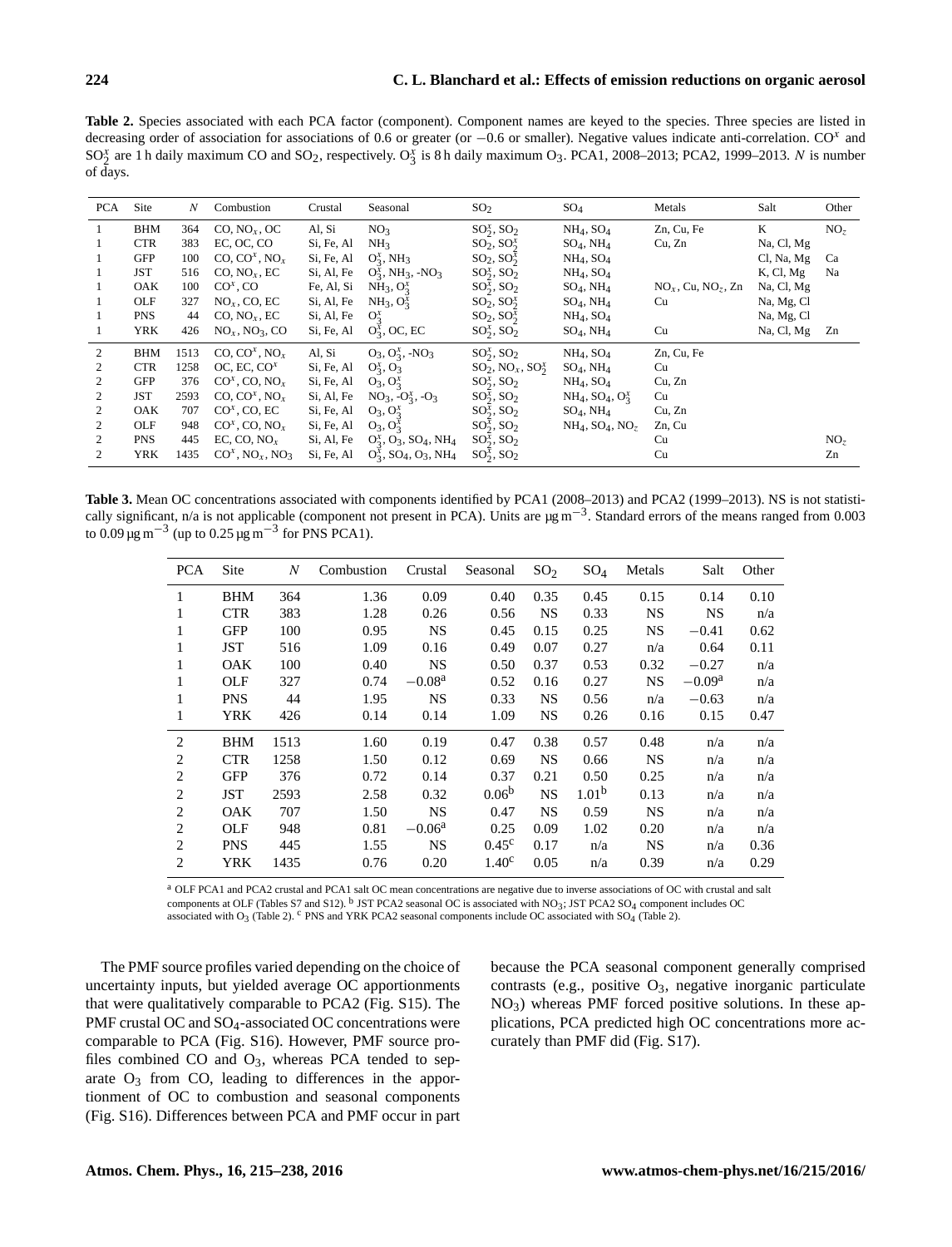#### **Combustion**

All sites exhibit a suite of species associated with combustion processes (EC, OC, CO, Kbb or K ion,  $NO_x$  or  $NO_z$ ). The variations in combustion associations among sites suggest different source mixes, differences in air mass ages (e.g., fresh emissions at urban sites, more aged emissions at rural sites), or differing transport of polluted air masses. For example,  $NO<sub>z</sub>$  is more strongly associated than  $NO<sub>x</sub>$  with the combustion component at the two most rural sites, CTR and OAK. OC associated with the combustion factor could therefore comprise material that would be classified as either POA or SOA by other analytical approaches (e.g., hydrocarbonlike OA (HOA) or more-oxidized OA (MO-OOA) by AMS).

Mean combustion OC ranges from 0.7 to 1.6  $\mu$ g m<sup>-3</sup> for PCA1 (2008–2013) and from 1.5 to 2.6  $\mu$ g m<sup>-3</sup> for PCA2 (1999–2013), except at YRK (Table 3). Daily PCA1 and PCA2 combustion OC concentrations are correlated at all sites (Fig. S18). Mean absolute differences between PCA1 and PCA2 computed combustion OC range from 0.1 to  $0.7 \,\mathrm{\mu g\,m}^{-3}$  (not tabled). However, the mean PCA1 and PCA2 combustion OC concentrations are averaged over different time periods, so the differences in their averages are partly due to declining EC, CO, and  $NO<sub>x</sub>$  concentrations (Table 1). Trends in OC components are discussed in Sect. 3.4.4. Mean PCA2 combustion OC ranged from 25 to 63 % of mean OC concentrations (Table 3).

Various combustion processes are expected to influence individual SEARCH sites to different degrees. CTR OCbb correlates significantly ( $p < 0.0001$ ) with PCA1 and PCA2 combustion-associated OC ( $r^2 = 0.54$  and 0.58, respectively, Fig. S19a), suggesting that the combustion component at CTR is primarily associated with biomass burning. Whereas OCbb is computed from Kbb (Sect. 3.4), PCA1 and PCA2 combustion OC concentrations are determined from the principal component association of CO, EC, and either K ion (PCA1) or Kbb (PCA2) (Table S5). The association of K ion and Kbb with CO and EC at CTR links potassium with a combustion process. At BHM and JST, multiple regression of combustion OC against NO, gas-phase organic species (Blanchard et al., 2010), and non-polar OC compounds (including polycyclic aromatic hydrocarbons, PAHs, and iso/anteisoalkanes, or hopanes and steranes) (Blanchard et al., 2014a) indicates an association of fresh emissions (NO) and non-oxidized organic compounds with PCA combustion OC (Fig. S19b). The urban PCA combustion factor associates CO, EC, and daily-average  $NO<sub>x</sub>$ ; 1 h maximum NO and non-oxidized organic compound concentrations were not used in determining either PCA1 or PCA2 (Tables S4 and S7). Urban PCA combustion OC is more likely attributable primarily to motor vehicle exhaust emissions than to biomass burning.

#### **Crustal**

A crustal component is present at all sites, associated with Al, Si, Fe, and, to varying degrees, Ca. At BHM, Fe associates more prominently with a metals component, consistent with previous studies indicating the impact of industrial facilities (including metals fabrication) on  $PM_2$ , at BHM (Baumann et al., 2008; Blanchard et al., 2014b).

The mean crustal-associated OC concentrations vary from 0.1 to  $0.3 \,\mathrm{\upmu}\mathrm{g}\,\mathrm{m}^{-3}$  at inland sites (Table 3). Coastal sites exhibit non-significant, minor, or inverse associations of OC with crustal elements  $(-0.1 \text{ to } 0.1 \mu \text{g m}^{-3})$ , Table 3). Inverse associations indicate that OC concentrations at coastal sites are lower than average when Al, Si, and Fe concentrations are elevated. PCA1 and PCA2 crustal OC concentrations correlate (Fig. S20) and crustal OC correlates with Si (Fig. S21). Crustal-associated OC could derive from regionwide phenomena (e.g., transport of Saharan dust), but may also stem from ubiquitous and widely distributed activities that suspend crustal material. Potential sources include soilderived OC (e.g., agricultural activities, construction, or road dust), or biomass burning that lofts crustal material (e.g., through plowing material into debris piles). Road dust is known to include OC among its constituents (e.g., McDonald et al., 2013). There are two episodes with high crustal OC at CTR during June 2013. Elevated concentrations of Al, Si, and Fe co-occurred at all SEARCH sites during 9–13 and 23–28 June 2013, thus suggesting region-wide events. Back-trajectory calculations indicate southerly air flow during these times. Trajectories arrived at CTR and JST after  $\sim$  24 h overland transport from the Gulf coast, whereas trajectories arrived at OLF from overwater transport. At other times, elevated concentrations of crustal elements occur at single sites, indicating more local events.

## **Seasonal**

A seasonal component is present at all sites, but in two forms: positive  $O_3$  and NH<sub>3</sub> (if measured), along with negative inorganic particulate  $NO<sub>3</sub>$ , at BHM PCA2, CTR, GFP, JST PCA1, OAK, OLF, PNS, and YRK, or with reverse signs (e.g., relatively weak negative  $O_3$ ) at BHM PCA1 and JST PCA2. As noted, sign reversals represent a change in coordinate directions and need not have physical significance; however, the association of OC with the seasonal component may differ depending on sign (discussed below). We denote this component seasonal rather than photochemical. While this factor has photochemical properties, it is comprised of species with seasonality variations that result from multiple processes: emissions  $(NH_3)$ , photochemistry  $(O_3)$ , and temperature- and RH-sensitive thermodynamic equilibrium (inorganic particulate  $NO<sub>3</sub>$ ). The seasonal component evidently represents seasonal variations not otherwise described by the seasonal variations of the crustal,  $SO_4$ , and other components. Because of the strong connection of the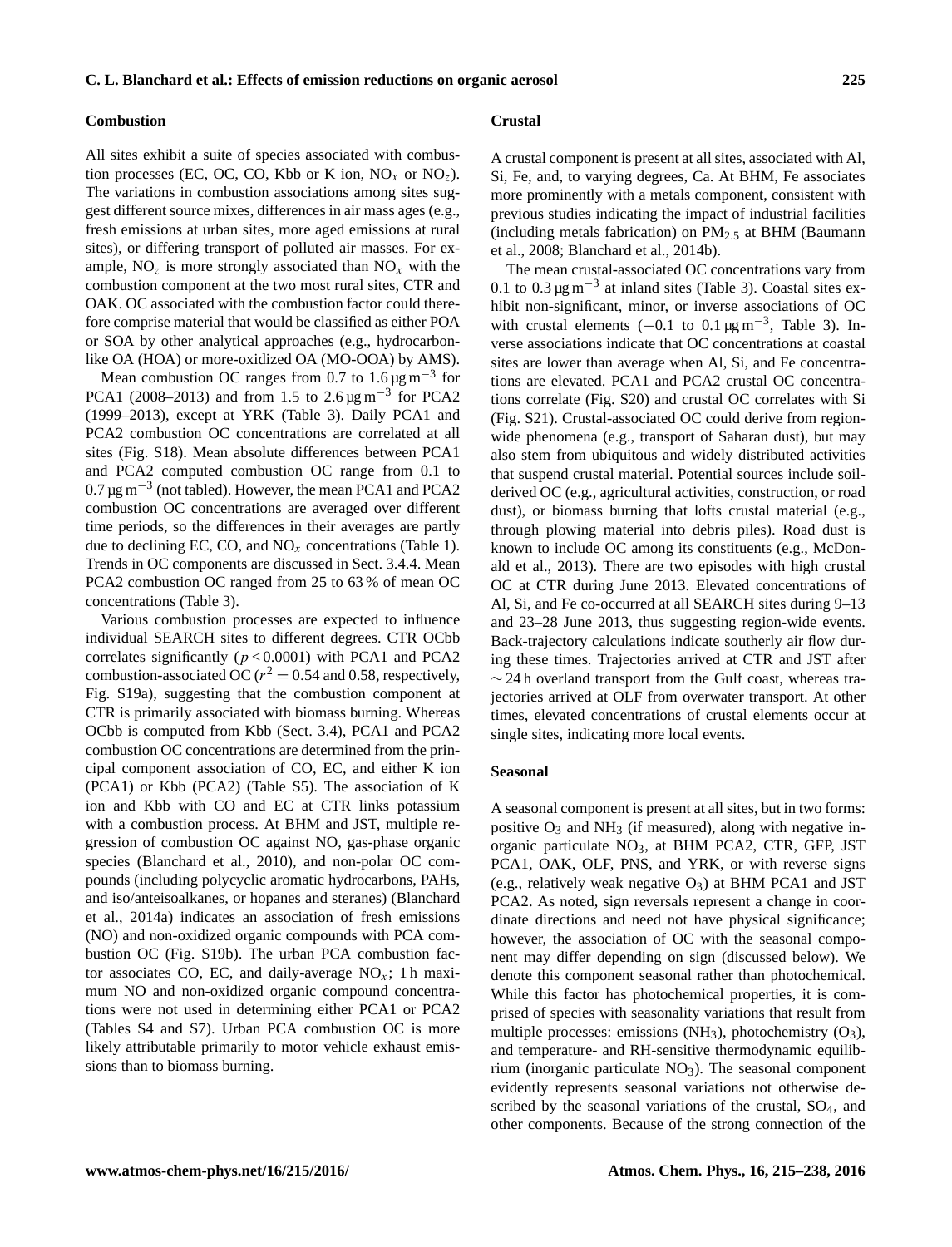seasonal component to  $O_3$ , seasonal OC is plausibly related to the less-oxidized oxygenated organic aerosol (LO-OOA) component reported by Xu et al. (2015a, b). LO-OOA exhibits a strong diurnal pattern, with night maxima and day minima (Xu et al., 2015a, b). However, the LO-OOA diurnal variation is opposite to  $O_3$  diurnal variations, which exhibit daytime maxima. Since PCA was applied to daily-resolution data, it is not possible to directly compare the PCA seasonal OC to time-resolved LO-OOA. We note that meteorological conditions that result in high peak daily  $O_3$  concentrations (with higher seasonal OC concentrations) are also conducive to nitrate radical formation, which exhibits nighttime maxima and is associated with LO-OOA (Xu et al., 2015a, b). Further comparisons are provided in Sect. 3.5.3.

The mean PCA1 seasonal-component OC (OC associated with higher  $O_3$ , higher NH<sub>3</sub>, lower NO<sub>x</sub>, or lower PM<sub>2.5</sub> inorganic NO<sub>3</sub>) ranges from 0.4 to 0.6  $\mu$ g m<sup>-3</sup> at all sites (e.g., 23 % of OC at CTR, 13 % at BHM and JST, 28 % at OLF), except at YRK where the average is  $1.0 \,\text{\mu g m}^{-3}$ . The positive association with  $O_3$  suggests that this OC component represents SOA formation from either or both anthropogenic and biogenic precursors. PCA2 seasonal OC correlates with PCA1 seasonal OC, except at JST. The JST PCA2 seasonal OC shows an inverse correlation (Fig. S22), indicating that the seasonal component represents higher winter (lower  $O_3$ , higher  $NO<sub>3</sub>$ ) OC concentrations, possibly pointing to an influence from domestic wood combustion for heating. The positive association of OC with  $O_3$  is quantified within the JST PCA2 SO<sup>4</sup> component. The mean absolute differences between PCA1 and PCA2 seasonal-component OC concentrations range from 0.2 to  $0.5 \,\mathrm{\mu g\,m}^{-3}$ .

# **Sulfate**

SO<sup>4</sup> and NH<sup>4</sup> are always associated and usually represented by a single component, denoted  $SO_4$ . However,  $SO_4$  and NH<sup>4</sup> are part of the seasonal component for PNS and YRK PCA2, suggesting that differentiation of the SO<sub>4</sub> and seasonal components is subject to uncertainty.  $O_3$  is associated with both seasonal and  $SO_4$  components.

All SEARCH sites show an association of OC with SO<sup>4</sup> ranging from 0.3 to  $0.6 \mu g m^{-3}$  on average for PCA1 and from 0.5 to 1.0  $\mu$ g m<sup>-3</sup> on average for PCA2 (Table 3), with PCA2 SO<sup>4</sup> OC representing 15 to 44 % of the 1999–2013 mean OC concentrations (15 % at BHM; 22–25 % at CTR, GFP, JST, and OAK; 44 % at OLF). Mean PCA1 associations of OC with  $SO_4$  were 14% of OC at CTR, 15% at BHM, 18 % at OLF, 10 % at JST, and 11 % at YRK. PCA1 and PCA2 SO<sup>4</sup> OC concentrations are correlated (Fig. S23) with mean absolute differences in PCA1 and PCA2 SO<sub>4</sub>associated OC concentrations of 0.2 to 0.5  $\mu$ g m<sup>-3</sup>; PCA2 did not separate the seasonal and  $SO_4$  components at PNS and YRK (Tables S10 and S11). The mass of OC associated with  $SO_4$  averages 20 to 30% of the  $SO_4$  concentrations (Fig.  $S24$ ); therefore, that  $SO_4$ -associated OC concen-

trations decline over time along with decreasing  $SO_4$  concentrations. The presence and relative importance of SO4 associated OC is consistent with research indicating the role of SO<sup>4</sup> in transferring isoprene gas-phase reaction products to the condensed phase (e.g., Surratt et al., 2007; Xu et al., 2015a, b). Seasonal variations, discussed below, also support biogenic origins of  $SO_4$ –OC. The quantitative relationship of our  $SO_4$ -associated OC factor to  $SO_4$  is the same as the relationship between isoprene  $OA$  and  $SO<sub>4</sub>$ , which Xu et al. (2015a, b) reported as  $0.42 \,\mathrm{\mu g\,m}^{-3}$  isoprene OA per  $1 \mu g \, \text{m}^{-3}$  SO<sub>4</sub>. Based on their reported OM / OC for isoprene OA (1.97), their result is  $0.21 \,\text{\mu g m}^{-3}$  isoprene OC per 1 µg m<sup>-3</sup> SO<sub>4</sub>. For CTR (2008–2013,  $n = 383$  days), we obtain 0.216 ( $\pm$ 0.008, 1 SE) µg m<sup>-3</sup> SO<sub>4</sub>-associated OC per  $1 \mu$ g m<sup>-3</sup> SO<sub>4</sub> (PCA1), 0.190 (±0.004, 1 SE)  $\mu$ g m<sup>-3</sup> SO<sub>4</sub>associated OC per  $1 \mu g m^{-3}$  SO<sub>4</sub> (PCA2), 0.213 (±0.003,  $1$  SE) μg m<sup>-3</sup> SO<sub>4</sub>-associated OC per 1 μg m<sup>-3</sup> SO<sub>4</sub> (PMF1), and 0.211 ( $\pm$ 0.001, 1 SE) µg m<sup>-3</sup> SO<sub>4</sub>-associated OC per  $1 \mu$ g m<sup>-3</sup> SO<sub>4</sub> (PMF2).

# **SO<sup>2</sup>**

The SO<sub>2</sub> component, present at all sites, identifies influences of relatively fresh plumes, whether from electric generating units (EGUs), industrial, or other  $SO_2$  sources. At CTR,  $NO_x$ is more strongly associated with the  $SO<sub>2</sub>$  component than with the combustion component, consistent with relatively less aged plumes and more aged general combustion influence. Differences between urban and rural sites are evident; for example, OC at CTR and YRK is not significantly related to the  $SO_2$  factors, but OC is related to the  $SO_2$  factors at urban sites. This difference indicates the influence of  $SO<sub>2</sub>$ emission sources within urban areas, consistent with visual observations and measurements made near emission sources in Birmingham (Blanchard et al., 2014b).

OC associated with  $SO_2$ , indicative of fresh emissions, accounted for 0.07 to 0.37  $\mu$ g m<sup>-3</sup> on average (12 % of OC at BHM, 2 % at JST, 7 % at GFP, 20 % at OAK, and 10 % at OLF, none at other sites using PCA1) (Tables 3 and S14). PCA1 and PCA2  $SO<sub>2</sub>$  OC concentrations are correlated (Fig. S25).

#### **Salt**

A salt (or salt-like) component (of marine or other origins) is evidenced by Na, Cl, and Mg in PCA1. Na appears as a separate other component for JST PCA1, suggesting multiple urban sources of one or more of these species, while JST PCA1 salt is defined by K, Cl, and Mg. These species are not necessarily unique marine tracers; for example, various combustion processes generate Cl emissions.

Coastal sites show an inverse association of OC with Na and Cl (sea salt) (Table S14) and a negative mean OC contribution from salt (Table 3). We interpret this result as evidence that OC concentrations are lower at coastal sites when marine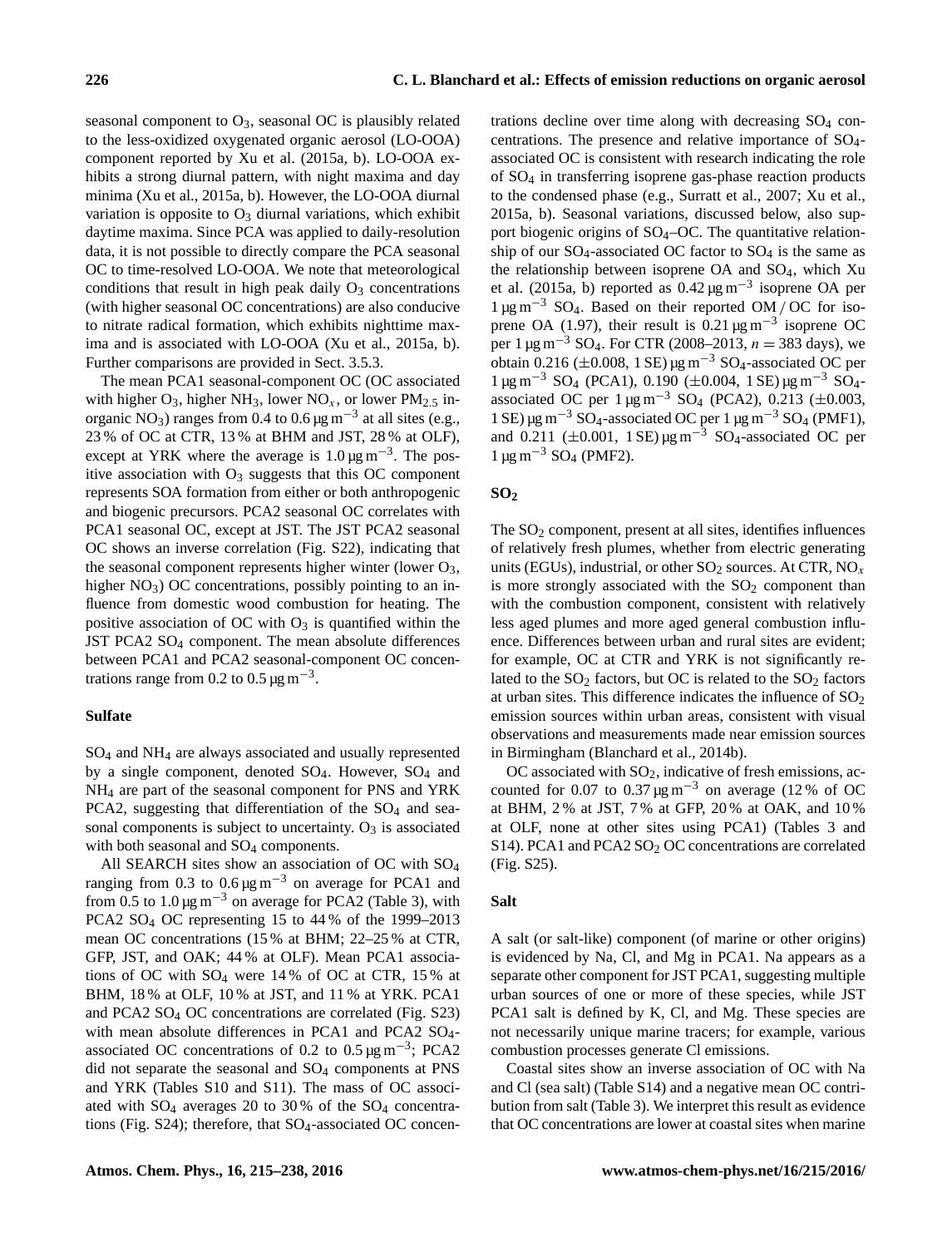salt species concentrations are higher (i.e., anti-correlated), indicating that marine air masses are not an important source of OC. In contrast, mean salt-associated OC ranges from 0.14 to 0.15  $\mu$ g m<sup>-3</sup> (BHM and YRK) to 0.64  $\mu$ g m<sup>-3</sup> (JST). The species associations for the BHM and JST salt components suggest urban influences precluding identification of the salt component with marine air masses. Because K is associated with the JST salt component (and not with the JST combustion component) and Na is associated with the JST other component, it is possible that JST salt OC represents biomass combustion, while the JST combustion component primarily represents motor vehicle exhaust.

# **Metals**

Cu and Zn appear on a metals component at six sites – BHM, CTR, GFP (PCA2), JST (PCA2), OAK, and OLF (PCA2); otherwise, Cu and Zn are associated with combustion or are split between the metals and other components. The Cu and Zn correlations range from  $r = 0.1$  to 0.3 in the full 1999 to 2013 data set, which does not suggest a simple or strong association between these two species. At JST, Cu correlates with Pb.

# **Other**

A component designated as other is present for BHM PCA1, GFP PCA1, JST PCA1, PNS PCA2, and YRK PCA1 and PCA2, indicating variability at urban and near-urban (YRK) sites not otherwise represented by the major components (Table 2).

## **3.5.3 Intercomparisons and uncertainty**

For PCA3 (Table S15), the sum of alkanes, sum of aromatics, and  $\alpha$ -pinene are associated with the combustion component, whereas isoprene is associated predominantly with the  $SO_4$ component. The measured alkane and aromatic species are known constituents of motor vehicle exhaust (Blanchard et al., 2010), consistent with a mobile source contribution to the JST combustion component. Correlations between  $\alpha$ -pinene and CO, EC, and NO<sub>x</sub> range from  $r = 0.5$  to 0.6, mathematically associating these species, but the physical processes underlying the correlation are ambiguous (e.g., seasonal or meteorological versus common source emissions). Isoprene and pinenes can be factors in  $O_3$  formation, and the association of isoprene with  $SO_4$  could arise from a common seasonality or from atmospheric chemical processes generating SOA from isoprene (Surratt et al., 2007; Xu et al., 2015a, b). Additional work is needed to more fully interpret VOC species associations.

PCA4 and PCA5 yield consistent results when  $NH<sub>3</sub>$  or daily-average  $O_3$  are either included or excluded from the analysis (Table S16).

The ranges of mean OC concentrations associated with each PCA component as obtained from the various applications are listed for CTR, JST, and YRK in Table 4. Uncertainties in the mean OC concentrations associated with each PCA component are estimated as one-half the ranges for CTR and JST (comprising both PCA and PMF applications) and the full ranges for YRK (PCA applications only), which generally yield comparable uncertainties.

A summary of our PCA1 results compared to the 2012– 2013 source apportionments reported by Xu et al. (2015a, b) is shown in Tables S17 through S19. For these comparisons, we determined the PCA1 means by matching days to each of the Xu et al. (2015a, b) multi-week study periods. The PCA1 combustion OC tends to compare in magnitude to AMS HOA, biomass burning OA (BBOA), cooking OA (COA) (when one or more such factors are found) or to MO-OOA. The last correspondence would be expected to the extent that MO-OOA includes oxidized motor vehicle exhaust, other anthropogenic combustion emissions, or biomass burning (Xu et al., 2015a, b). As previously noted for CTR, PCA SO4-associated OC concentrations and AMS isoprene OA concentrations exhibit nearly identical regression relationships with  $SO_4$  concentrations. Some differences between mean PCA SO4-associated OC and mean AMS isoprene OA (converted to OC) percentage apportionments are evident in Tables S17 through S19, however. Such differences appear to result from ambiguities in linking PCA elements with AMS designations, different numbers of factors (affecting the percentages), and differences in mean observed OA (OC) concentrations. The SEARCH and AMS mean OC concentrations are comparable for the CTR (SOAS) and YRK (winter) data. For JST (summer), JST (winter), and YRK (summer), the mean AMS OC concentrations exceed the mean SEARCH OC concentrations by 40, 49, and 85 %, respectively. The reasons for these differences are unknown, but operationally could be related to sampling and analytical methods. The SEARCH mean OC concentrations during the multi-week comparison periods are consistent with longerterm averages from 2012, 2013, and 2008–2013 (Tables S17– S19). Since SEARCH reports PM<sub>2.5</sub> size fractions and AMS is based on  $PM<sub>1</sub>$  size fractions, higher AMS PM mass concentrations are not expected. No AMS component appears to correspond to the PCA crustal OC, which could relate to the difference in size fractions sampled. The PCA crustal OC concentrations are generally small except during occasional events, as previously noted.

Comparisons of our results to results reported by Kleindienst et al. (2010) are shown in Fig. S26. Kleindienst et al. (2010) determined organic tracer concentrations on archived samples from the SEARCH Carbonaceous Aerosol Characterization Experiment (CACHE) archive. Twenty samples were analyzed, five each from BHM, CTR, JST, and PNS, collected during May (7, 13, 22, 28) and August (17) 2005 (Kleindienst et al., 2010). SEARCH OC measurements are made on filters from a sampler with a denuder placed upstream to remove organic gases, whereas the CACHE sampler was not denuded. The CACHE OC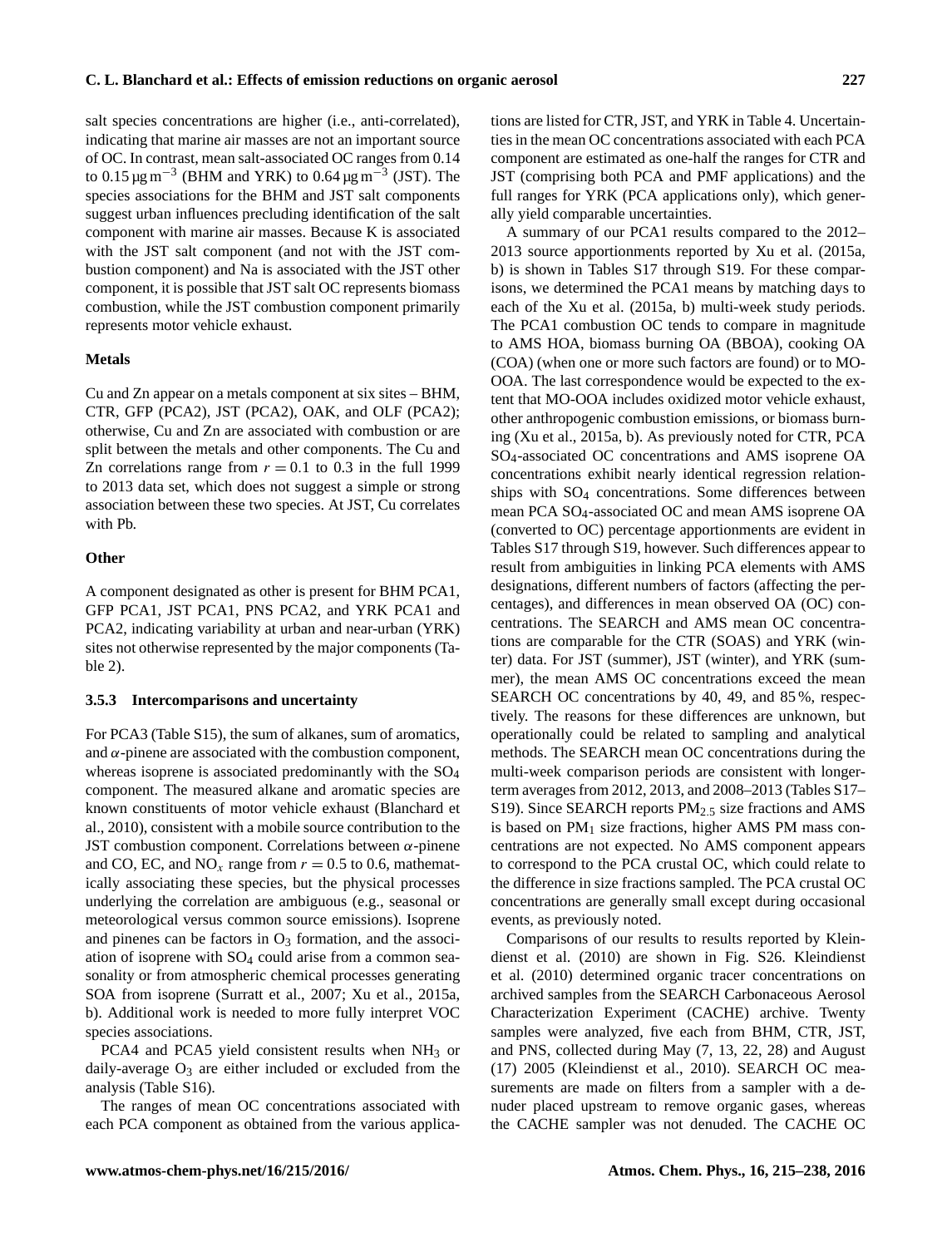**Table 4.** Ranges of mean OC concentrations associated with each PCA component. The time period is 2009–2013. For each site, multiple methods were compared using a common set of days. For CTR (six methods), both the standard deviation and one-half the range of component mean concentrations are shown. For JST (three methods), one-half the range of component mean concentrations is shown. For YRK (two PCA methods), ranges are shown. YRK ranges are smaller than ranges for CTR and JST because no PMF analyses were carried out for YRK. The larger ranges for CTR and JST compared with YRK reflect the larger differences between PCA and PMF.

|                 |                                       |                       | CTR <sup>a</sup>                        |                         |                                       | JST <sup>b</sup>        | <b>YRK<sup>c</sup></b>              |                                 |  |
|-----------------|---------------------------------------|-----------------------|-----------------------------------------|-------------------------|---------------------------------------|-------------------------|-------------------------------------|---------------------------------|--|
| Component       | Range/2<br>$(\mu g \, \text{m}^{-3})$ | Range/2<br>% of mean) | <b>SD</b><br>$(\mu g \, \text{m}^{-3})$ | <b>SD</b><br>% of mean) | Range/2<br>$(\mu g \, \text{m}^{-3})$ | Range/2<br>$%$ of mean) | Range<br>$(\mu g \, \text{m}^{-3})$ | Range<br>$(\% \text{ of mean})$ |  |
| Combustion      | 0.44                                  | 18                    | 0.30                                    | 12                      | 0.34                                  | 12                      | 0.34                                | 14                              |  |
| Crustal         | 0.09                                  | $\overline{4}$        | 0.07                                    | 3                       | 0.11                                  | 4                       | 0.09                                | 4                               |  |
| Sulfate         | 0.15                                  | 6                     | 0.11                                    | 4                       | 0.19                                  | 7                       | 0.26                                | 11                              |  |
| Seasonal        | 0.36                                  | 15                    | 0.25                                    | 10                      | 0.43                                  | 15                      | 0.12                                | 5                               |  |
| SO <sub>2</sub> |                                       |                       |                                         |                         | 0.03                                  |                         | 0.03                                |                                 |  |
| Metals          |                                       |                       |                                         |                         | 0.07                                  | 2                       | 0.04                                | 2                               |  |
| Salt            |                                       |                       |                                         |                         | 0.33                                  | 12                      | 0.16                                | 7                               |  |
| Other           |                                       |                       |                                         |                         | 0.05                                  | 2                       | 0.16                                |                                 |  |

<sup>a</sup> Mean OC = 2.43 µg m<sup>-3</sup>, n = 383 days, number of methods = 6 (4 PCA, 2 PMF). <sup>b</sup> Mean OC = 2.85 µg m<sup>-3</sup>, n = 398 days, number of methods = 3 (2 PCA, 1 PMF). <sup>c</sup> Mean  $OC = 2.40 \,\text{µg m}^{-3}$ ,  $n = 426 \text{ days}$ , number of methods = 2 (2 PCA).

concentrations were ∼ 50–100 % higher than the SEARCH OC concentrations (Fig. S26), with a CACHE average OC concentration of  $7.32 \,\text{\mu g\,m}^{-3}$  compared with SEARCH OC average of  $4.62 \,\mathrm{\upmu g\,m}^{-3}$  when restricted to the 17 samples that had both CACHE and SEARCH OC concentrations. Kleindienst et al. (2010) accounted for  $\sim$  70 % of the measured CACHE OC concentration using 11 source types, so their apportioned OC concentrations are roughly comparable to measured SEARCH OC concentrations. The sum of the Kleindienst et al. (2010) diesel and wood-burning OC concentrations correlates highly ( $r^2 = 0.83$ ) and agrees in magnitude (intercept =  $0$ ; slope = 1) with PCA2 combustion OC (Fig. S26). Wood-burning OC concentrations also correlate highly ( $r^2 = 0.76$ ) with PCA2 combustion OC, corresponding to ∼ 50–70 % of the combustion OC concentrations (Fig. S26). OCbb (Sect. 3.4) correlates less well  $(r^2 = 0.38)$  with wood-burning OC, and OCbb concentrations average ∼ 30 % higher than wood-burning OC concentrations (Fig. S26). As previously noted, the fixed scaling factor used for estimating OCbb from Kbb does not reflect the variability among source types in OCbb / Kbb, nor does it reflect seasonal variability in their source contributions (Sect. 3.4). The modest correlation of OCbb with organic tracer-based wood-burning OC concentrations is expected due to emission source variability; overprediction of wood-burning OC by OCbb is expected during summer months when the principal biomass burning sources (agricultural field burns, open burning of wastes) likely predominate and have lower OCbb / Kbb. The sum of the Kleindienst et al. (2010) diesel and wood-burning OC concentrations correlates highly ( $r^2 = 0.92$ ) with OCbb and CO in a multiple regression model (Fig. S26), supporting combustion origins of OCbb.

# **3.5.4 Temporal variations**

Temporal variations of the 1999–2013 PCA2 results are described here primarily for CTR and JST, representing (as in Table 1) one rural and one urban location having extensive SEARCH data records. At JST, day-of-week variations are evident for the combustion-derived OC and for the OC associated with crustal species (Fig. S27), consistent with the occurrence of weekly activity cycles for driving, construction, and other anthropogenic emission sources. Dayof-week variations are not apparent for other OC associations at JST or for any OC factors at CTR. Seasonal and SO4-associated OC exhibit pronounced monthly variations at both CTR and JST, with higher values of SO<sub>4</sub>-associated OC and of CTR seasonal OC occurring during warmer months (Figs.  $S28$  and  $S29$ ). The patterns for CTR  $SO_4$ -associated OC (highest in July and August) and seasonal OC (higher in spring and autumn than in July) are not independent.

Mean annual combustion-derived OC concentrations decline from  $3.8 \pm 0.2$  to  $1.4 \pm 0.1$  µg m<sup>-3</sup> between 1999 and 2013 at JST (Figs. 4, S30) and from  $2.9 \pm 0.4$  to  $0.7 \pm 0.1 \,\mathrm{kg \, m}^{-3}$  between 2001 and 2013 at BHM (not shown). Declining combustion OC concentrations at the urban JST and BHM sites coincide with reductions of motor vehicle emissions during this time period (Sect. 3.1), though these urban sites may also be affected by industrial emissions. BHM additionally benefits from a decline in OC associated with SO<sub>2</sub> from  $0.4 \pm 0.04 \,\text{\ensuremath{\mu}g\,m^{-3}}$  in 2001 to  $0.2 \pm 0.03 \,\mathrm{\upmu}\mathrm{g}\,\mathrm{m}^{-3}$  in 2013, probably as a reflection of declining emissions from industrial sources within Birmingham. In contrast, combustion-derived OC at CTR does not exhibit a statistically significant decline, equaling  $1.5 \pm 0.1$  µg m<sup>-3</sup> in 1999 and 1.3 ± 0.1 µg m−<sup>3</sup> in 2013 (Figs. 4, S30). At CTR, downward OC trends are evident only for SO<sup>4</sup> and seasonal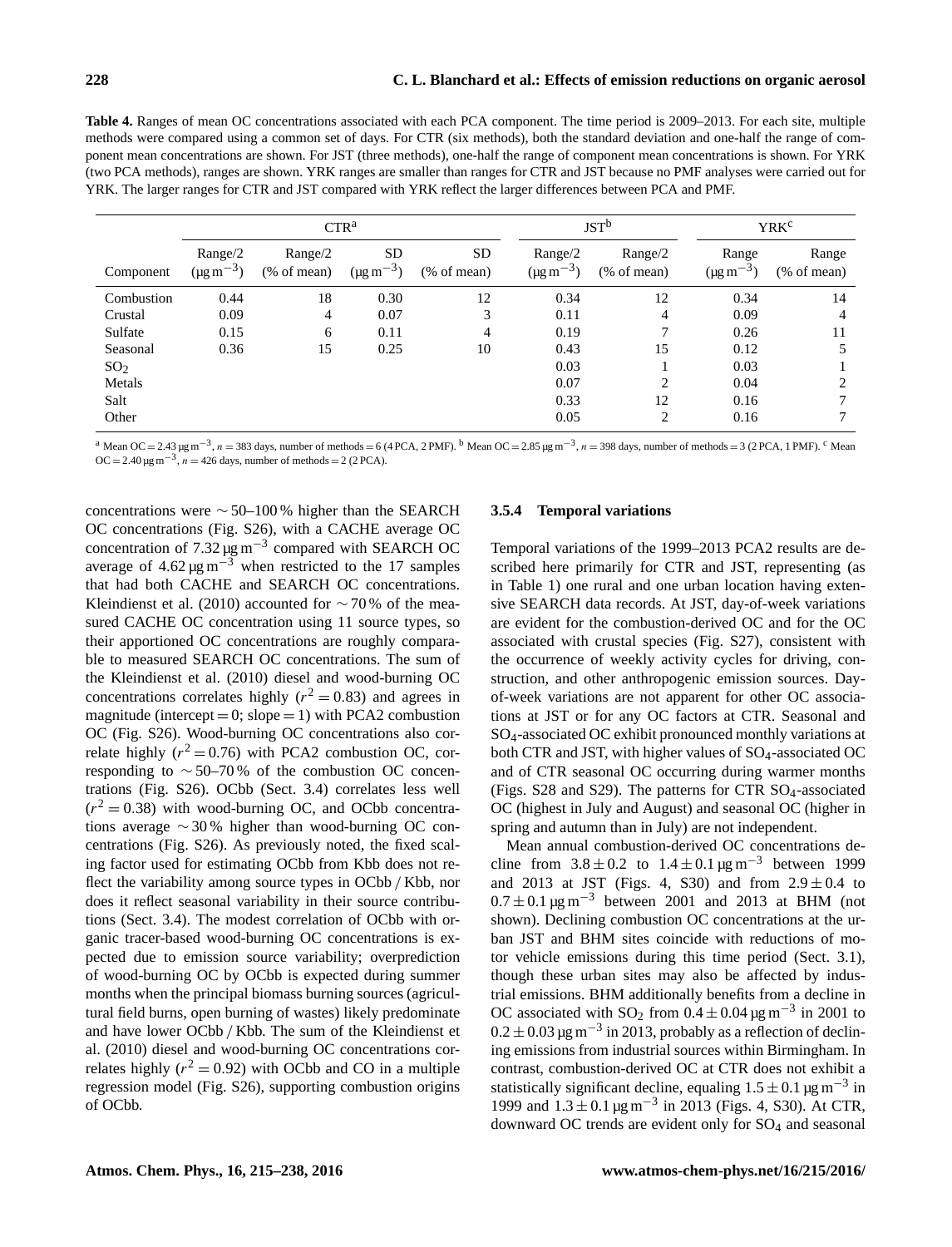

**Figure 4.** Trends in source contributions to OC at CTR and JST determined from PCA2 for 1999–2013.

OC (mean decreases of 0.6 and 0.7  $\mu$ g m<sup>-3</sup>, respectively) (Fig.  $S31$ ). The OC associated with  $SO_4$  at CTR exhibits declines during all seasons, with the weakest such change in winter (Fig. S32).

The trend results are consistent with the combined effects of  $(1)$  regional-scale reductions of ambient  $SO_4$  and  $O_3$  concentrations, (2) reductions of urban OC due to declining mobile source OC and VOC emissions, and (3) likely predominance of biomass burning OC at CTR (Hidy et al., 2014). Carbon-isotope measurements from 2004 show that fossil carbon represented  $\sim$  20% of CTR TC that year (Blanchard et al., 2011), indicating that mobile source or other fossil fuel emissions affect CTR to some extent. Enhanced hourly concentrations of EC, OC, and CO at CTR are associated with winds from the directions of Birmingham, Tuscaloosa, and Montgomery (Hidy et al., 2014). EC declined by  $\sim 0.3 \,\text{\mu g m}^{-3}$  at CTR between 1999 and 2013 (Fig. 1), suggesting an influence of mobile source emission reductions that is possibly too modest to detect using our PCA methods or is masked by annual variability in biomass burning emissions. For comparison, mean EC concentrations at JST decrease by  $\sim 1.4 \,\text{µg m}^{-3}$  (Fig. 1), and the overall

mean EC at JST (1.35  $\mu$ g m<sup>-3</sup>) is ~4 times the overall mean EC at CTR  $(0.35 \,\text{µg m}^{-3})$ .

The trends in mean annual OC from each identified species association indicate that anthropogenic emission reductions decreased mean annual urban combustion OC concentrations by 2.4 µg m−<sup>3</sup> at JST and at BHM (and, by inference, other metropolitan areas in the southeast), and indirectly decreased SO<sub>4</sub> and seasonal OC by  $\sim$  1.1 to 1.3 µg m<sup>-3</sup> throughout the southeastern US between 1999 and 2013 (Fig. 4). As of 2013, the overall mean annual combustion-derived OC is 1.3 to 1.4 µg m−<sup>3</sup> at CTR and JST, whereas the sum of the mean annual SO<sub>4</sub> and seasonal-component OC is 0.4 to 0.8  $\mu$ g m<sup>-3</sup> at CTR and JST (Fig. 4).

#### **3.6 Synthesis**

Various apportionments of PM2.<sup>5</sup> OC concentrations are presented in Sect. 3.1, 3.4, and 3.5. These apportionments are compared and contrasted in this section. Although the apportionments utilize different methods, there is overlap of inputs. For example, Kbb is used as an input in the multivariate regressions that generate primary organic carbon (POC) and secondary organic carbon (SOC) (Blanchard et al., 2008, not discussed here), and POC is a fitting species used in the CMB receptor modeling. As shown in Table 5, the apportionments exhibit areas of agreement as well as certain differences. Both are summarized using ratios of the values listed in Table 5. We report averages and ranges across the sites.

Computed POC represents 72 % (64–76 %) of mean OC concentrations, whereas SOC represents 29 % (25–38 %). As noted, SOC is the OC that is associated with  $O_3$  and  $SO_4$ , which constitutes a portion of SOA. POC is associated with EC, CO, and Kbb, but may include oxidized OC that would be identified as SOA in other analyses. For the CMB analysis, OC derived from area sources (primarily biomass burning), mobile sources, and point sources is summed to generate combustion OC. CMB combustion OC is 97 % (73–118 %) of POC; this level of agreement presumably is because the CMB receptor model of Blanchard et al. (2013) used POC as a fitting species. The largest PCA1 and PCA2 OC components are combustion, seasonal, and SO<sub>4</sub>-associated OC. The sum of these three components is, for PCA1, 87 % (60– 139 %) of mean measured OC (the overestimate, at PNS, is balanced by negative crustal and salt components there). For PCA2, the sum of combustion, seasonal, and SO<sub>4</sub>-associated OC is 81 % (58–101 %) of mean measured OC. Other PCA OC components contribute smaller amounts (Table 5).

PCA1 and PCA2 combustion each represent 57 % (8–103 and 33–85 %, respectively) of CMB combustion. Other PCA factors, including  $SO_2$ , metals, and salts (possibly denoting biomass burning when represented by K) may be related to specific types of combustion sources.

These comparisons suggest that the OCbb concentrations are likely biased high by  $\sim$  10% or more, with less evident biases at inland sites. Specifically, OCbb is 99 % (66–121 %)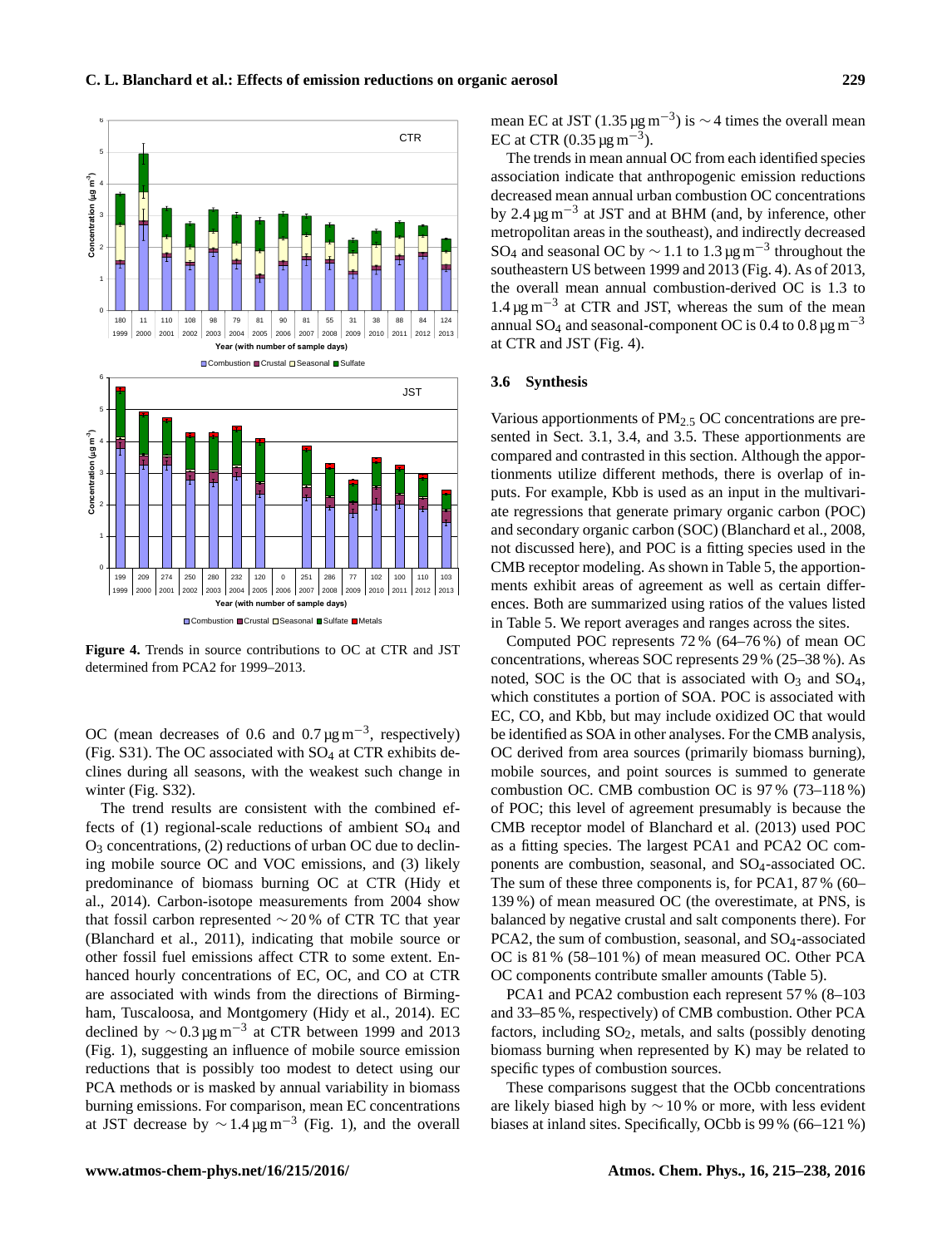**Table 5.** Mean OC concentrations determined for the period 2008–2013 using four analytical approaches: (1) multivariate regression (POC and SOC; Blanchard et al., 2008), (2) calculation of OCbb from Kbb tracer, (3) PCA and PMF analysis, and (4) CMB receptor modeling (Blanchard et al., 2013, updated). Row indentations indicate subcategories. Units are  $\mu$ g m<sup>-3</sup> unless specified as %.

| Component                   | <b>BHM</b> | <b>CTR</b> | <b>GFP</b>  | <b>JST</b> | <b>OAK</b>  | OLF     | <b>PNS</b> | <b>YRK</b> | Unc <sup>a</sup> |
|-----------------------------|------------|------------|-------------|------------|-------------|---------|------------|------------|------------------|
| OC (mean measured)          | 2.91       | 2.41       | 1.91        | 2.86       | 1.84        | 1.81    | 2.06       | 2.33       | 0.05             |
| $POC^b$                     | 1.85       | 1.78       | 1.40        | 2.12       | 1.35        | 1.36    | 1.57       | 1.61       | 25 %             |
| OCbb                        | 1.58       | 1.60       | 1.64        | 1.40       | 1.63        | 1.62    | 1.77       | 1.37       | 2X               |
| PCA1 combustion             | 1.36       | 1.28       | 0.95        | 1.07       | 0.40        | 0.85    | 1.95       | 0.13       | $0.3 - 0.6$      |
| PCA2 combustion             | 1.09       | 1.47       | 0.45        | 1.83       | 0.87        | 0.60    | 1.26       | 0.49       | $0.3 - 0.6$      |
| <b>PMF</b> combustion       | NA         | 1.03       | <b>NA</b>   | 1.22       | NA          | NA      | NA         | <b>NA</b>  | $0.3 - 0.6$      |
| CMB combustion total        | 2.54       | 1.52       | 1.33        | 2.16       | 1.42        | 1.47    | 1.89       | 1.49       | 0.87             |
| CMB area sources            | 2.01       | 1.44       | 1.15        | 1.50       | 1.35        | 1.34    | 1.68       | 1.35       | $20 - 3%$        |
| CMB mobile diesel           | 0.20       | 0.02       | 0.05        | 0.27       | 0.01        | 0.05    | 0.04       | 0.04       | 13-31 %          |
| CMB mobile gas              | 0.29       | 0.03       | 0.10        | 0.34       | 0.03        | 0.05    | 0.15       | 0.06       | 17-41%           |
| CMB point sources           | 0.05       | 0.02       | 0.02        | 0.05       | 0.02        | 0.03    | 0.03       | 0.04       | $5 - 6 %$        |
| PCA1 crustal                | 0.09       | 0.26       | 0.00        | 0.15       | 0.00        | $-0.14$ | 0.00       | 0.14       | $0.09 - 0.11$    |
| PCA2 crustal                | 0.20       | 0.12       | 0.17        | 0.35       | 0.00        | $-0.06$ | 0.00       | 0.22       | $0.09 - 0.11$    |
| PMF crustal                 | NA         | 0.09       | <b>NA</b>   | 0.17       | NA          | NA      | NA         | NA         | $0.09 - 0.11$    |
| CMB dust                    | 0.09       | 0.02       | 0.04        | 0.03       | 0.03        | 0.02    | 0.04       | 0.01       | $9 - 22%$        |
| SOC <sup>b</sup>            | 1.10       | 0.66       | 0.56        | 0.75       | 0.48        | 0.48    | 0.50       | 0.77       | 25 %             |
| $PCA1$ seasonal + sulfate   | 0.85       | 0.90       | 0.70        | 0.76       | 1.03        | 1.00    | 0.90       | 1.26       | $0.3 - 0.5$      |
| PCA1 seasonal               | 0.39       | 0.57       | 0.45        | 0.49       | 0.50        | 0.71    | 0.33       | 1.00       | $0.1 - 0.4$      |
| PCA1 sulfate                | 0.45       | 0.33       | 0.25        | 0.27       | 0.53        | 0.29    | 0.56       | 0.26       | $0.2 - 0.3$      |
| $PCA2$ seasonal $+$ sulfate | 0.92       | 0.95       | 0.81        | 0.76       | 0.99        | 0.93    | 0.41       | 0.86       | $0.3 - 0.5$      |
| PCA2 seasonal               | 0.51       | 0.53       | 0.40        | 0.05       | 0.40        | 0.28    | 0.41       | 0.86       | $0.1 - 0.4$      |
| PCA2 sulfate                | 0.42       | 0.42       | 0.41        | 0.71       | 0.58        | 0.65    | 0.00       | 0.00       | $0.2 - 0.3$      |
| $PMF$ seasonal $+$ sulfate  | <b>NA</b>  | 0.77       | <b>NA</b>   | 1.32       | NA          | NA      | <b>NA</b>  | <b>NA</b>  | $0.3 - 0.5$      |
| PMF seasonal                | <b>NA</b>  | 0.49       | <b>NA</b>   | 0.86       | NA          | NA      | NA         | <b>NA</b>  | $0.1 - 0.4$      |
| PMF sulfate                 | <b>NA</b>  | 0.28       | <b>NA</b>   | 0.46       | NA          | NA      | NA         | <b>NA</b>  | $0.2 - 0.3$      |
| N days (2008–2013,          | 366-1313   | 383-606    | $100 - 280$ | 443-787    | $100 - 206$ | 327-598 | $44 - 162$ | 426-585    |                  |
| varies by analysis)         |            |            |             |            |             |         |            |            |                  |

<sup>a</sup> Uncertainty for mean measured OC is 1 standard error of the mean. Uncertainties for PCA and PMF are taken from Sect. 3.5.3. Uncertainty for CMB combustion total is RMSE across sites and years, where error is defined as the difference between predicted and observed concentrations. Uncertainty for CMB components is based on uncertainties in inputs and across alternative versions of the model expressed as 1-sigma % of prediction (Blanchard et al., 2013). <sup>b</sup> POC is the sum of OC associated with EC, CO, and Kbb. SOC is the sum of OC associated with  $O_3$ , and  $SO_4$ . POC is used as a fitting species in CMB.

of POC and 109 % (79–142 %) of CMB area-source OC concentrations. At inland sites, OCbb is 96 % (79–111 %) of CMB area-source OC concentrations, indicating approximate agreement. Although multiple analyses (OCbb, POC, PCA2) used Kbb as an input variable, OCbb is calculated using a fixed scaling factor between OC and Kbb. As described, uncertainty in this scaling factor is estimated to generate a factor-of-2 uncertainty in OCbb.

#### **4 Conclusions**

In all, 15 years of measurements of an extensive suite of gas and particle species at eight SEARCH sites offer important insights into the sources of OA and the effects of anthropogenic emission reductions on OA concentrations in the southeastern US. Five analytical methods indicate that a major component (∼ 45 % on average, 1999 to 2013, all sites; intersite range 25 to 63 %) of OA derives from combustion sources, including motor vehicles and biomass burning, at all urban and rural sites and throughout the year. Reductions of emissions from combustion sources decreased overall mean annual OC concentrations by 2.4  $\mu$ g m<sup>-3</sup> at JST and BHM (and, by inference, throughout the Atlanta and Birmingham metropolitan areas) between 1999 and 2013. OA is identified partly with an SO<sub>4</sub>-OA relationship ( $\sim$  25 % of OC, on average), which is consistent with hypothesized isoprene oxidation pathways. OA is also partly identified with other seasonal atmospheric processes, including atmospheric photochemical reactions (∼ 20 % of OC, on average). Reductions of anthropogenic emissions of  $SO_2$ ,  $NO_x$ , and VOC suggest a decrease in SO4-associated OC and seasonal-component OC concentrations by  $\sim$  1.1–1.3 µg m<sup>-3</sup> between 1999 and 2013 throughout the SEARCH region, implying that reductions of anthropogenic emissions affect SOA concentrations.

As of 2013, the SEARCH mean annual combustionderived OC concentrations are 1.3 to 1.4  $\mu$ g m<sup>-3</sup> at CTR and JST (∼ 60 % of total OC), while the mean annual OC concentrations associated with the  $SO<sub>4</sub>$  and seasonal components are 0.4 to 0.8  $\mu$ g m<sup>-3</sup> at CTR and JST (~35 and ~22%, respectively). Additional attention to OC from combustion emissions could yield further reductions of  $PM<sub>2.5</sub>$  OC con-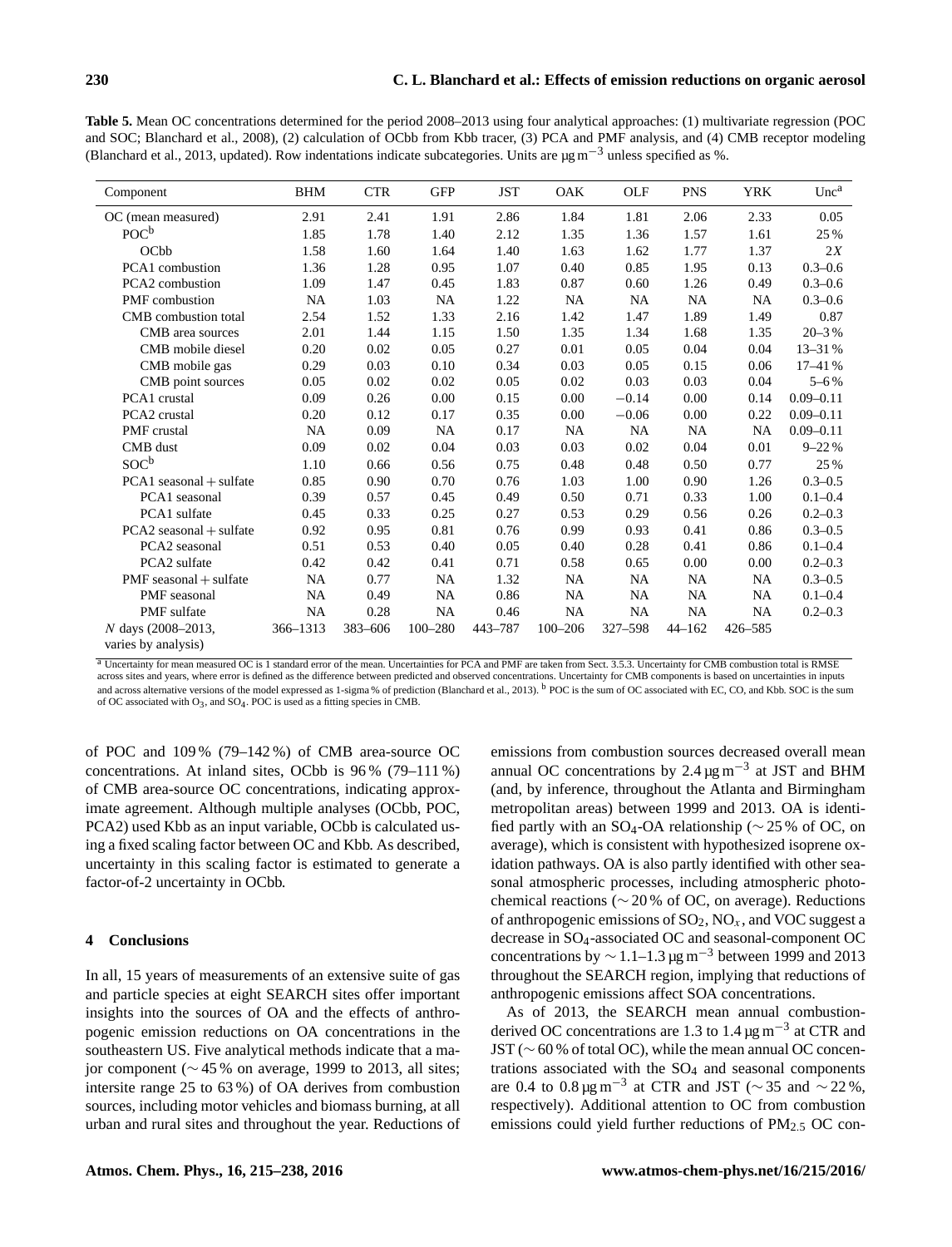centrations, now averaging  $\sim$  2.5 µg m<sup>-3</sup> in the southeastern US. Since biomass burning is a major source of OC emissions in the southeastern US, minimizing the stated extent and timing of these emissions could help improve regional air quality.

Additional work could improve quantitative assessments of source contributions. Carbon-isotope measurements of archived SEARCH samples are in process, and will provide further insight into the observed OA trends. Future research could also help define the sensitivity of the SO<sub>4</sub>-associated

OC and seasonal OC to ongoing reductions of anthropogenic  $SO_2$ ,  $NO_x$ , and VOC emissions. Current research by many investigators is better defining the role of naturally occurring VOCs, including isoprene. The SOAS and SAS campaigns of June–July 2013 helped resolve uncertainties and ambiguities in OA chemistry specific to that time period. Extrapolation of the short-term results to seasonal and interannual time periods can be achieved through further analyses of long-term EC and OC monitoring data.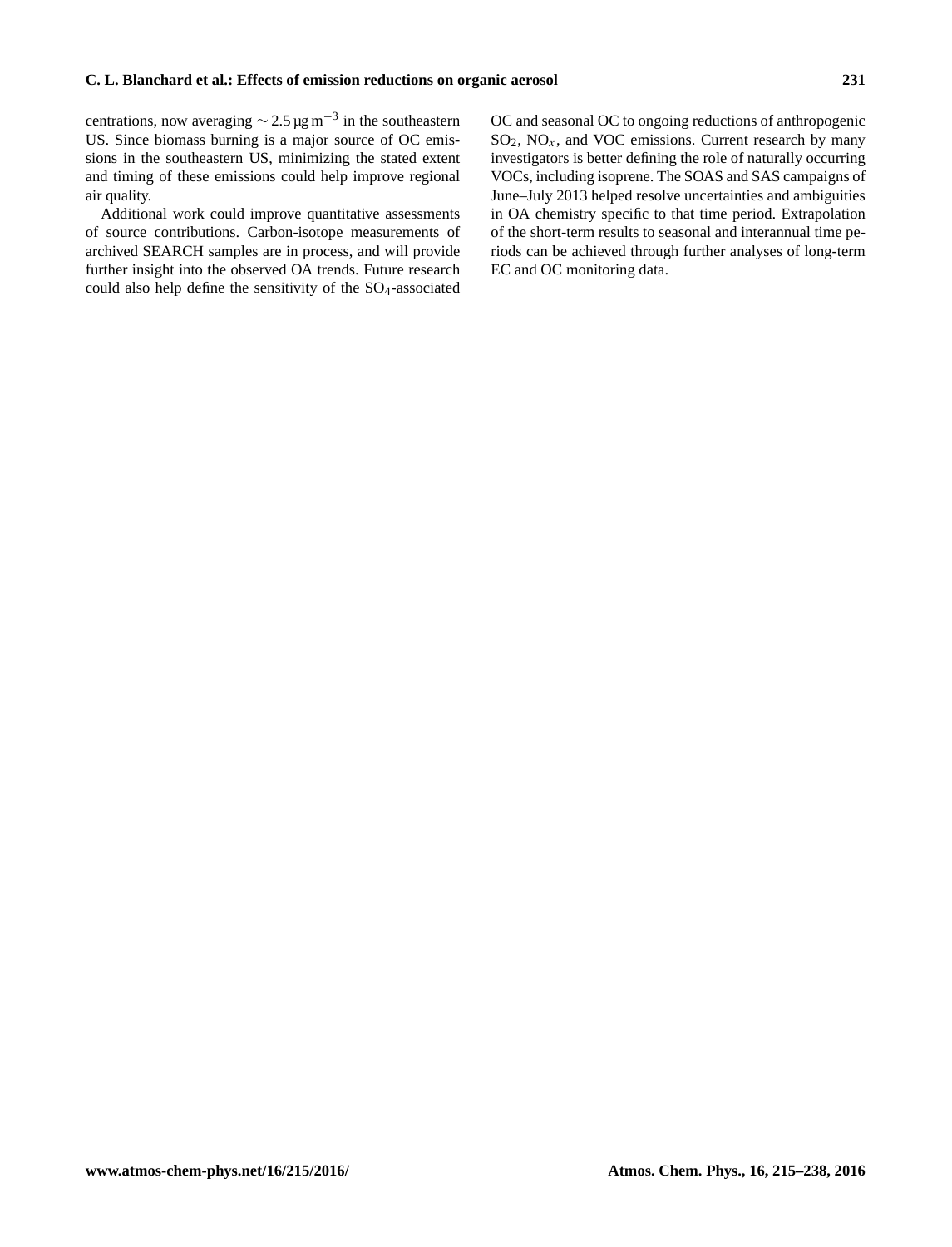## **Appendix A: Measurement conventions and issues**

Carbonaceous aerosol is conventionally divided into EC and OC, operationally defined by measurement protocol, either by thermal differentiation or by light absorption (for clarity, protocols based on light absorption typically report data as light-absorbing carbon (LAC) or black carbon (BC), and sometimes as brown carbon (BrC), rather than as EC). EC is comprised of extended aromatic rings, and is characteristically refractory, insoluble, chemically inert, and light absorbing (Cappa, 2011). EC derives from combustion and is believed to be exclusively from primary emission sources, including motor vehicles, other transportation sources, industrial processes, and vegetation burning (Chow et al., 2010; Watson et al., 2011). OC is the carbonaceous component of OA and refers here to specific measurements, such as filterbased measurements made by thermal–optical reflectance (TOR) (Chow et al., 2005, 2007a, b). Combustion sources that emit EC also emit OC.

Organic compounds that are directly emitted in the condensed phase are typically identified as POA, whereas SOA commonly refers to organic material transferring from gases to the condensed phase through chemical transformation (Kanakidou et al., 2005). Gases of varying degrees of volatility may be oxidized and incorporated into the condensed phase (Robinson et al., 2007; Huffman et al., 2009). Chemical reactions may take place in the condensed phase in the presence of water, and partitioning by phase are key elements of uncertainty in describing SOA (e.g., Carlton and Turpin, 2013; Nguyen et al., 2015; Isaacman-VanWertz et al., 2015). Atmospheric chemical reactions involving VOCs (Hallquist et al., 2009), especially including compounds of intermediate volatility (de Gouw et al., 2011), are known to generate oxygenated reaction products on timescales of minutes to days. Secondary organic species may be associated with other secondary species, such as  $O_3$  or  $SO_4$ , either through a common driver of photochemical oxidation processes or due to direct chemical relationships; this is an active area of research.

The initial aging of fresh, concentrated emissions begins with turbulent dilution seconds after hot exhaust effluent enters into the cooler atmosphere. Fine-particle evolution then takes place more slowly over nominal ∼ 5–7-day lifetimes as particles are mixed and transported, and lost by deposition. These processes are often referred to as aging of a freshly emitted aerosol. The aging processes can be chemical in nature, or may involve physical processes as well, including absorption in clouds or precipitation followed by hydrometeor evaporation.

The exceptions to the definition of SOA as material transferring from gas to condensed phases through chemical transformation include (1) volatile or semi-volatile material that condenses into aerosol without undergoing chemical transformation (Kanakidou et al., 2005), (2) gases absorbed into hydrometeors, leaving residual aerosol on evaporation, which might be understood as either POA or SOA depending on absence or occurrence of chemical transformation (Kanakidou et al., 2005), and (3) material emitted in the condensed phase that undergoes chemical transformation, possibly shifting multiple times between gas and aerosol, and that appears as oxidized compounds on analysis of aerosol samples (Donahue et al., 2009). The last exception is especially ambiguous: such material may be classified as POA in an emission inventory, but be identified as SOA according to measurements designated as more oxygenated aerosol (OOA) by aerosol mass spectrometry (AMS).

Dilution sampling is routinely used to characterize exhaust emissions because it yields estimates of EC and OC at temperatures characteristic of the ambient atmosphere, but further phase exchange of POA may be expected in the real world with ongoing dilution. Photochemical chamber studies demonstrate that organic aerosol from hot exhaust emissions (e.g., diesel engine exhaust) shifts from POA to SOA dominance typically within one or more hours of photo-oxidation (Presto et al., 2014). The comparability of POA measurements from such studies to emission inventory estimates of mobile source PM is poorly characterized. For modeling, a volatility basis set (VBS) provides more realistic diluted emission estimates by recognizing that POA spans a range of volatilities, and cannot be treated as entirely non-volatile (Robinson et al., 2007; Donahue et al., 2009, 2012).

The mass concentrations of EC are approximately conserved from emission sources to receptor sites, whereas losses due to volatilization of certain  $PM_{2.5}$  organic compounds readily occur. OA concentrations may increase as SOA forms not only from POA vaporization, subsequent reactions and condensation, but also, perhaps predominantly, from atmospheric reactions of gas-phase precursors. OM, which includes not only carbon but also other atoms (e.g., oxygen and hydrogen) that are components of OA, is not conserved. There is no accepted measure of aging in atmospheric aerosols, but some workers have adopted OM / OC as an indicator. As POA ages, the ratio of oxygen-to-carbon typically increases, increasing the mass of OM. Aerosol aging can, therefore, increase both the OM / EC ratio and the OC/ EC ratio (by definition, EC concentrations are not expected to increase with the formation of species during aging). A graphical depiction of various categorizations of OA is shown in the Supplement (Fig. S1).

Receptor-modeling methods have identified POA source types using measurements of conservative organic tracer species (Schauer et al., 1996), indicating that motor vehicles contribute ∼ 2 to 4 µg m−<sup>3</sup> to annual-average OC concentrations in Atlanta (e.g., Zheng et al., 2002, 2006). SEARCH thermal desportion – gas chromatograph mass spectrometer (TD GC-MS) measurements suggest that 30 to 50 % of the observed 2006 to 2010 OC trend in Atlanta, Georgia, and Birmingham, Alabama, could be due to changes in mobile source emissions (Blanchard et al., 2014a). These trends need not be entirely from changes in POA emissions; diesel SOA, for example, is an important component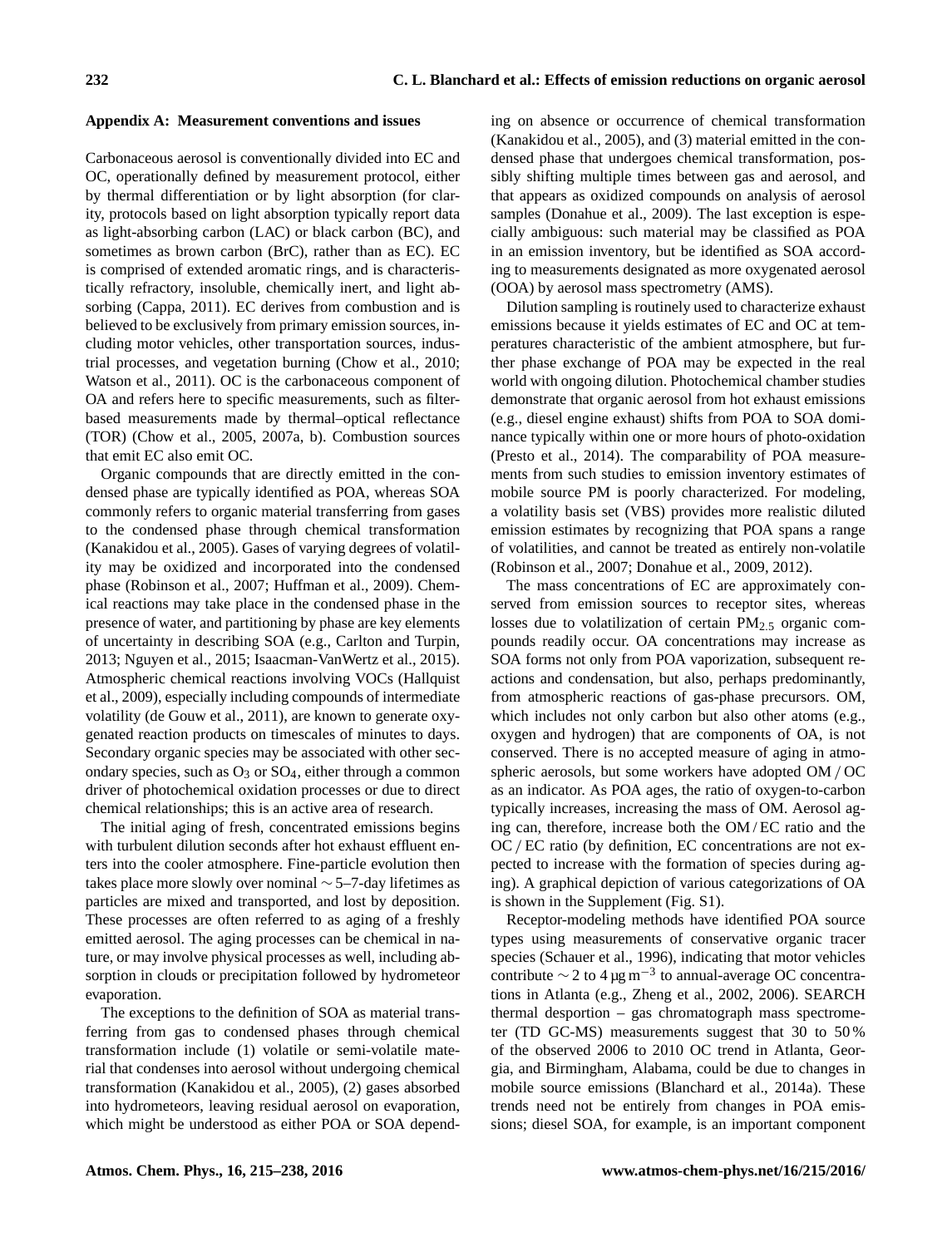of mobile source OA (Presto et al., 2014), and is linked to EC and POA emissions. Aside from motor vehicle exhaust, biomass burning is a major source of EC and the largest source of OC emissions in the southeastern US according to emission inventories, with little evidence for substantial trend between 1999 and 2013 (Hidy et al., 2014). Carbonisotope  $(^{14}C)$  measurements at SEARCH sites indicate that on average 2 to  $4 \mu g m^{-3}$  of OC is modern in origin (rural and urban sites), with  $\sim$  40 % fossil in Atlanta and  $\sim$  60 % fossil in Birmingham during 2004 and 2005 (Blanchard et al., 2011). Together, the measurements suggest the presence of a large modern-carbon contribution added to downwardtrending mobile source contributions (Hidy et al., 2014).

Significant emissions of VOC from vegetation, including isoprene and terpenes, occur in the southeastern US and represent a major, and possibly a dominant, source of SOA (Goldstein et al., 2009). Although incompletely quantified, SOA derived from anthropogenic and biogenic VOC products has been estimated to be  $\sim$  20 to 60% of the OA observed in the southeastern US (Table S1), varying among samples and especially by season (Lim and Turpin, 2002; Zheng et al., 2006; Saylor et al., 2006; Blanchard et al., 2008). Field and laboratory work over the years has refined the chemical pathways, with evidence for both aqueous and gas-phase chemistry. Ground-level filter samples from southeastern sites have yielded expected tracers of SOA-formation chemistry from biogenic precursors (Gao et al., 2006; Surratt et al., 2007; Chan et al., 2010; Hatch et al., 2011a, b). The presence of naturally occurring VOCs, modulated by temperature and solar radiation, is expected to be roughly constant over a period of years, suggesting a near-constant level of

biogenic SOA. However, isoprene concentrations appear to have increased at Atlanta-area sites between 2002 and 2012 (Hidy et al., 2014); the reason for, and significance of, this trend for SOA trends in the southeast is unclear. Interaction of biogenic and anthropogenic emissions potentially affect SOA formation (Weber et al., 2007; Shilling et al., 2013; Xu et al., 2015a); therefore, biogenic SOA trends could result from anthropogenic emission reductions.

Determination of the fraction of OC not directly attributed to sources is complicated by both the influence of atmospheric processes on emissions and the methods of measurement of OC or its components. The processing of atmospheric aerosols is exceedingly complex as a result of the chemistry of volatile and non-volatile carbon emissions and interactions between chemical and meteorological processes on multiple time and space scales. Advancing knowledge about the SOC component has been inhibited by the lack of chemical detail in long-term observations and the short-term application of more recent measurement methods. Measurements of atmospheric organic carbon as POC and SOC refer to operational definitions, including those in Fig. S1. Historically, measurements of OC and EC have relied on filter sampling and subsequent analysis for OC constituents in the laboratory. The filter sampling and recently introduced continuous methods provide different data for EC and OC as well as some identification of constituents resolved in space in time. However, their quantitative comparison remains problematic as indicated in this study. Continuing research, including method comparisons, and expanded detailed atmospheric observations will be required to resolve these uncertainties.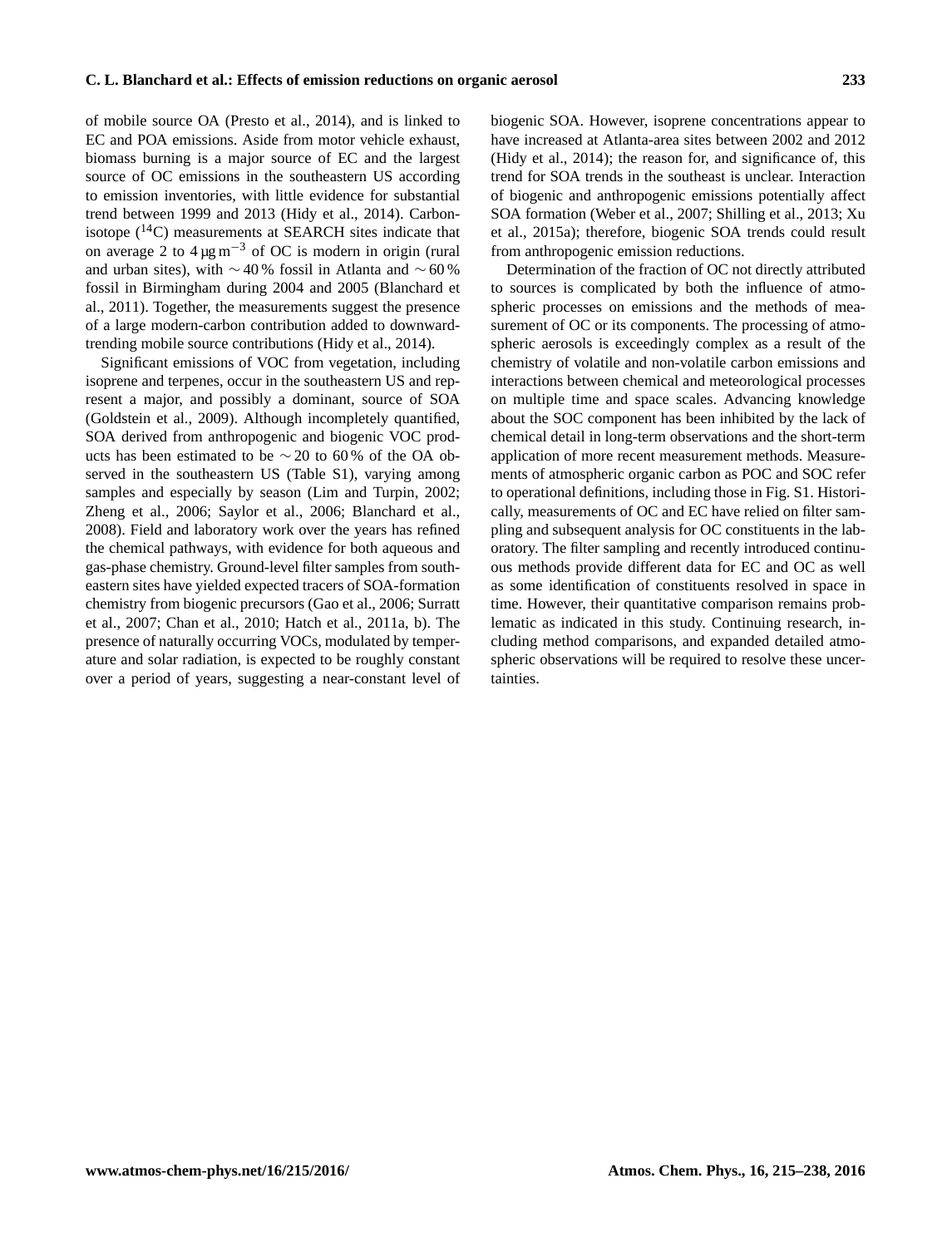# **The Supplement related to this article is available online at [doi:10.5194/acp-16-215-2016-supplement.](http://dx.doi.org/10.5194/acp-16-215-2016-supplement)**

*Author contributions.* C. L. Blanchard, G. M. Hidy, S. Shaw, K. Baumann, and E. S. Edgerton designed the study. E. S. Edgerton and K. Baumann operated the measurement program and prepared the data sets. C. L. Blanchard carried out the statistical analyses. C. L. Blanchard and G. M. Hidy wrote the manuscript with contributions from all co-authors.

*Acknowledgements.* The authors thank J. Jansen, E. Knipping, and the ARA staff for their contributions to this work. Funding for the SEARCH network has come from Southern Company and the Electric Power Research Institute. We are indebted to these sponsors for supporting this unique long-term measurement program.

Edited by: N. L. Ng

## **References**

- Andreae, M. O. and Merlet, P.: Emission of trace gases and aerosols from biomass burning, Global Biogeochem. Cy., 15, 955–966, 2001.
- Andreae, M. O., Atlas, E., Cachier, H., Cofer III, W. R., Harris, G. W., Helas, G., Koppmann, R., Lacaux, J.-P., and Ward, D. E.: Trace gas and aerosol emissions from savanna fires, in: Biomass Burning and Global Change, edited by: Levine, J. S., MIT Press, Cambridge MA, USA, 278–295, 1996.
- Atmospheric Research and Analysis (ARA): Introduction to the Southeastern Aerosol Research and Characterization (SEARCH) Network, available at: [http://www.atmospheric-research.com/](http://www.atmospheric-research.com/studies/SEARCH/index.html) [studies/SEARCH/index.html](http://www.atmospheric-research.com/studies/SEARCH/index.html) (last access: 18 December 2015), 2014
- Baumann, K., Flanagan, J. B., and Jayanty, R. K. M.: Fine particulate matter source apportionment for the chemical Speciation Trends Network site at Birmingham, Alabama, using Positive Matrix Factorization, J. Air Waste Manage., 58, 27–44, 2008.
- Blanchard, C. L., Hidy, G. M., Tanenbaum, S., Edgerton, E., Hartsell, B., and Jansen, J.: Carbon in southeastern aerosol particles: empirical estimates of secondary organic aerosol formation, Atmos. Environ., 42, 6710–6720, 2008.
- Blanchard, C. L., Hidy, G. M., and Tanenbaum, S.: NMOC, ozone, and organic aerosol in the southeastern states, 1999–2007: 1. Spatial and temporal variations of NMOC concentrations and composition in Atlanta, Georgia, Atmos. Environ., 44, 4827– 4839, doi[:10.1016/j.atmosenv.2010.08.036,](http://dx.doi.org/10.1016/j.atmosenv.2010.08.036) 2010.
- Blanchard, C. L., Hidy, G. M., and Tanenbaum, S.: NMOC, ozone, and organic aerosol in the southeastern states, 1999– 2007: 3. Origins of organic aerosol in Atlanta, Georgia, and surrounding areas, Atmos. Environ., 45, 1291–1302, doi[:10.1016/j.atmosenv.2010.12.004,](http://dx.doi.org/10.1016/j.atmosenv.2010.12.004) 2011.
- Blanchard, C. L., Tanenbaum, S., and Hidy, G. M.: Source attribution of air pollutant concentrations and trends in the Southeastern Aerosol Research and Characterization (SEARCH) network, Environ. Sci. Technol., 47, 13536–13545, doi[:10.1021/es402876s,](http://dx.doi.org/10.1021/es402876s) 2013.
- Blanchard, C. L., Chow, J., Edgerton, E., Watson, J. G., Hidy, G. M., and Shaw, S.: Organic aerosols in the southeastern United States: speciated particulate carbon measurements from the SEARCH network, 2006–2010, Atmos. Environ., 95, 327– 333, doi[:10.1016/j.atmosenv.2014.06.050,](http://dx.doi.org/10.1016/j.atmosenv.2014.06.050) 2014a.
- Blanchard, C. L., Tanenbaum, S., and Hidy, G. M.: Spatial and temporal variability of air pollution in Birmingham, Alabama, Atmos. Environ., 89, 382–391, doi[:10.1016/j.atmosenv.2014.01.006,](http://dx.doi.org/10.1016/j.atmosenv.2014.01.006) 2014b.
- Bougiatioti, A., Stavroulas, I., Kostenidou, E., Zarmpas, P., Theodosi, C., Kouvarakis, G., Canonaco, F., Prévôt, A. S. H., Nenes, A., Pandis, S. N., and Mihalopoulos, N.: Processing of biomassburning aerosol in the eastern Mediterranean during summertime, Atmos. Chem. Phys., 14, 4793–4807, doi[:10.5194/acp-14-](http://dx.doi.org/10.5194/acp-14-4793-2014) [4793-2014,](http://dx.doi.org/10.5194/acp-14-4793-2014) 2014.
- Budisulistiorini, S., Canagaratna, R., Croteau, P., Marth, W., Baumann, K., Edgerton, E., Show, S., Knipping E., Worsnop, D., Jayne, J., Gold, A., and Surratt, J.: Real-time continuous characterization of secondary organic aerosol derived from isoprene epoxydiols in downtown Atlanta, Georgia, using the Aerodyne Chemical Speciation Monitor, Environ. Sci. Technol., 47, 5686– 5694, 2013.
- Budisulistiorini, S. H., Li, X., Bairai, S. T., Renfro, J., Liu, Y., Liu, Y. J., McKinney, K. A., Martin, S. T., McNeill, V. F., Pye, H. O. T., Nenes, A., Neff, M. E., Stone, E. A., Mueller, S., Knote, C., Shaw, S. L., Zhang, Z., Gold, A., and Surratt, J. D.: Examining the effects of anthropogenic emissions on isoprenederived secondary organic aerosol formation during the 2013 Southern Oxidant and Aerosol Study (SOAS) at the Look Rock, Tennessee ground site, Atmos. Chem. Phys., 15, 8871–8888, doi[:10.5194/acp-15-8871-2015,](http://dx.doi.org/10.5194/acp-15-8871-2015) 2015.
- Calloway, C. P., Li, S., Buchanan, J. W., and Stevens, R. K.: A refinement of the potassium tracer method for residential wood smoke, Atmos. Environ., 23, 67–69, 1989.
- Cappa, C.: Measurements of Aerosol Carbon in the Atmosphere, AAAR Tutorial, 3 October 2011, AAAR 30th Annual Conference, 3–7 October 2011, Orlando, FL, USA, available at: [http://www.aaar.org/index2.cfm?section=Meetings\\_and\\_](http://www.aaar.org/index2.cfm?section=Meetings_and_Events&content=Archived_Meetings) [Events&content=Archived\\_Meetings](http://www.aaar.org/index2.cfm?section=Meetings_and_Events&content=Archived_Meetings) (last access: 18 December 2015), 2011.
- Carlton, A. G. and Turpin, B. J.: Particle partitioning potential of organic compounds is highest in the Eastern US and driven by anthropogenic water, Atmos. Chem. Phys., 13, 10203–10214, doi[:10.5194/acp-13-10203-2013,](http://dx.doi.org/10.5194/acp-13-10203-2013) 2013.
- Chan, M. N., Surratt, J. D., Claeys, M., Edgerton, E. S., Tanner, R. L., Shaw, S. L., Zheng, M., Knipping, E. M., Eddingsaas, N. C., Wennberg, P. O., and Seinfeld, J. H.: Characterization and quantification of isoprene-derived epoxydiols in ambient aerosol in the southeastern United States, Environ. Sci. Technol., 44, 4590– 4596, 2010.
- Chow, J., Watson, J., Kuhns, H., Etyemezian, V., Lowenthal, D., Crow, D., Kohl, S., Engelbrecht, J., and Green, M.: Source profiles for industrial, mobile and area sources in the Big Bend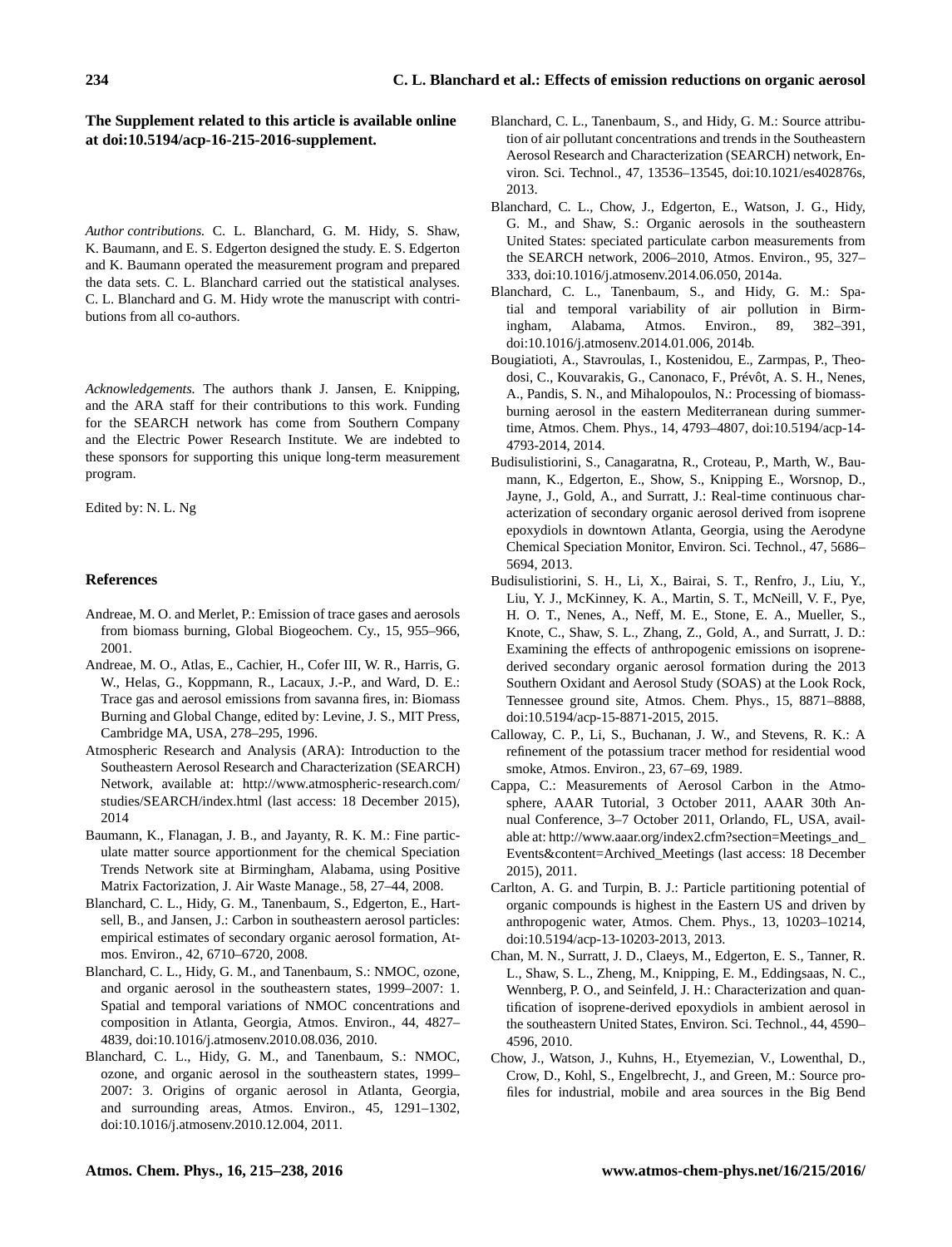## **C. L. Blanchard et al.: Effects of emission reductions on organic aerosol 235**

Regional Aerosol Visibility and Observational Study, Chemosphere, 54, 185–208, 2004.

- Chow, J. C., Watson, J. G., Chen, L.-W. A., Paredes-Miranda, G., Chang, M.-C. O., Trimble, D., Fung, K. K., Zhang, H., and Zhen Yu, J.: Refining temperature measures in thermal/optical carbon analysis, Atmos. Chem. Phys., 5, 2961–2972, doi[:10.5194/acp-](http://dx.doi.org/10.5194/acp-5-2961-2005)[5-2961-2005,](http://dx.doi.org/10.5194/acp-5-2961-2005) 2005.
- Chow, J. C., Watson, J. G., Chen, L.-W. A., Chang, M. C. O., Robinson, N. F., Trimble, D. L., and Kohl, S. D.: The IMPROVE\_A temperature protocol for thermal/optical carbon analysis: Maintaining consistency with a long-term database, J. Air Waste Manage., 57, 1014–1023, 2007a.
- Chow, J. C., Yu, J. Z., Watson, J. G., Ho, S. S. H., Bohannan, T. L., Hays, M. D., and Fung, K. K.: The application of thermal methods for determining chemical composition of carbonaceous aerosols: a review, J. Environ. Sci. Heal. A, 42, 1521–1541, 2007b.
- Chow, J. C., Watson, J. G., Lowenthal, D. H., Chen, L.-W. A., and Motallebi, N.: Black and organic carbon emission inventories: review and application to California, J. Air Waste Manage., 60, 497–507, doi[:10.3155/1047-3289.60.4.497,](http://dx.doi.org/10.3155/1047-3289.60.4.497) 2010.
- Dattner, S. and Hopke, P. (Eds.): Receptor Models Applied to Contemporary Pollutions Problems: Proceedings of a Specialty Conference, Air Pollution Control Association, Publishers Choice Book Manufacturing Co., Mars, Pennsylvania, USA, 368 pp., 1982.
- de Gouw, J. A., Middlebrook, A. M., Warneke, C., Ahmadov, R., Atlas, E. L., Bahreini, R., Blake, D. R., Brock, C. A., Brioude, J., Fahey, D. W., Fehsenfeld, F. C., Holloway, J. S., Le Henaff, M., Lueb, R. A., McKeen, S. A., Meagher, J. F., Murphy, D. M., Paris, C., Parrish, D. D., Perring, A. E., Pollack, I. B., Ravishankara, A. R., Robinson, A. L., Ryerson, T. B., Schwarz, J. P., Spackman, J. R., Srinivasan, A., and Watts, L. A.: Organic aerosol formation downwind from the Deepwater Horizon oil spill, Science, 331, 1295–1299, doi[:10.1126/science.1200320,](http://dx.doi.org/10.1126/science.1200320) 2011.
- Ding, X., Zheng, M., Edgerton, E., Jansen, J., and Wang, X.: Contemporary or fossil origin: Split of estimated secondary organic carbon in the southeastern United States, Environ. Sci. Technol., 42, 9122–9128, 2008.
- Donahue, N. M., Robinson, A. L., and Pandis, S. N.: Atmospheric organic particulate matter: from smoke to secondary organic aerosol, Atmos. Environ., 43, 94–106, doi[:10.1016/j.atmosenv.2008.09.055,](http://dx.doi.org/10.1016/j.atmosenv.2008.09.055) 2009.
- Donahue, N. M., Kroll, J. H., Pandis, S. N., and Robinson, A. L.: A two-dimensional volatility basis set – Part 2: Diagnostics of organic-aerosol evolution, Atmos. Chem. Phys., 12, 615–634, doi[:10.5194/acp-12-615-2012,](http://dx.doi.org/10.5194/acp-12-615-2012) 2012.
- Edgerton, E. S., Hartsell, B. E., Saylor, R. D., Jansen, J. J., Hansen, D. A., and Hidy, G. M.: The Southeastern Aerosol Research and Characterization Study: part 2 – filter-based measurements of PM<sub>2.5</sub> and PM<sub>coarse</sub> mass and composition, J. Air Waste Manage., 55, 1527–1542, 2005.
- Edgerton, E. S., Hartsell, B. E., Saylor, R. D., Jansen, J. J., Hansen, D. A., and Hidy, G. M.: The Southeastern Aerosol Research and Characterization Study, part 3: continuous measurements of fine particulate matter mass and composition, J. Air Waste Manage., 56, 1325–1341, 2006.
- Gao, S., Surratt, J., Knipping, E., Edgerton, E., Shahgholi, M., and Seinfeld, J.: Characterization of polar organic compounds in fine aerosols in the southeastern United States: identity, origin and evolution, J. Geophys. Res., 111, D14314, doi[:10.1029/2005JD006601,](http://dx.doi.org/10.1029/2005JD006601) 2006.
- Goldstein, A. H., Koven, C. D., Heald, C. L., and Fung, I. Y.: Biogenic carbon and anthropogenic pollutants combine to form a cooling haze over the southeastern United States, P. Natl. Acad. Sci. USA, 106, 8835–8840, doi[:10.1073/pnas.0904128106,](http://dx.doi.org/10.1073/pnas.0904128106) 2009.
- Guo, H., Xu, L., Bougiatioti, A., Cerully, K. M., Capps, S. L., Hite Jr., J. R., Carlton, A. G., Lee, S.-H., Bergin, M. H., Ng, N. L., Nenes, A., and Weber, R. J.: Fine-particle water and pH in the southeastern United States, Atmos. Chem. Phys., 15, 5211–5228, doi[:10.5194/acp-15-5211-2015,](http://dx.doi.org/10.5194/acp-15-5211-2015) 2015.
- Haines, T. K., Busby, R. L., and Cleaves, D. A.: Prescribed burning in the South: trends, purpose, and barriers, South. J. Appl. For., 25, 149–153, 2001.
- Hallquist, M., Wenger, J. C., Baltensperger, U., Rudich, Y., Simpson, D., Claeys, M., Dommen, J., Donahue, N. M., George, C., Goldstein, A. H., Hamilton, J. F., Herrmann, H., Hoffmann, T., Iinuma, Y., Jang, M., Jenkin, M. E., Jimenez, J. L., Kiendler-Scharr, A., Maenhaut, W., McFiggans, G., Mentel, Th. F., Monod, A., Prévôt, A. S. H., Seinfeld, J. H., Surratt, J. D., Szmigielski, R., and Wildt, J.: The formation, properties and impact of secondary organic aerosol: current and emerging issues, Atmos. Chem. Phys., 9, 5155–5236, doi[:10.5194/acp-9-5155-](http://dx.doi.org/10.5194/acp-9-5155-2009) [2009,](http://dx.doi.org/10.5194/acp-9-5155-2009) 2009.
- Hand, J., Schichtel, B., Pitchford, M., Malm, W., and Frank, N.: Seasonal composition of remote and urban fine particulate matter in the United States, J. Geophys. Res.-Atmos., 117, DO5209, doi[:10.1029/2011JD017122,](http://dx.doi.org/10.1029/2011JD017122) 2012.
- Hansen, D.A., Edgerton, E. S., Hartsell, B. E., Jansen, J. J., Hidy, G. M., Kandasamy, K., and Blanchard, C. L.: The Southeastern Aerosol Research and Characterization Study (SEARCH): 1. overview, J. Air Waste Manage., 53, 1460–1471, 2003.
- Hatch, L. E., Creamean, J. M., Ault, A. P., Surratt, J. D., Chan, M. N., Seinfeld, J. H., Edgerton, E. S., Su, Y., and Prather, K. A.: Measurements of isoprene-derived organosulfates in ambient aerosols by aerosol time-of-flight mass spectrometry, part 1: single particle atmospheric observations in Atlanta, Environ. Sci. Technol., 45, 5105–5111, 2011a.
- Hatch, L. E., Creamean, J. M., Ault, A. P., Surratt, J. D., Chan, M. N., Seinfeld, J. H., Edgerton, E. S., Su, Y., and Prather, K. A.: Measurements of isoprene-derived organosulfates in ambient aerosols by aerosol time-of-flight mass spectrometry, part 2: temporal variability & formation mechanisms, Environ. Sci. Technol., 45, 8648–8655, 2011b.
- Hidy, G. M., Blanchard, C. L., Baumann, K., Edgerton, E., Tanenbaum, S., Shaw, S., Knipping, E., Tombach, I., Jansen, J., and Walters, J.: Chemical climatology of the southeastern United States, 1999–2013, Atmos. Chem. Phys., 14, 11893–11914, doi[:10.5194/acp-14-11893-2014,](http://dx.doi.org/10.5194/acp-14-11893-2014) 2014.
- Hobbs, H, Reid, J. S., Herring, J. A., Nance, J. D., Weiss, R. E, Ross, J. L., Hegg, D. A., Ottmar, R. D., and Liousse, C.: Particle and trace-gas measurements in the smoke from prescribed burns of forest products in the Pacific northwest, in: Biomass Burning and Global Change, edited by: Levine, J. S., MIT Press, Cambridge MA, USA, 607–715, 1996.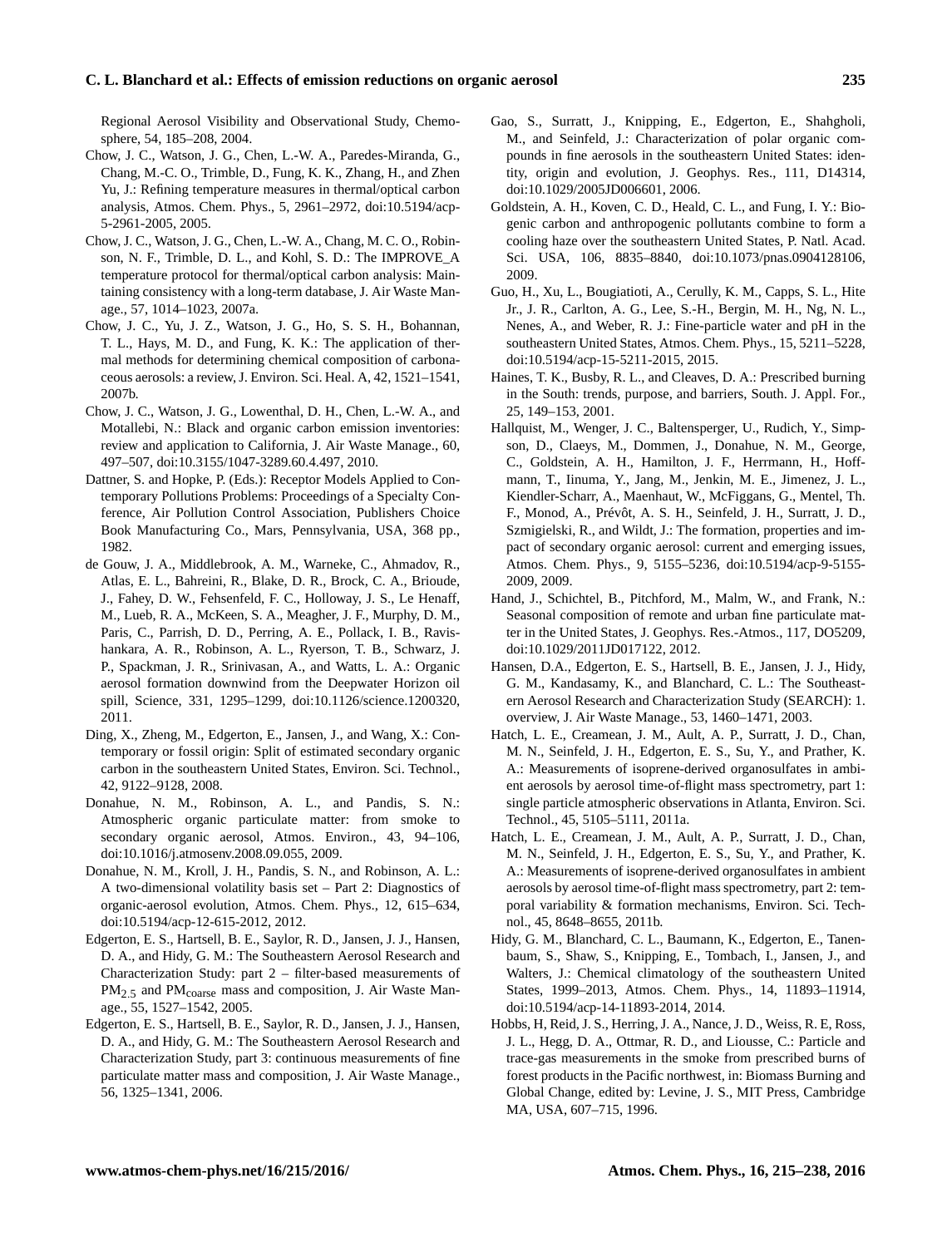- Hu, W. W., Campuzano-Jost, P., Palm, B. B., Day, D. A., Ortega, A. M., Hayes, P. L., Krechmer, J. E., Chen, Q., Kuwata, M., Liu, Y. J., de Sá, S. S., McKinney, K., Martin, S. T., Hu, M., Budisulistiorini, S. H., Riva, M., Surratt, J. D., St. Clair, J. M., Isaacman-Van Wertz, G., Yee, L. D., Goldstein, A. H., Carbone, S., Brito, J., Artaxo, P., de Gouw, J. A., Koss, A., Wisthaler, A., Mikoviny, T., Karl, T., Kaser, L., Jud, W., Hansel, A., Docherty, K. S., Alexander, M. L., Robinson, N. H., Coe, H., Allan, J. D., Canagaratna, M. R., Paulot, F., and Jimenez, J. L.: Characterization of a real-time tracer for isoprene epoxydiols-derived secondary organic aerosol (IEPOX-SOA) from aerosol mass spectrometer measurements, Atmos. Chem. Phys., 15, 11807–11833, doi[:10.5194/acp-15-11807-2015,](http://dx.doi.org/10.5194/acp-15-11807-2015) 2015.
- Huffman, J. A., Docherty, K. S., Mohr, C., Cubison, M. J., Ulbrich, I. M., Ziemann, P. J., Onasch, T. B., and Jimenez, J. L.: Chemically-resolved volatility measurements of organic aerosol from different sources, Environ. Sci. Technol., 43, 5351–5357, 2009.
- Isaacman-VanWertz, G., Goldstein, A., Yee, L., Kreisberg, N., Wernis, R., Moss,, J., Hering, S., de Sa, S., Martin, S., Alexander, L., Palm, B., Hu, W., Campuzano-Jost, P., Day, D., Jiminez, J., Riva, M., Surratt, J., Edgerton, E., Baumann, K., Viegas, J., Manzi, A., deSouza, R., and Artaxo, P.: Biogenic oxidation products that dominate secondary organic aerosol in forested environments actively partitioning between gas and particle phases, submitted, 2015.
- Kanakidou, M., Seinfeld, J. H., Pandis, S. N., Barnes, I., Dentener, F. J., Facchini, M. C., Van Dingenen, R., Ervens, B., Nenes, A., Nielsen, C. J., Swietlicki, E., Putaud, J. P., Balkanski, Y., Fuzzi, S., Horth, J., Moortgat, G. K., Winterhalter, R., Myhre, C. E. L., Tsigaridis, K., Vignati, E., Stephanou, E. G., and Wilson, J.: Organic aerosol and global climate modelling: a review, Atmos. Chem. Phys., 5, 1053–1123, doi[:10.5194/acp-5-1053-2005,](http://dx.doi.org/10.5194/acp-5-1053-2005) 2005.
- Kim, P. S., Jacob, D. J., Fisher, J. A., Travis, K., Yu, K., Zhu, L., Yantosca, R. M., Sulprizio, M. P., Jimenez, J. L., Campuzano-Jost, P., Froyd, K. D., Liao, J., Hair, J. W., Fenn, M. A., Butler, C. F., Wagner, N. L., Gordon, T. D., Welti, A., Wennberg, P. O., Crounse, J. D., St. Clair, J. M., Teng, A. P., Millet, D. B., Schwarz, J. P., Markovic, M. Z., and Perring, A. E.: Sources, seasonality, and trends of southeast US aerosol: an integrated analysis of surface, aircraft, and satellite observations with the GEOS-Chem chemical transport model, Atmos. Chem. Phys., 15, 10411–10433, doi[:10.5194/acp-15-10411-2015,](http://dx.doi.org/10.5194/acp-15-10411-2015) 2015.
- Kleindienst, T., Jaoui, M., Lewandowski, M., Offenburg, J., Lewis, C., Bhave, P., and Edney, E.: Estimates of the contribution of biogenic and anthropogenic hydrocarbons to secondary organic aerosol at a southeastern US location, Atmos. Environ., 41, 8288–8300, 2007.
- Kleindienst, T., Lewandowski, M., Offenburg, J., and Edney, E.: Contribution of primary and secondary sources of organic aerosol and PM2.5 at SEARCH network sites, J. Air Waste Manage., 60, 1388–1399, 2010.
- Kroll, J., Ng, N., Murphy, S., Flagan, R., and Seinfeld, J.: Secondary organic aerosol formation from isoprene photooxidation, Environ. Sci. Technol., 40, 1869–1877, 2006.
- Landis, M. S., Lewis, C. W., Stevens, R. K., Keeler, G. J., Dvonch, J. T., and Tremblay, R. T.: Ft. McHenry tunnel study: source profiles and mercury emissions from diesel and

gasoline powered vehicles, Atmos. Environ., 41, 8711–8724, doi[:10.1016/j.atmosenv.2007.07.028,](http://dx.doi.org/10.1016/j.atmosenv.2007.07.028) 2007.

- Lee, D., Balachandran, S. Pachon, J., Shankaran, R., Lee, S., Mulholland, J. A., and Russell, A. G.: Ensemble-trained PM<sub>2.5</sub> source apportionment approach for health studies, Environ. Sci. Technol., 43, 7023–7031, 2009.
- Lee, S., Baumann, K., Schauer, J. J., Sheesley, R. J., Naeher, L. P., Meinardi, S., Blake, D. R., Edgerton, E. S., Russell, A. G., and Clements, M.: Gaseous and particulate emissions from prescribed burning in Georgia, Environ. Sci. Technol., 39, 9049– 9056, 2005.
- Lewandowski, M., Piletic, I., Kleindienst, T., Offenburg, J., Beaver, M., Jaoui, M., Docherty, K., and Edney, E.: Secondary organic aerosol characterization at field sites across the United States during the spring-summer period, Int. J. Environ. An. Ch. 93, 1084–1103, 2013.
- Lewis, C. W.: Determining the sources of particulate and VOC pollutants in ambient air by radiocarbon  $(14)$ C) measurements, Sixth International Conference, Preservation of Our World in the Wake of Change, 30 June–4 July 1996, Jerusalem, Israel, 1996.
- Lewis, C. W., Baumgardner, R. E., and Stevens, R. K.: Contribution of woodsmoke and motor vehicle emissions to ambient aerosol mutagenicity, Environ. Sci. Technol., 22, 968–971, 1988.
- Lewis, C. W., Norris, G. A., Conner, T. L., and Henry, R. C.: Source apportionment of Phoenix PM2.5 aerosol with the UN-MIX receptor model, J. Air Waste Manage., 53, 325–338, doi[:10.1080/10473289.2003.10466155,](http://dx.doi.org/10.1080/10473289.2003.10466155) 2003.
- Lewis, C. W., Klouda, G., and Ellenson, W.: Radiocarbon measurement of the biogenic contribution to summertime  $PM_2$ , ambient aerosol in Nashville, TN, Atmos. Environ. 38, 6053–6061, 2004.
- Liao, J., Froyd, K., Murphy, D., Keutsch, F., Yu, G., Wennberg, P., St. Clair, J., Crounse, J., Wisthaler, A., Mikoviny, T., Jiminez, J., Campuzano-Jost, P., Day, D., Hu, W., Ryerson, T., Pollack I., Peischl, J., Anderson, B., Ziemba, L., Blacke, D., Meinhardi, S., and Diskin, G.: Airborne measurements of organosulfates over the continental U.S., J. Geophys. Res.-Atmos., 120, 2990–3005, doi[:10.1002/2014JD022378,](http://dx.doi.org/10.1002/2014JD022378) 2015.
- Lim, H. and Turpin, B.: Origins of primary and secondary organic aerosol in Atlanta: results of time-resolved measurements during the Atlanta Supersite experiment, Environ. Sci. Technol., 36, 4489–4496, 2002.
- Lin, Y.-H., Knipping, E. M., Edgerton, E. S., Shaw, S. L., and Surratt, J. D.: Investigating the influences of  $SO<sub>2</sub>$  and NH<sub>3</sub> levels on isoprene-derived secondary organic aerosol formation using conditional sampling approaches, Atmos. Chem. Phys., 13, 8457– 8470, doi[:10.5194/acp-13-8457-2013,](http://dx.doi.org/10.5194/acp-13-8457-2013) 2013.
- Lin, Y.-H., Budisulistiorini, S., Chu, K., Siejack, R., Zhang, H., Riva, M., Zhang, Z., Gold, A., Kautzman, K., and Surratt, J.: Light-absorbing oligomer formation in secondary organic aerosol from reactive uptake of isoprene epoxidiols, Environ. Sci. Technol., 48, 12012–12021, doi[:10.1021/es503142b,](http://dx.doi.org/10.1021/es503142b) 2014.
- Malm, W. C., Day, D., Kreidenweis, S., Collett, J., Carrico, C., McMeeking, G., and Lee, T.: Hygroscopic properties of an organic-laden aerosol, Atmos. Environ., 39, 4969–4982, 2005.
- May, A., Saleh, R., Hennigan, C., Donahue, N., and Robinson, A.: Volatility of organic molecular markers used for source apportionment analysis: measurements and implications for atmospheric lifetime, Environ. Sci. Technol., 46, 12435–12444, 2012.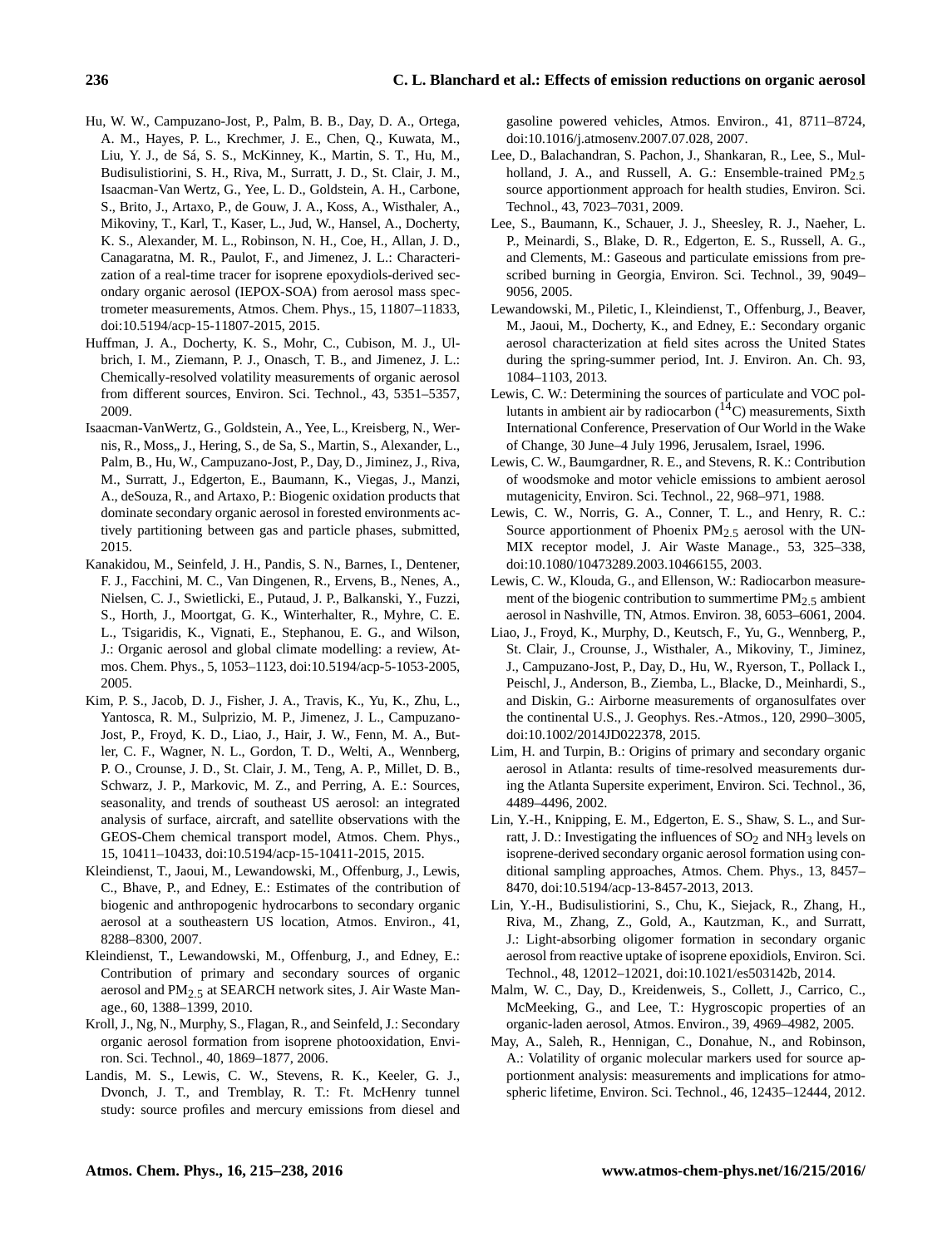## **C. L. Blanchard et al.: Effects of emission reductions on organic aerosol 237**

- McDonald, B., Goldstein, A., and Harley, R.: Long-term trends in California mobile source emissions and ambient concentrations of black carbon and organic aerosol, Environ. Sci. Technol., 49, 5178–5188, 2015.
- McDonald, J. D., Chow, J. C., Peccia, J., Liu, Y., Chand, R., Hidy, G. M., and Mauderly, J. L.: Influence of collection region and site type on the composition of paved road dust, Air Qual. Atmos. Health, 6, 615–628, doi[:10.1007/s11869-013-0200-4,](http://dx.doi.org/10.1007/s11869-013-0200-4) 2013.
- Murphy, B. and Pandis, S.: Exploring summertime organic aerosol formation in the eastern United States using a regional-scale budget approach and ambient measurements, J. Geophys. Res.- Atmos. 115, D24216, doi[:10.1029/2010JD014418,](http://dx.doi.org/10.1029/2010JD014418) 2010.
- Nguyen, E. R., Capps, S., and Carlton, A.: Decreasing aerosol water with OC trends in the southeast U.S., Environ. Sci. Technol. 49, 7843–7850, 2015.
- Pachon, J. E., Balachandran, S., Hu, Y., Weber, R. J., Mulholland, J. A., and Russell, A. G.: Comparison of SOC estimates and uncertainties from aerosol chemical composition and gas phase data in Atlanta, Atmos. Environ., 44, 3907–3914, 2010.
- Pachon, J. E., Weber, R. J., Zhang, X., Mulholland, J. A., and Russell, A. G. Revising the use of potassium (K) in the source apportionment of  $PM_{2.5}$ , Atmos. Pollut. Res., 4, 14–21, 2013.
- Pandis, S., Paulson, S., Seinfeld, J., and Flagan, R.: Aerosol formation in the photooxidation of isoprene and b-pinene, Atmos. Environ. 25A, 1997–1991, 1991.
- Presto, A. A., Gordon, T. D., and Robinson, A. L.: Primary to secondary organic aerosol: evolution of organic emissions from mobile combustion sources, Atmos. Chem. Phys., 14, 5015–5036, doi[:10.5194/acp-14-5015-2014,](http://dx.doi.org/10.5194/acp-14-5015-2014) 2014.
- Provencher, L., Herring, B. J., Gordon, D. R., Rodgers, H. L., Tanner, G. W., Hardesty, J. L., Brennan, L. A., and Litt, A. R.: Longleaf pine and oak responses to hardwood reduction techniques in fire-suppressed sandhills in northwest Florida, Forest Ecol. Manag., 148, 63–77, 2001.
- Reff, A., Bhave, P., Simon, H., Pace, T. S., Pouliot, G. A., Mobley, D., and Houyoux, M.: Emissions inventory of  $PM_{2.5}$  trace elements across the United States, Environ. Sci. Technol., 43, 5790–5796, 2009.
- Reid, J. S., Koppmann, R., Eck, T. F., and Eleuterio, D. P.: A review of biomass burning emissions part II: intensive physical properties of biomass burning particles, Atmos. Chem. Phys., 5, 799– 825, doi[:10.5194/acp-5-799-2005,](http://dx.doi.org/10.5194/acp-5-799-2005) 2005.
- Robinson, A. L., Donahue, N. M., Shrivastava, M. K., Weitkamp, E. A., Sage, A. M., Grieshop, A. P., Lane, T. E., Jeffrey R. Pierce, J. R., and Pandis, S. N.: Rethinking organic aerosols: semivolatile emissions and photochemical aging, Science, 315, 1259–1262, doi[:10.1126/science.1133061,](http://dx.doi.org/10.1126/science.1133061) 2007.
- Saylor, R. D., Edgerton, E. S., and Hartsell, B. E.: Linear regression techniques for use in the EC tracer method of secondary organic aerosol estimation, Atmos. Environ., 40, 7546–7556, 2006.
- Schauer, J. J., Rogge, W. F., Hildemann, L. M., Mazurek, M. A., and Cass, G. R.: Source apportionment of airborne particulate matter using organic compounds as tracers, Atmos. Environ., 30, 3837–3855, 1996.
- Shilling, J. E., Zaveri, R. A., Fast, J. D., Kleinman, L., Alexander, M. L., Canagaratna, M. R., Fortner, E., Hubbe, J. M., Jayne, J. T., Sedlacek, A., Setyan, A., Springston, S., Worsnop, D. R., and Zhang, Q.: Enhanced SOA formation from mixed anthropogenic and biogenic emissions during the CARES campaign,

Atmos. Chem. Phys., 13, 2091–2113, doi[:10.5194/acp-13-2091-](http://dx.doi.org/10.5194/acp-13-2091-2013) [2013,](http://dx.doi.org/10.5194/acp-13-2091-2013) 2013.

- Surratt, J., Kroll, J., Kleindinst, T., Edney, E., Claeys, M., Sorooshian, A., Ng, N., Offenberg, J., Lewandowski, M., Jaoui, M., Flagan, R., and Seinfeld, J.: Evidence for organosulfates in secondary organic aerosol, Environ. Sci. Technol., 41, 517–527, 2007.
- Tang, I. N.: Chemical and size effects of hygroscopic aerosols on light scattering coefficients, J. Geophys. Res., 101, 19245– 19250, 1996.
- Tanner, R., Parkhurst, W., and McNichol, A.: Fossil sources of ambient aerosol carbon based on <sup>14</sup>C measurements, Aerosol Sci. Technol., 38, 133–139, 2004.
- Taylor, N. F., Collins, D. R., Spencer, C. W., Lowenthal, D. H., Zielinska, B., Samburova, V., and Kumar, N.: Measurement of ambient aerosol hydration state at Great Smoky Mountains National Park in the southeastern United States, Atmos. Chem. Phys., 11, 12085–12107, doi[:10.5194/acp-11-12085-2011,](http://dx.doi.org/10.5194/acp-11-12085-2011) 2011.
- Tombach, I.: Estimating Particle-Bound Water in Weighed Sulfate and Nitrate Particles Collected in the Southeast, in preparation for Southern Company, 2004.
- Turpin, B. J. and Lim, H.-J.: Species contributions to  $PM<sub>2.5</sub>$  mass concentrations: revisiting common assumptions for estimating organic mass, Aerosol Sci. Technol., 25, 602–610, 2001.
- EPA: Positive Matrix Factorization (PMF) 5.0 Fundamentals and User Guide, EPA/600/R-14/108, availabe at: [http://www.epa.gov/sites/production/files/2015-02/documents/](http://www.epa.gov/sites/production/files/2015-02/documents/pmf_5.0_user_guide.pdf) [pmf\\_5.0\\_user\\_guide.pdf](http://www.epa.gov/sites/production/files/2015-02/documents/pmf_5.0_user_guide.pdf) (last access: 18 December 2015), April 2014.
- Varner III, J. M., Gordon, D. R., Putz, F. E., and Hiers, J. K.: Restoring fire to long-unburned Pinus palustris ecosystems: novel fire effects and consequences for long-unburned ecosystems, Restor. Ecol., 13, 536–544, 2005.
- Wade, D. D., Brock, B. L., Brose, P. H., Grace, J. B., Hoch, G. A., and Patterson, W. A.: Fire in eastern ecosystems, in: Wildland Fire in Ecosystems: Effects of Fire on Flora, USDA Forest Service, edited by: Brown, J. K. and Smith, J. K., Rocky Mountain Research Station, Gen. Tech. Rep. RMRS-42, Ogden, UT, USA, available at: <http://www.treesearch.fs.fed.us/pubs/4554> (last access: 18 December 2015), 2000.
- Washenfelder, R., Attwood, A., Brock, C., Guo, H., Xu, L., Weber, R., Ng, N., Allen, H., Ayres, B., Baumann, K., Cohen, R., Draper, C., Duffey, K., Edgerton, E., Fry, J., Jiminez, J., Palm, B., Romer, P., Stone, E., Woodridge, P., and Brown, S.: Biomass burning dominates brown carbon absorption in the rural southeastern United States. Geophys. Res. Lett., 42, 653–664, doi[:10.1002/2014GL062444,](http://dx.doi.org/10.1002/2014GL062444) 2015.
- Watson, J. G., Chow, J. C., Chen, L.-W. A., Lowenthal, D. H., Fujita, E. M., Kuhns, H. D., Sodeman, D. A., Campbell, D. E., Moosmüller, H., and Zhu, D. Z.: Particulate emission factors for mobile fossil fuel and biomass combustion sources, Sci. Total Environ., 409, 2384–2396, 2011.
- Watson, J. G., Chow, J. C., Lowenthal, D. H., Chen, L.-W. A., Shaw, S., Edgerton, E. S., and Blanchard, C. L.:  $PM_{2.5}$  source apportionment with organic markers in the Southeastern Aerosol Research and Characterization (SEARCH) study, J. Air Waste Manage., 65, 1104–1118, doi[:10.1080/10962247.2015.1063551,](http://dx.doi.org/10.1080/10962247.2015.1063551) 2015.